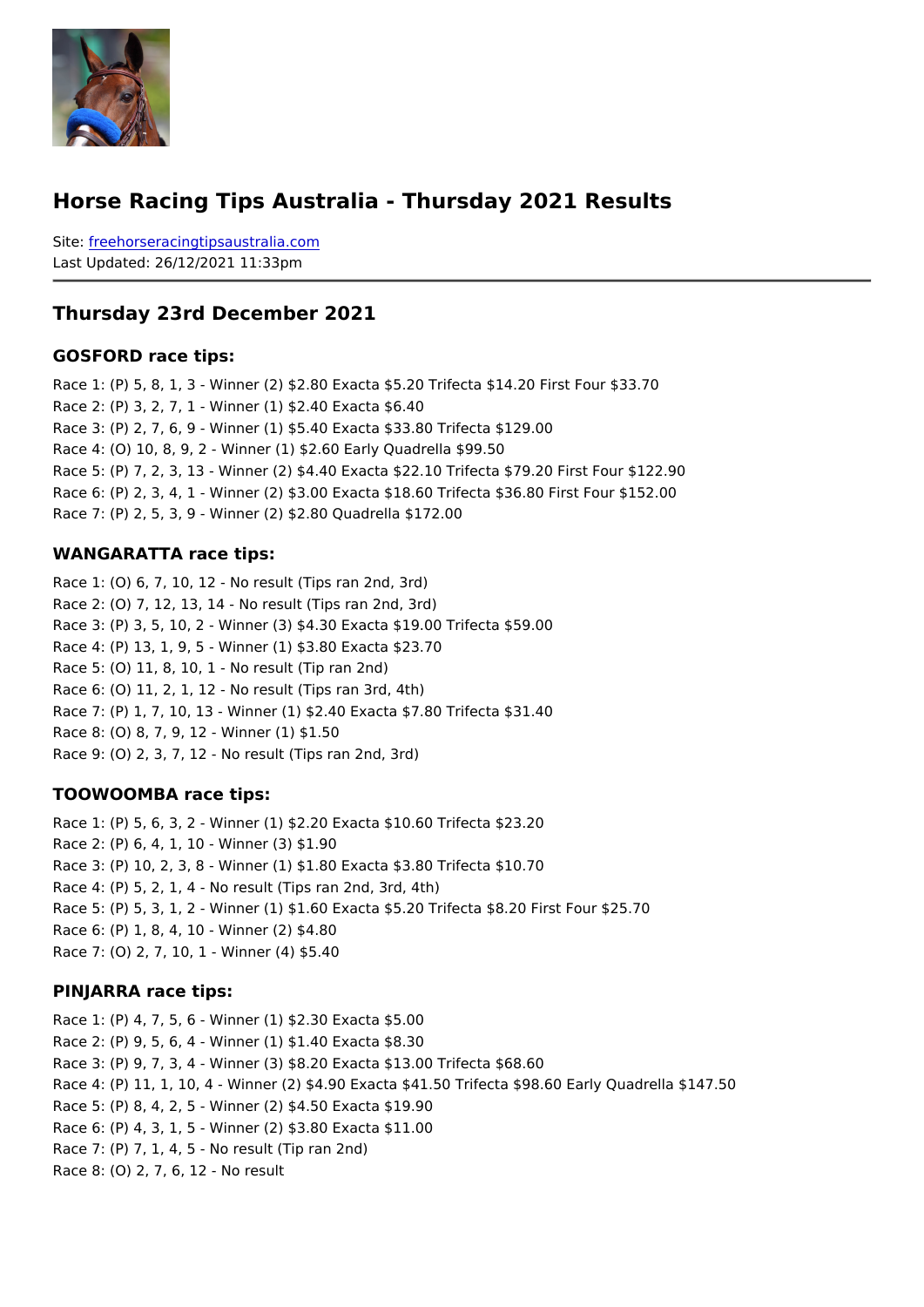# **Thursday 16th December 2021**

## **HAWKESBURY race tips:**

Race 1: (P) 2, 8, 4, 3 - Winner (1) \$1.40 Exacta \$6.50 Trifecta \$30.40 Race 2: (P) 1, 5, 7, 6 - Winner (1) \$2.30 Exacta \$7.10 Trifecta \$38.80 Race 3: (P) 5, 6, 7, 8 - No result (Tips ran 2nd, 3rd, 4th) Race 4: (P) 3, 5, 9, 10 - Winner (1) \$3.00 Exacta \$9.10 Race 5: (P) 7, 2, 3, 1 - No result (Tips ran 2nd, 3rd) Race 6: (O) 1, 5, 2, 8 - Winner (1) \$6.40 Exacta \$17.90 Race 7: (O) 3, 1, 2, 9 - Winner (4) \$8.70 Exacta \$64.30

#### **COROWA race tips:**

Race 1: (P) 1, 8, 7, 3 - Winner (3) \$7.50 Exacta \$40.20 Trifecta \$123.30 First Four \$196.40 Race 2: (P) 8, 3, 10, 7 - Winner (4) \$8.70 Exacta \$25.00 Race 3: (P) 7, 6, 9, 4 - Winner (1) \$1.90 Race 4: (P) 2, 4, 1, 3 - Winner (3) \$4.80 Exacta \$9.00 Early Quadrella \$897.50 Race 5: (P) 5, 6, 2, 1 - No result (Tips ran 3rd, 4th) Race 6: (P) 1, 11, 8, 2 - Winner (4) \$5.40 Exacta \$17.30 Race 7: (O) 7, 14, 1, 3 - No result (Tips ran 3rd, 4th)

## **KYNETON race tips:**

Race 1: (P) 9, 6, 11, 8 - No result (Tips ran 2nd, 4th) Race 2: (P) 6, 8, 7, 5 - No result (Tips ran 2nd, 3rd, 4th) Race 3: (O) 9, 14, 11, 8 - Winner (4) \$11.90 Exacta \$38.40 Race 4: (O) 14, 10, 5, 6 - No result (Tips ran 2nd, 3rd, 4th) Race 5: (P) 2, 1, 7, 4 - No result (Tips ran 2nd, 4th) Race 6: (P) 11, 4, 7, 9 - Winner (4) \$3.70 Exacta \$29.20 Race 7: (O) 8, 2, 4, 6 - Winner (1) \$4.30 Race 8: (P) 5, 10, 8, 7 - Winner (2) \$1.80 Exacta \$3.40

## **DALBY race tips:**

Race 1: (P) 9, 4, 6, 1 - Winner (3) \$2.00 Exacta \$24.60 Trifecta \$114.60 Race 2: (O) 5, 3, 10, 9 - No result (Tips ran 3rd, 4th) Race 3: (P) 6, 10, 9, 4 - Winner (4) \$5.40 Race 4: (P) 4, 8, 10, 2 - Winner (1) \$1.40 Race 5: (P) 3, 6, 7, 5 - No result (Tips ran 2nd, 4th) Race 6: (P) 8, 2, 10, 4 - Winner (3) \$18.00 Exacta \$75.90 Race 7: (P) 5, 11, 3, 9 - Winner (4) \$8.10 Exacta \$42.20 Race 8: (P) 3, 6, 2, 8 - Winner (1) \$2.80 Exacta \$8.50 Trifecta \$33.20

## **PINJARRA race tips:**

Race 1: (P) 4, 3, 2, 1 - Winner (1) \$1.40 Race 2: (O) 6, 8, 1, 5 - Winner (4) \$8.50 Race 3: (P) 5, 1, 9, 8 - Winner (4) \$15.80 Exacta \$51.70 Trifecta \$186.00 Race 4: (P) 2, 1, 6, 9 - No result (Tips ran 2nd, 3rd) Race 5: (P) 15, 1, 5, 2 - No result (Tips ran 3rd, 4th) Race 6: (P) 1, 12, 6, 8 - No result (Tips ran 2nd, 4th) Race 7: (O) 3, 4, 10, 8 - Winner (1) \$5.20 Exacta \$38.80 Race 8: (O) 1, 6, 4, 3 - Winner (2) \$5.80 Exacta \$34.50 Trifecta \$125.60

# **Thursday 9th December 2021**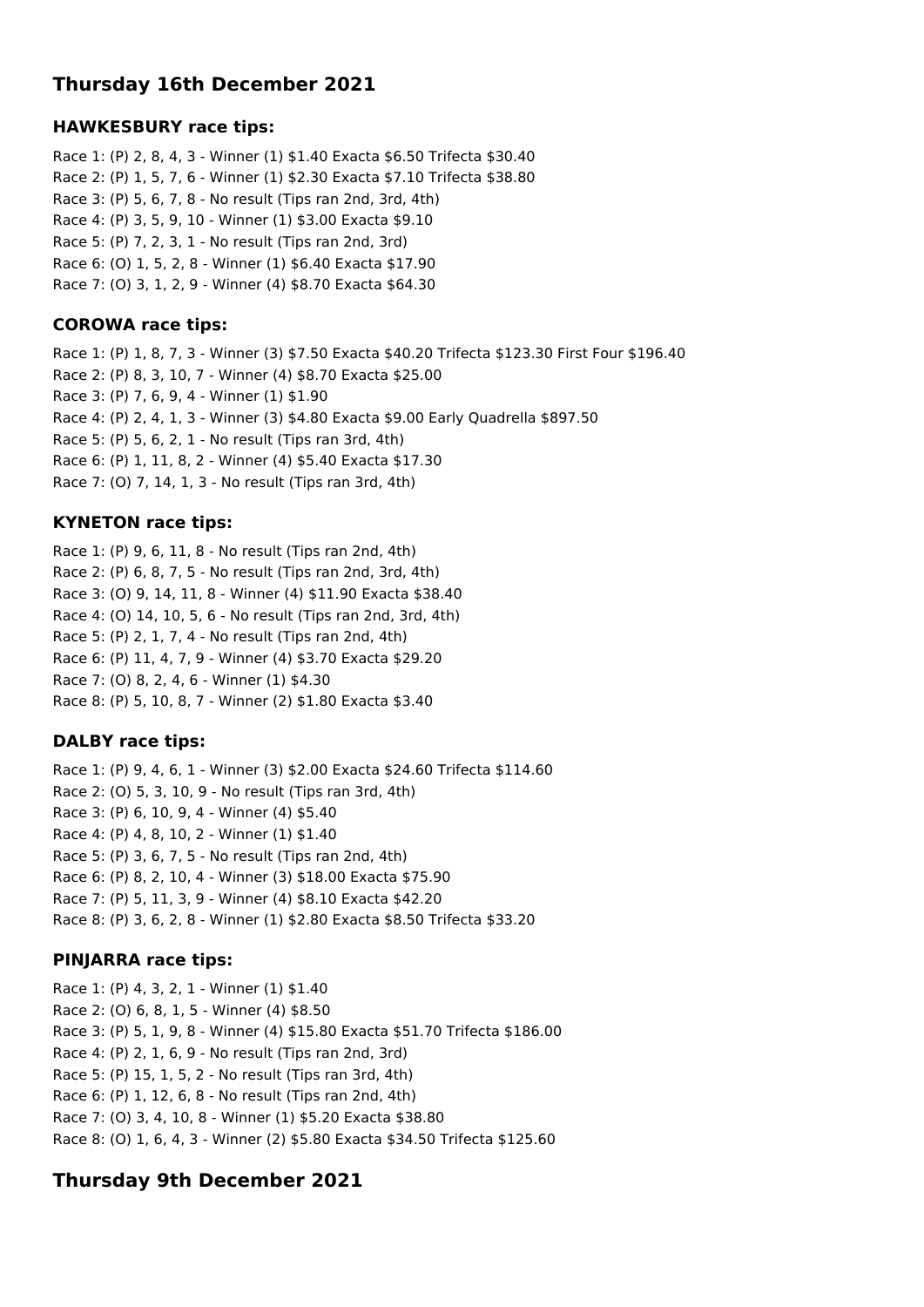#### **WYONG race tips:**

Race 1: (P) 2, 8, 9, 1 - Winner (1) \$1.30 Exacta \$3.80 Trifecta \$22.20 First Four \$19.10 Race 2: (P) 6, 8, 1, 4 - Winner (2) \$5.10 Exacta \$38.70 Trifecta \$87.30 First Four \$107.50 Race 3: (P) 6, 4, 12, 5 - Winner (1) \$1.90 Exacta \$6.20 Race 4: (P) 7, 3, 5, 6 - Winner (4) \$7.60 Exacta \$20.20 Early Quadrella \$135.50 Race 5: (P) 11, 2, 12, 7 - Winner (1) \$1.80 Exacta \$3.80 Race 6: (P) 12, 9, 11, 3 - Winner (3) \$3.70 Exacta \$17.60 Race 7: (P) 6, 11, 10, 3 - Winner (4) \$5.50 Exacta \$33.90 Quadrella \$388.20

## **QUEANBEYAN race tips:**

Race 1: (O) 6, 3, 10, 9 - Winner (1) \$5.20 Exacta \$30.70 Race 2: (P) 3, 1, 4, 2 - No result (Tips ran 2nd, 3rd) Race 3: (P) 4, 10, 8, 2 - Winner (1) \$1.90 Race 4: (O) 4, 2, 10, 9 - Winner (1) \$3.70 Race 5: (P) 4, 7, 9, 2 - No result (Tip ran 4th) Race 6: (P) 12, 4, 5, 7 - Winner (3) \$4.30 Exacta \$7.20 Trifecta \$65.80 Race 7: (P) 8, 9, 10, 5 - No result (Tips ran 2nd, 3rd)

# **WARRNAMBOOL race tips:**

Race 1: (P) 4, 8, 3, 1 - Winner (1) \$1.30 Exacta \$2.90 Race 2: (O) 5, 7, 9, 2 - Winner (2) \$3.30 Exacta \$12.40 Trifecta \$28.80 First Four \$231.20 Race 3: (P) 6, 11, 3, 10 - Winner (2) \$4.90 Exacta \$10.50 Trifecta \$160.20 First Four \$280.70 Race 4: (O) 8, 3, 7, 6 - Winner (4) \$14.90 Early Quadrella \$368.50 Race 5: (P) 8, 3, 2, 4 - Winner (2) \$2.90 Exacta \$13.10 Trifecta \$26.50 Race 6: (P) 1, 5, 8, 7 - No result (Tips ran 2nd, 3rd) Race 7: (P) 2, 5, 1, 3 - Winner (4) \$2.60 Exacta \$8.30 Race 8: (O) 10, 5, 2, 4 - Winner (2) \$3.40

# **MACKAY race tips:**

Race 1: (P) 5, 3, 2, - Winner (1) \$1.70 Exacta \$11.60 Trifecta \$6.50 Race 2: (P) 1, 5, 3, 7 - Winner (2) \$3.00 Race 3: (P) 3, 7, 2, 1 - Winner (3) \$2.50 Exacta \$4.00 Race 4: (P) 1, 2, 7, 5 - Winner (1) \$2.80 Early Quadrella \$69.50 Race 5: (P) 3, 9, 8, 6 - No result (Tips ran 2nd, 3rd) Race 6: (P) 3, 5, 2, 10 - Winner (3) \$4.70 Race 7: (O) 1, 4, 6, 10 - Winner (2) \$5.20

## **GERALDTON race tips:**

Race 1: (P) 3, 1, 6, 5 - Winner (3) \$3.90 Race 2: (P) 8, 11, 4, 3 - No result (Tips ran 3rd, 4th) Race 3: (P) 3, 5, 1, 6 - Winner (1) \$1.50 Exacta \$6.00 Trifecta \$12.10 Race 4: (P) 1, 3, 4, 7 - Winner (3) \$8.30 Race 5: (P) 4, 8, 5, 1 - No result (Tips ran 3rd, 4th) Race 6: (P) 4, 1, 5, 8 - Winner (2) \$1.60 Race 7: (O) 4, 2, 6, 10 - No result (Tip ran 2nd) Race 8: (O) 11, 9, 8, 7 - No result (Tips ran 3rd, 4th)

# **Thursday 2nd December 2021**

# **COFFS HARBOUR race tips:**

Race 1: (P) 1, 5, 4, 11 - Abandoned Race 2: (P) 2, 8, 1, 7 - Abandoned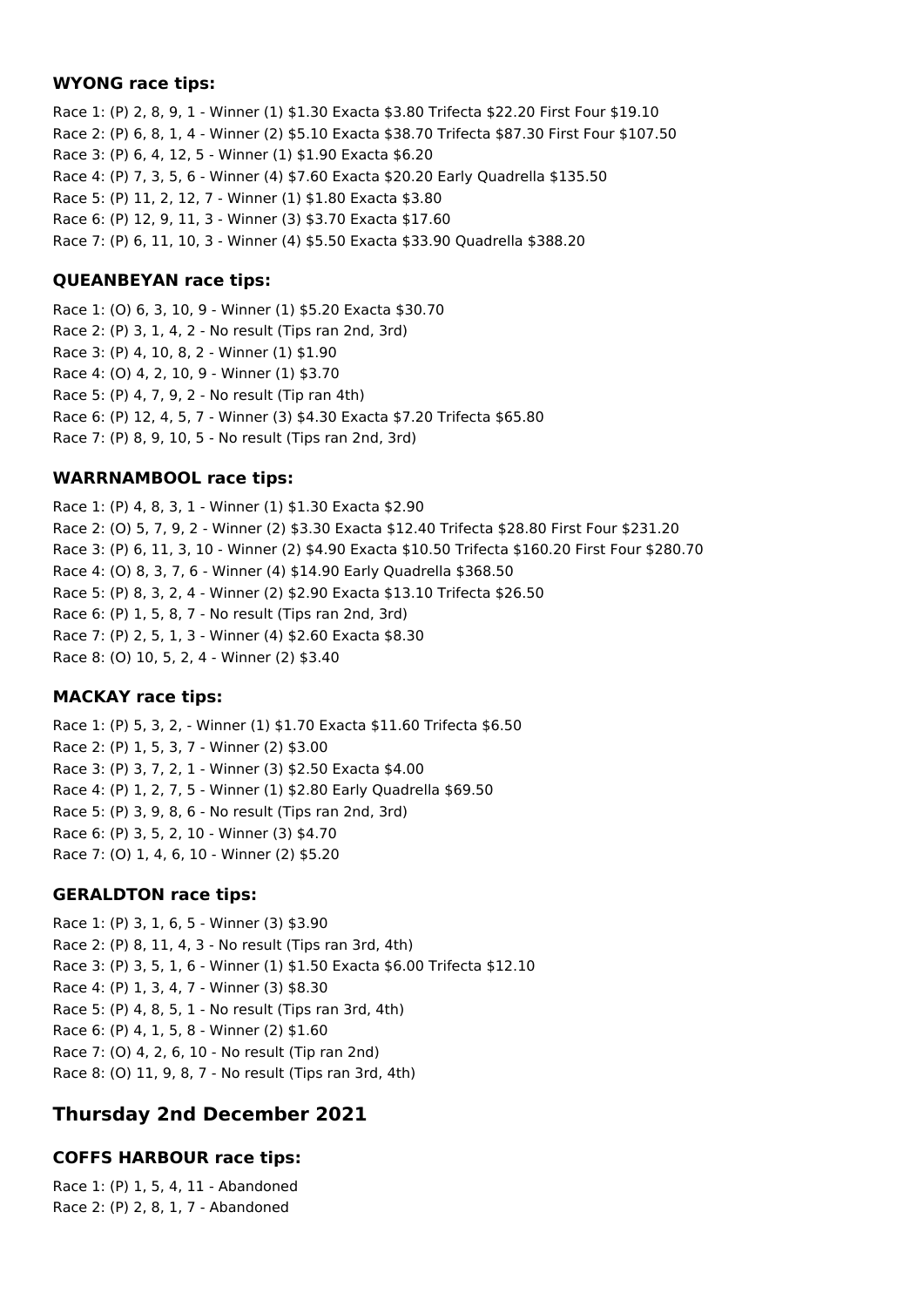Race 3: (P) 1, 2, 3, 5 - Abandoned Race 4: (P) 2, 9, 5, 8 - Abandoned Race 5: (P) 1, 10, 2, 11 - Abandoned Race 6: (P) 8, 4, 6, 9 - Abandoned Race 7: (P) 6, 1, 3, 7 - Abandoned Race 8: (P) 10, 4, 3, 13 - Abandoned

#### **WANGARATTA race tips:**

Race 1: (P) 4, 1, 10, 7 - No result (Tips ran 2nd, 3rd, 4th) Race 2: (O) 10, 14, 5, 7 - No result (Tips ran 2nd, 3rd) Race 3: (O) 9, 7, 8, 12 - No result (Tips ran 2nd, 3rd, 4th) Race 4: (P) 8, 7, 1, 14 - Winner (2) \$2.80 Exacta \$7.60 Race 5: (O) 3, 9, 5, 6 - Winner (1) \$3.90 Race 6: (O) 7, 4, 6, 11 - No result (Tips ran 3rd, 4th) Race 7: (O) 6, 4, 1, 11 - Winner (1) \$2.10 Race 8: (O) 5, 13, 3, 10 - No result (Tips ran 2nd, 3rd, 4th) Race 9: (O) 5, 13, 2, 8 - No result (Tip ran 2nd)

## **TOWNSVILLE race tips:**

Race 1: (P) 5, 1, 3, 4 - Winner (1) \$1.70 Exacta \$3.40 Race 2: (\*) 2, 6, 3, 4 - Winner (3) \$4.80 Exacta \$8.90 Trifecta \$61.80 First Four \$91.80 Race 3: (P) 5, 9, 10, 2 - Winner (2) \$2.10 Exacta \$5.10 Trifecta \$21.90 First Four \$72.80 Race 4: (\*) 4, 2, 6, 1 - Winner (1) \$1.40 Exacta \$5.40 Race 5: (P) 1, 4, 7, 6 - No result (Tips ran 3rd, 4th) Race 6: (P) 8, 13, 6, 2 - Winner (1) \$3.80 Exacta \$16.10 Trifecta \$69.20 Race 7: (O) 1, 8, 4, 3 - Winner (1) \$3.20 Race 8: (P) 2, 5, 1, 6 - Winner (3) \$2.60 Exacta \$15.40 Race 9: (O) 7, 3, 4, 9 - No result (Tips ran 2nd, 3rd)

## **NORTHAM race tips:**

Race 1: (P) 5, 1, 6, 3 - Winner (1) \$1.30 Exacta \$5.00 Race 2: (P) 2, 1, 3, 4 - No result (Tips ran 2nd, 3rd, 4th) Race 3: (P) 7, 9, 5, 2 - Winner (1) \$2.50 Race 4: (P) 2, 9, 13, 3 - No result (Tips ran 2nd, 4th) Race 5: (P) 6, 9, 3, 1 - Winner (3) \$8.70 Race 6: (P) 3, 7, 1, 2 - Winner (3) \$5.40 Race 7: (P) 3, 7, 8, 4 - Winner (2) \$4.40 Exacta \$12.90

#### **GRAFTON race tips:**

Race 1: (P) 1, 5, 7, 4 - Abandoned Race 2: (P) 2, 8, 11, 6 - Abandoned Race 3: (P) 5, 2, 7, 8 - Abandoned Race 4: (P) 2, 9, 6, 1 - Abandoned Race 5: (P) 3, 10, 6, 8 - Abandoned Race 6: (P) 4, 7, 1, 6 - Abandoned Race 7: (P) 6, 5, 1, 11 - Abandoned Race 8: (P) 1, 10, 4, 5 - Abandoned

# **Thursday 25th November 2021**

## **WYONG race tips:**

Race 1: (P) 7, 1, 6, 5 - Winner (1) \$2.50 Exacta \$4.10 Trifecta \$13.60 Race 2: (P) 7, 8, 5, 6 - Winner (1) \$2.10 Exacta \$5.60 Trifecta \$8.70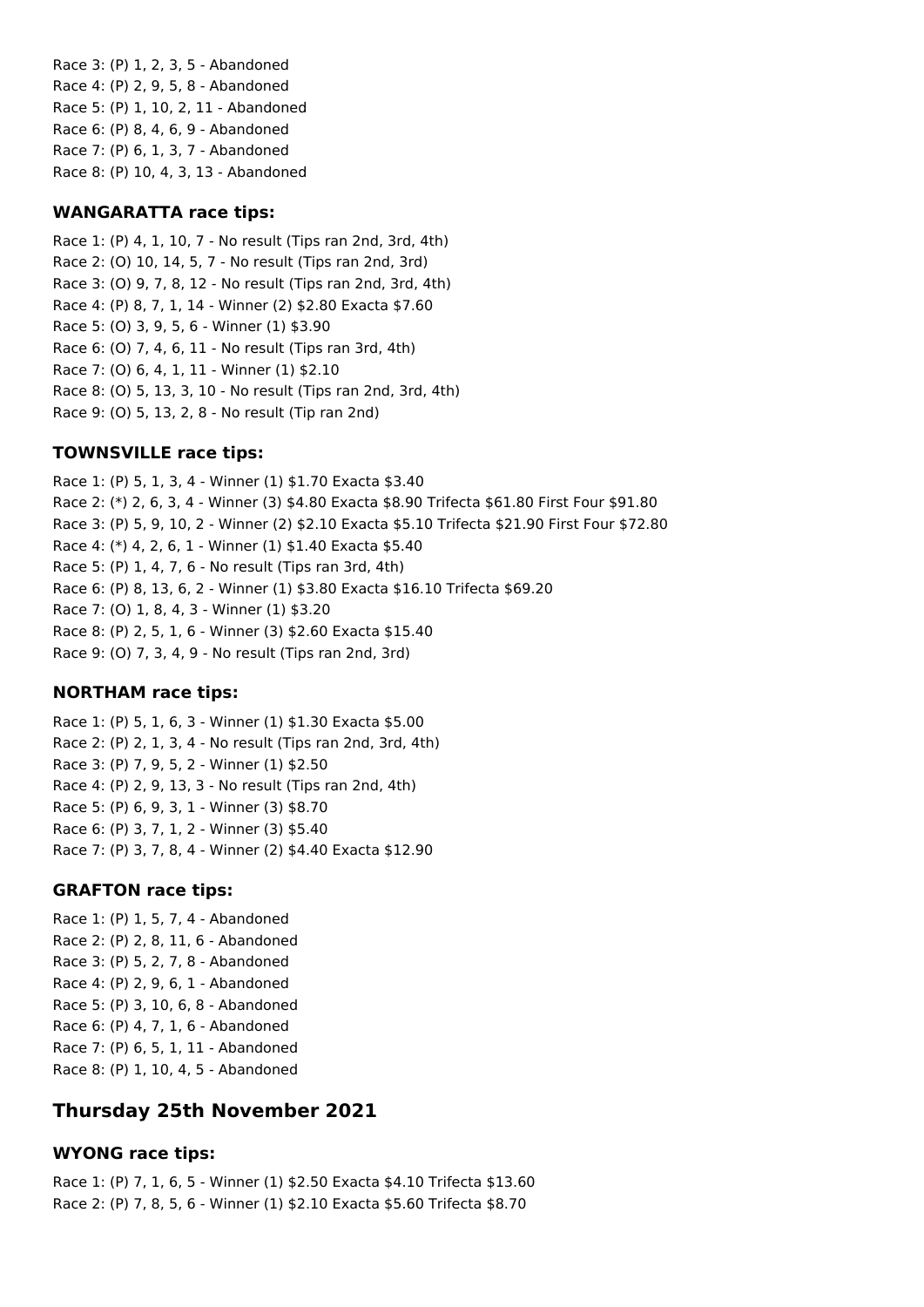Race 3: (P) 2, 4, 1, 7 - Winner (2) \$2.80 Exacta \$8.90 Trifecta \$11.20 Race 4: (P) 5, 2, 7, 6 - Winner (3) \$4.10 Exacta \$21.60 Early Quadrella \$133.10 Race 5: (P) 1, 4, 5, 12 - No result (Tips ran 2nd, 4th) Race 6: (P) 4, 9, 3, 2 - Winner (2) \$3.50 Exacta \$7.60 Trifecta \$36.00 Race 7: (P) 2, 4, 7, 5 - Abandoned

#### **NARROMINE race tips:**

Race 1: (P) 11, 6, 10, 8 - Abandoned Race 2: (P) 9, 10, 5, 12 - Abandoned Race 3: (P) 11, 1, 14, 6 - Abandoned Race 4: (P) 2, 6, 3, 7 - Abandoned Race 5: (P) 6, 1, 3, 10 - Abandoned Race 6: (P) 8, 12, 7, 2 - Abandoned Race 7: (O) 7, 6, 2, 11 - Abandoned

#### **BENDIGO race tips:**

Race 1: (P) 12, 8, 6, 11 - Winner (1) \$2.20 Race 2: (P) 5, 2, 14, 8 - Winner (2) \$2.70 Exacta \$16.70 Trifecta \$28.20 Race 3: (O) 7, 2, 6, 13 - No result (Tip ran 2nd) Race 4: (P) 7, 2, 8, 6 - Winner (2) \$2.50 Exacta \$3.60 Trifecta \$16.00 First Four \$57.70 Race 5: (P) 5, 4, 6, 8 - No result (Tips ran 2nd, 3rd, 4th) Race 6: (O) 10, 8, 9, 6 - Winner (2) \$4.30 Race 7: (O) 2, 8, 7, 5 - No result (Tips ran 2nd, 3rd, 4th) Race 8: (P) 4, 16, 3, 8 - Winner (3) \$6.40 Exacta \$16.00 Trifecta \$88.30

## **PAKENHAM race tips:**

Race 1: (P) 7, 4, 9, 11 - Winner (1) \$1.80 Exacta \$2.50 Trifecta \$26.60 Race 2: (P) 10, 9, 6, 7 - Winner (1) \$3.80 Exacta \$16.60 Race 3: (O) 10, 8, 6, 2 - No result (Tip ran 2nd) Race 4: (P) 3, 4, 5, 1 - Winner (2) \$2.90 Exacta \$16.30 Trifecta \$45.60 Race 5: (P) 9, 11, 10, 2 - No result (Tips ran 3rd, 4th) Race 6: (P) 7, 2, 10, 6 - No result (Tips ran 2nd, 3rd, 4th) Race 7: (P) 5, 3, 6, 8 - Winner (1) \$1.90 Exacta \$14.60 Race 8: (P) 2, 8, 1, 7 - No result (Tips ran 3rd, 4th)

## **GATTON race tips:**

Race 1: (P) 1, 2, 3, 4 - Abandoned Race 2: (P) 2, 1, 3, 4 - Abandoned Race 3: (P) 1, 2, 3, 4 Race 4: (P) 1, 2, 3, 4 Race 5: (P) 1, 2, 3, 4 - Abandoned Race 6: (P) 1, 2, 3, 4 - Abandoned Race 7: (P) 1, 2, 3, 4 - Abandoned

## **NORTHAM race tips:**

Race 1: (P) 1, 4, 6, 5 - Winner (2) \$3.30 Race 2: (P) 7, 6, 1, 5 - Winner (1) \$3.80 Race 3: (P) 6, 3, 9, 8 - Winner (1) \$2.40 Race 4: (P) 3, 9, 2, 6 - Winner (4) \$8.90 Exacta \$54.40 Early Quadrella \$193.60 Race 5: (O) 6, 5, 2, 10 - No result Race 6: (O) 6, 8, 9, 5 - Winner (1) \$3.10 Exacta \$26.10 Race 7: (P) 4, 5, 2, 8 - Winner (2) \$6.80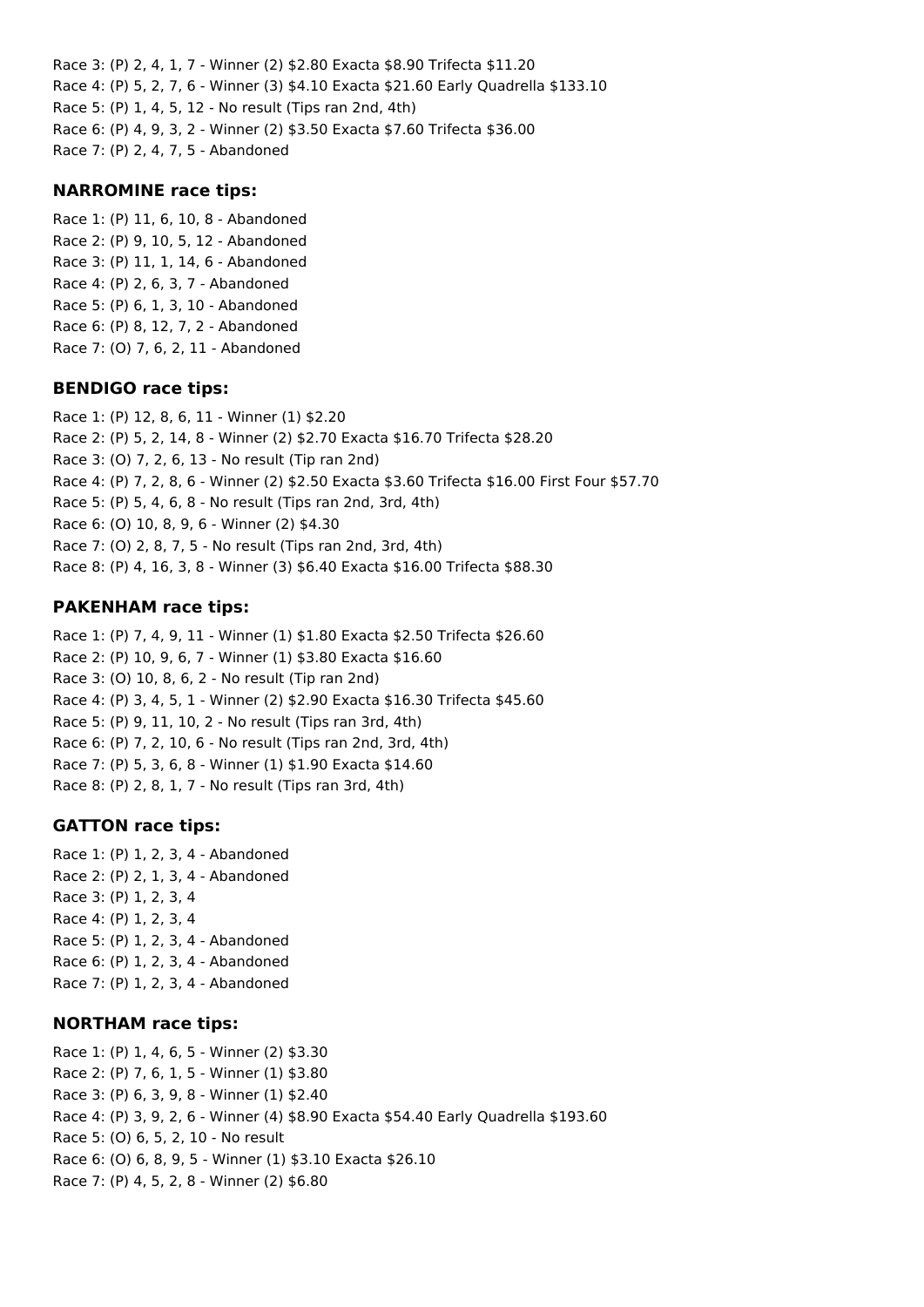# **Thursday 18th November 2021**

## **HAWKESBURY race tips:**

Race 1: (P) 1, 7, 4, 5 - Winner (1) \$2.00 Exacta \$6.30 Trifecta \$16.60 First Four \$40.90 Race 2: (P) 9, 3, 6, 2 - Winner (2) \$3.10 Exacta \$7.70 Trifecta \$32.40 Race 3: (P) 4, 9, 7, 8 - Winner (1) \$1.80 Race 4: (P) 7, 5, 11, 10 - Winner (2) \$3.60 Exacta \$7.30 Early Quadrella \$43.00 Race 5: (P) 4, 1, 6, 3 - Winner (2) \$4.50 Race 6: (O) 7, 4, 11, 10 - No result (Tips ran 3rd, 4th) Race 7: (\*) 9, 7, 11, 3 - Winner (1) \$1.70 Race 8: (\*) 7, 9, 5, 8 - Winner (3) \$9.60

## **QUIRINDI race tips:**

Race 1: (P) 14, 7, 5, 11 - Winner (3) \$10.90 Race 2: (P) 3, 6, 7, 5 - Winner (1) \$3.90 Race 3: (P) 2, 1, 8, 4 - No result (Tips ran 2nd, 4th) Race 4: (O) 5, 13, 8, 4 - Winner (3) \$8.70 Race 5: (O) 10, 8, 7, 12 - No result (Tip ran 4th) Race 6: (O) 11, 1, 3, 7 - Winner (2) \$6.00 Exacta \$13.80 Race 7: (P) 1, 2, 12, 7 - No result (Tips ran 2nd, 3rd) Race 8: (O) 7, 4, 1, 10 - No result (Tips ran 2nd, 3rd)

## **MORNINGTON race tips:**

Race 1: (P) 4, 12, 8, 10 - No result (Tips ran 2nd, 3rd) Race 2: (P) 5, 7, 1, 6 - Winner (1) \$1.90 Exacta \$12.40 Race 3: (O) 3, 13, 7, 10 - Winner (4) \$2.30 Exacta \$11.20 Trifecta \$39.80 Race 4: (P) 1, 2, 14, 16 - Winner (2) \$3.70 Exacta \$16.50 Trifecta \$33.80 Race 5: (P) 4, 7, 2, 1 - Winner (4) \$6.90 Exacta \$23.80 Race 6: (O) 2, 8, 6, 4 - Winner (3) \$7.90 Exacta \$41.80 Race 7: (O) 2, 10, 7, 13 - No result (Tips ran 2nd, 4th) Race 8: (P) 7, 14, 6, 2 - Winner (3) \$2.30

# **ROCKHAMPTON race tips:**

Race 1: (P) 2, 5, 3, 6 - Winner (1) \$1.50 Race 2: (\*) 6, 7, 4, 1 - Winner (1) \$1.50 Race 3: (P) 6, 3, 7, 8 - Winner (1) \$5.60 Exacta \$20.60 Trifecta \$42.60 Race 4: (O) 1, 7, 10, 6 - No result (Tip ran 3rd) Race 5: (P) 2, 1, 3, 8 - No result (Tips ran 2nd, 3rd) Race 6: (O) 4, 3, 8, 6 - Winner (1) \$2.20 Exacta \$16.30 Trifecta \$78.90 Race 7: (P) 1, 3, 8, 4 - Winner (4) \$4.80 Exacta \$7.60 Trifecta \$49.30 Race 8: (O) 5, 1, 4, 6 - No result (Tips ran 2nd, 3rd) Race 9: (P) 2, 9, 12, 11 - Winner (1) \$2.50

## **NARROGIN race tips:**

Race 1: (P) 2, 10, 7, 4 - Winner (2) \$2.80 Exacta \$41.60 Race 2: (P) 7, 1, 6, 4 - Winner (4) \$2.50 Race 3: (P) 1, 4, 5, 8 - No result (Tips ran 2nd, 3rd, 4th) Race 4: (P) 3, 4, 9, 10 - Winner (1) \$5.30 Exacta \$35.00 Race 5: (P) 7, 5, 12, 2 - Winner (4) \$9.00 Exacta \$44.20 Trifecta \$147.40 Race 6: (P) 2, 9, 3, 7 - Winner (4) \$14.50 Race 7: (P) 6, 4, 10, 7 - No result (Tips ran 2nd, 4th) Race 8: (P) 7, 8, 5, 10 - Winner (2) \$3.80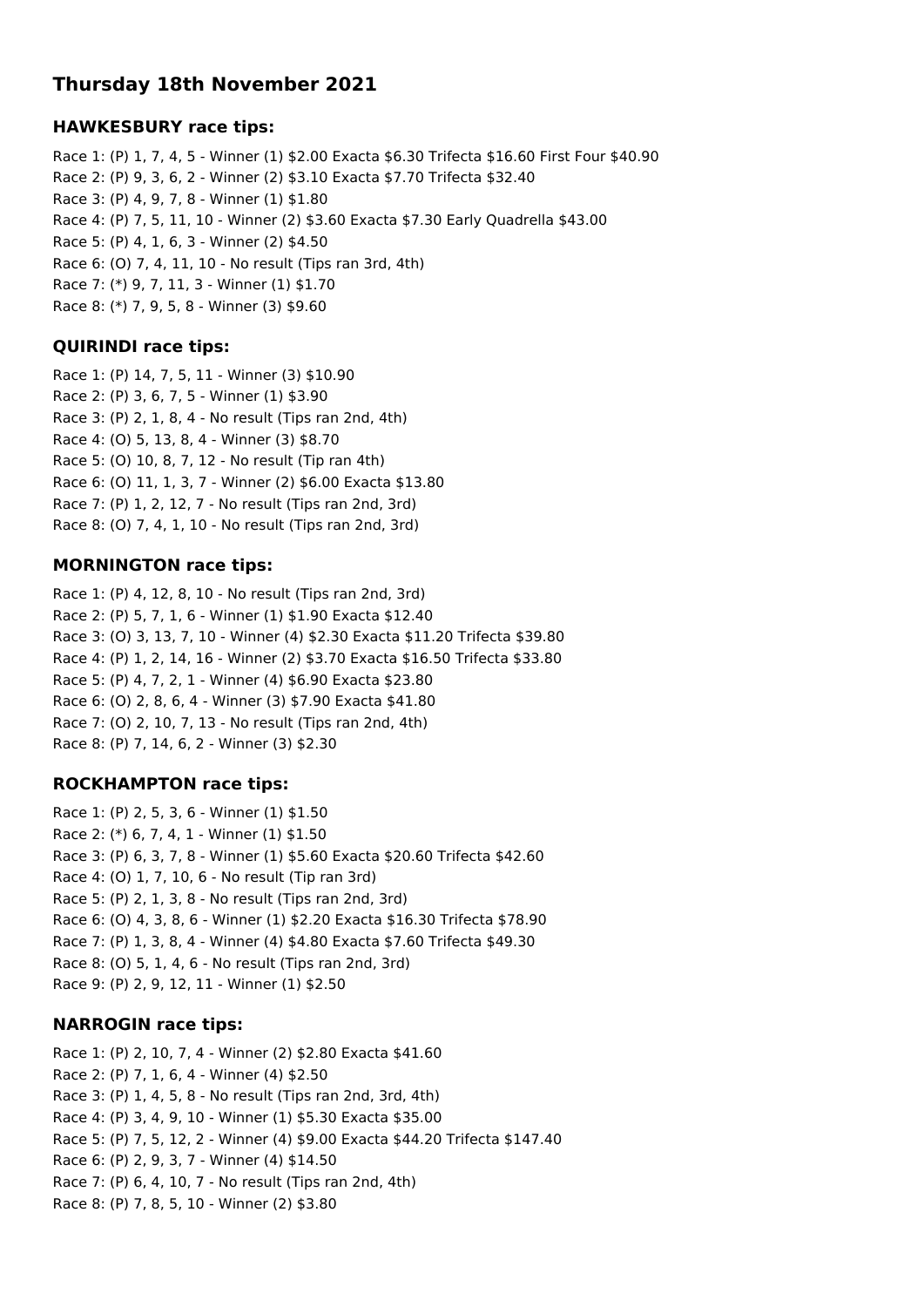# **Thursday 11th November 2021**

## **PAKENHAM race tips:**

Race 1: (P) 8, 6, 9, 1 - No result (Tips ran 2nd, 3rd, 4th) Race 2: (P) 9, 7, 5, 2 - Winner (3) \$3.20 Exacta \$25.10 Trifecta \$52.10 Race 3: (P) 5, 3, 2, 9 - Winner (1) \$3.30 Exacta \$26.00 Trifecta \$102.50 First Four \$508.80 Race 4: (P) 4, 3, 2, 8 - Winner (4) \$5.60 Exacta \$17.20 Race 5: (P) 3, 1, 2, 5 - No result (Tips ran 2nd, 3rd) Race 6: (P) 2, 3, 1, 5 - Winner (1) \$3.90 Race 7: (P) 7, 5, 10, 9 - Winner (2) \$3.20 Exacta \$8.90 Race 8: (P) 6, 8, 3, 7 - Winner (2) \$3.10 Exacta \$16.10 Trifecta \$52.40

## **PORT MACQUARIE race tips:**

Race 1: (P) 4, 10, 11, 7 - Winner (1) \$2.60 Exacta \$6.80 Race 2: (P) 5, 9, 8, 4 - Winner (2) \$3.00 Exacta \$10.00 Trifecta \$27.00 Race 3: (P) 6, 9, 13, 14 - No result (Tip ran 2nd) Race 4: (P) 3, 2, 1, 6 - Winner (4) \$5.70 Race 5: (P) 7, 8, 5, 9 - Winner (1) \$2.40 Race 6: (P) 1, 5, 6, 4 - Winner (2) \$2.30 Exacta \$12.40 Race 7: (P) 1, 2, 5, 7 - Winner (4) \$14.40 Exacta \$42.80 Race 8: (P) 5, 7, 2, 8 - Winner (1) \$3.80 Exacta \$21.20 Trifecta \$121.60 First Four \$406.50 Quadrella \$562.00

## **BELMONT race tips:**

Race 1: (P) 2, 5, 6, 7 - Winner (2) \$3.10 Race 2: (P) 6, 1, 3, 8 - Winner (3) \$3.00 Exacta \$20.40 Trifecta \$101.20 Race 3: (P) 7, 10, 4, 5 - Winner (1) \$1.50 Race 4: (O) 1, 4, 10, 5 - Winner (1) \$1.80 Early Quadrella \$44.50 Race 5: (O) 1, 8, 7, 5 - No result (Tips ran 2nd, 3rd) Race 6: (P) 6, 8, 9, 7 - Winner (1) \$4.20 Exacta \$14.70 Race 7: (O) 7, 8, 3, 6 - No result (Tips ran 2nd, 4th) Race 8: (O) 10, 12, 2, 1 - No result (Tips ran 2nd, 4th)

# **MACKAY race tips:**

Race 1: (P) 6, 3, 5, 4 - Winner (3) \$4.70 Exacta \$27.70 Race 2: (P) 2, 3, 1, 5 - Winner (1) \$1.30 Exacta \$3.30 Trifecta \$11.00 First Four \$10.80 Race 3: (O) 3, 5, 9, 8 - Winner (4) \$7.10 Exacta \$27.00 Trifecta \$88.50 First Four \$193.60 Race 4: (P) 1, 3, 5, 6 - Winner (3) \$2.80 Exacta \$19.80 Early Quadrella \$272.00 Race 5: (P) 2, 5, 1, 6 - Winner (2) \$1.70 Exacta \$5.70 Race 6: (P) 1, 10, 3, 6 - Winner (1) \$1.40 Race 7: (P) 2, 1, 5, 4 - No result (Tip ran 4th) Race 8: (O) 3, 4, 9, 2 - No result (Tips ran 2nd, 4th)

# **Thursday 4th November 2021**

## **FLEMINGTON race tips:**

Race 1: (P) 3, 10, 6, 9 - No result (Tips ran 2nd, 4th) Race 2: (P) 2, 1, 3, 4 - Winner (1) \$3.20 Exacta \$18.60 Race 3: (O) 3, 1, 17, 2 - No result (Tip ran 2nd) Race 4: (P) 4, 13, 5, 8 - Winner (3) \$4.50 Exacta \$28.90 Race 5: (\*) 16, 2, 1, 4 - Winner (1) \$1.30 Exacta \$22.10 Race 6: (\*) 8, 10, 11, 15 - No result (Tips ran 2nd, 3rd) Race 7: (O) 2, 9, 6, 5 - Winner (2) \$5.40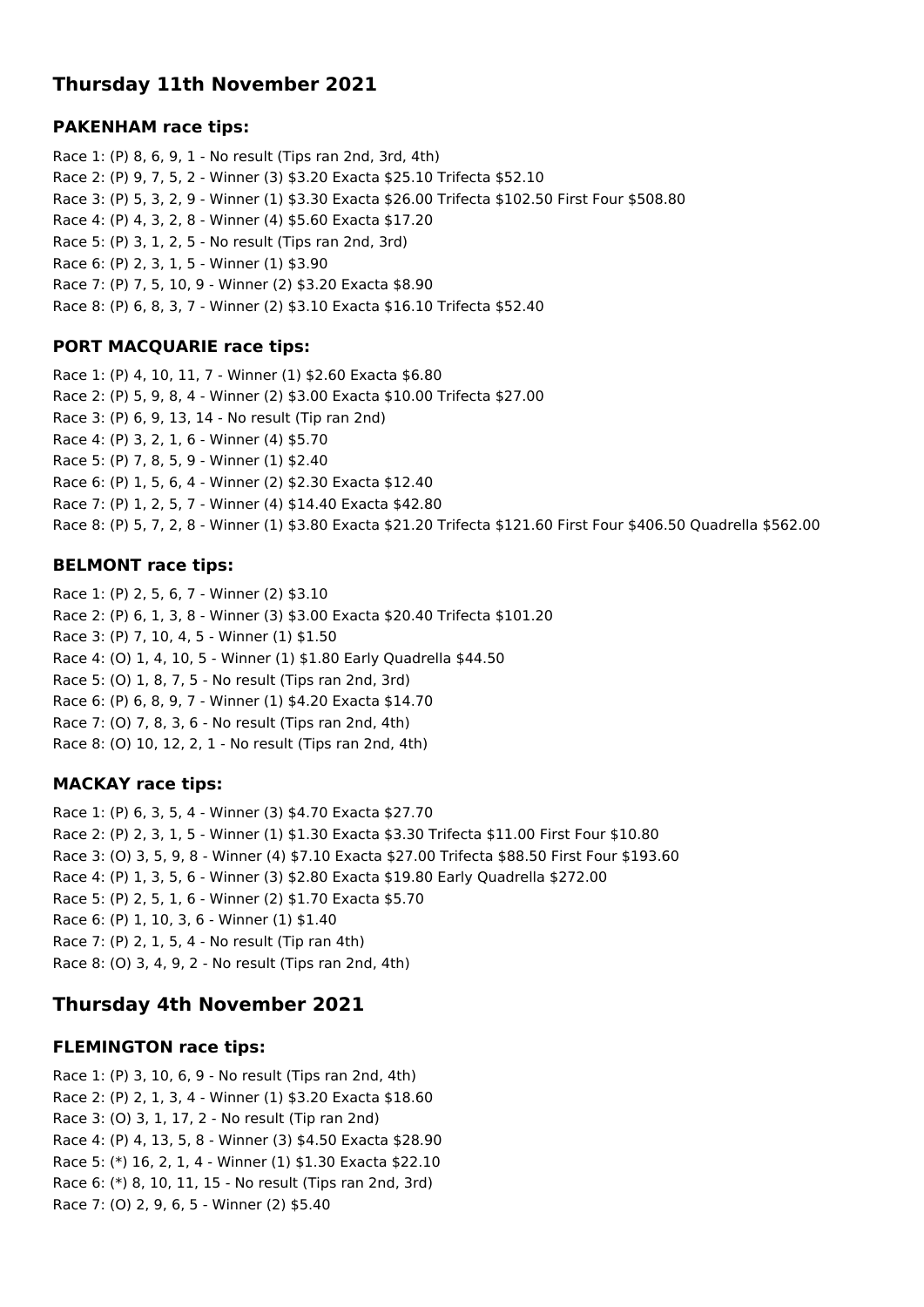Race 8: (P) 2, 3, 1, 4 - Winner (1) \$3.70 Race 9: (O) 11, 7, 3, 5 - No result (Tips ran 2nd, 3rd)

## **HAWKESBURY race tips:**

Race 1: (P) 2, 1, 5, 3 - Winner (3) \$5.30 Exacta \$10.60 Race 2: (P) 3, 5, 6, 4 - Winner (2) \$2.50 Exacta \$8.10 Trifecta \$15.20 Race 3: (P) 1, 3, 5, 2 - Winner (2) \$4.70 Exacta \$12.70 Trifecta \$52.90 Race 4: (P) 2, 9, 3, 7 - Winner (1) \$1.30 Exacta \$5.50 Early Quadrella \$161.90 Race 5: (P) 5, 3, 1, 2 - Winner (4) \$11.10 Exacta \$57.60 Trifecta \$85.30 First Four \$313.90 Race 6: (P) 1, 6, 2, 3 - Winner (1) \$1.40 Race 7: (P) 1, 8, 3, 4 - No result (Tips ran 2nd, 3rd, 4th) Race 8: (P) 8, 9, 2, 3 - Winner (1) \$2.30 Exacta \$7.50

## **BELMONT race tips:**

Race 1: (P) 3, 4, 10, 8 - Winner (1) \$1.80 Exacta \$6.30 Trifecta \$22.80 Race 2: (P) 3, 11, 5, 4 - No result (Tips ran 3rd, 4th) Race 3: (O) 10, 4, 13, 9 - Winner (1) \$2.70 Exacta \$6.50 Race 4: (O) 5, 9, 1, 2 - Winner (1) \$2.10 Exacta \$5.20 Race 5: (O) 4, 7, 3, 6 - Winner (1) \$2.30 Race 6: (O) 2, 5, 10, 9 - Winner (1) \$2.00 Race 7: (O) 10, 2, 7, 5 - Winner (4) \$4.90 Race 8: (O) 9, 5, 8, 11 - Winner (4) \$3.50 Exacta \$14.90 Quadrella \$174.70

## **WANGARATTA race tips:**

Race 1: (P) 8, 1, 10, 4 - Winner (4) \$4.10 Race 2: (P) 7, 2, 8, 5 - Winner (4) \$3.60 Race 3: (O) 8, 10, 4, 2 - Winner (4) \$1.70 Exacta \$8.20 Race 4: (O) 1, 8, 10, 9 - Winner (2) \$5.90 Exacta \$52.40 Trifecta \$184.30 First Four \$725.10 Early Quadrella \$213.20 Race 5: (O) 3, 5, 4, 9 - Winner (2) \$4.30 Exacta \$12.50 Trifecta \$34.60 Race 6: (P) 1, 5, 9, 6 - No result (Tip ran 4th) Race 7: (O) 11, 13, 4, 3 - Winner (1) \$3.90 Exacta \$19.80 Trifecta \$66.00

## **IPSWICH race tips:**

Race 1: (P) 2, 6, 1, 5 - Winner (1) \$1.50 Exacta \$4.20 Race 2: (P) 3, 1, 5, 4 - Winner (2) \$3.10 Exacta \$10.80 Trifecta \$26.80 First Four \$102.20 Race 3: (P) 6, 2, 8, 5 - Winner (1) \$2.10 Exacta \$4.10 Trifecta \$28.60 Race 4: (P) 8, 1, 12, 9 - No result (Tips ran 2nd, 3rd, 4th) Race 5: (P) 5, 3, 10, 1 - Winner (4) \$3.60 Exacta \$25.60 Race 6: (P) 8, 5, 2, 3 - Winner (4) \$3.80 Exacta \$21.50 Race 7: (O) 11, 4, 8, 9 - Winner (2) \$3.40

## **GAWLER race tips:**

Race 1: (P) 4, 8, 2, 3 - Winner (1) \$2.10 Exacta \$8.20 Race 2: (P) 7, 8, 10, 3 - No result (Tips ran 2nd, 3rd, 4th) Race 3: (O) 3, 4, 8, 2 - No result (Tips ran 2nd, 3rd) Race 4: (P) 5, 4, 1, 2 - No result (Tips ran 2nd, 3rd, 4th) Race 5: (O) 6, 1, 5, 7 - Winner (3) \$8.60 Exacta \$25.00 Race 6: (P) 8, 1, 7, 2 - Winner (4) \$3.10 Exacta \$37.90 Trifecta \$105.20 Race 7: (P) 1, 9, 8, 4 - Winner (1) \$3.90 Exacta \$18.60

# **Thursday 28th October 2021**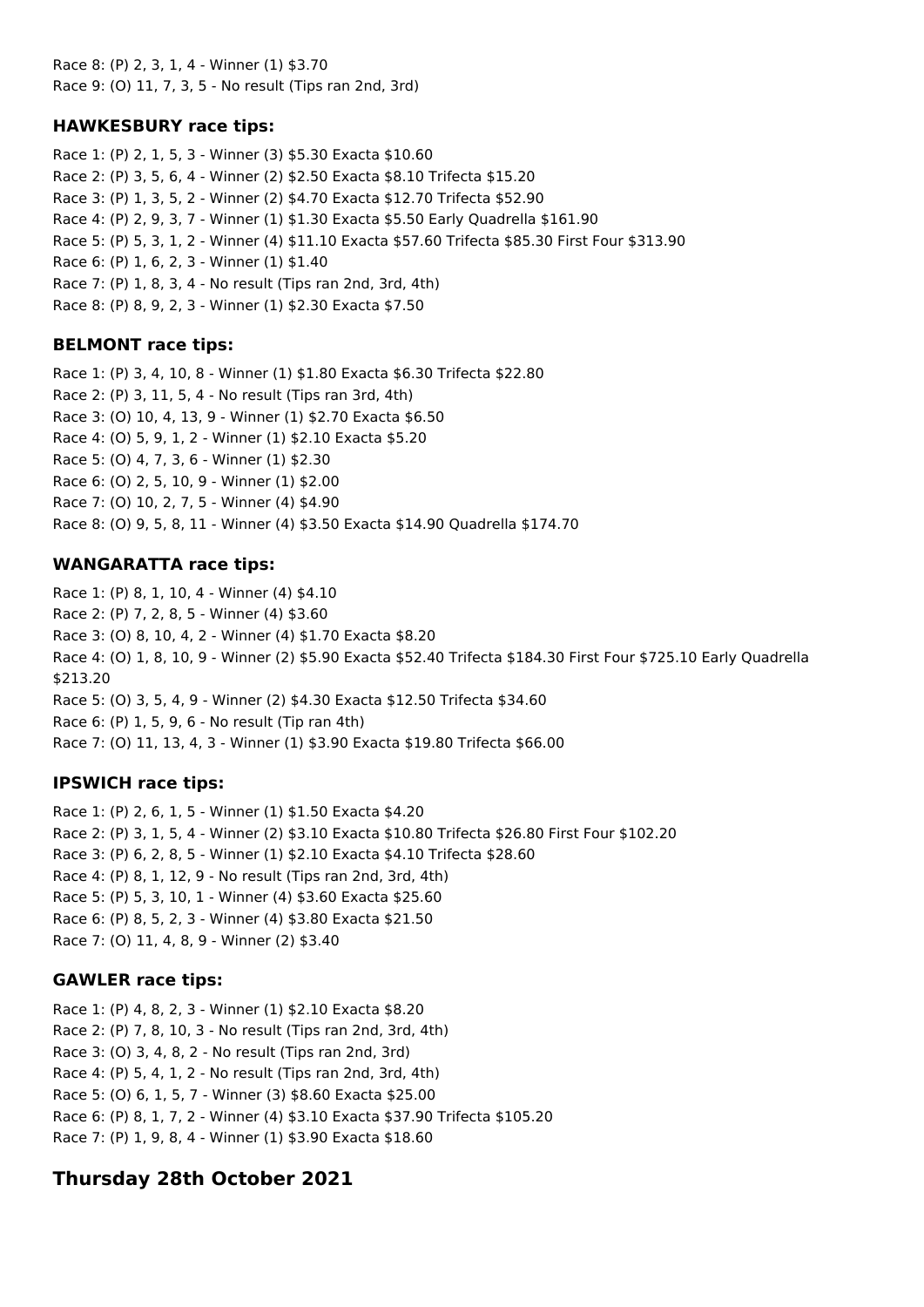#### **GOSFORD race tips:**

Race 1: (P) 1, 5, 2, 8 - Winner (4) \$11.00 Exacta \$23.30 Race 2: (P) 10, 1, 8, 2 - Winner (3) \$5.50 Race 3: (P) 6, 8, 5, 7 - Winner (1) \$2.80 Race 4: (P) 3, 2, 5, 4 - Winner (2) \$1.40 Exacta \$3.20 Trifecta \$3.50 Early Quadrella \$293.20 Race 5: (\*) 1, 2, 4, 3 - Winner (1) \$1.80 Exacta \$4.50 Trifecta \$14.00 Race 6: (P) 2, 1, 8, 9 - Winner (1) \$1.70 Race 7: (P) 3, 1, 4, 7 - No result (Tips ran 2nd, 3rd, 4th)

## **ROCKHAMPTON race tips:**

Race 1: (P) 1, 4, 6, 2 - Winner (2) \$2.30 Exacta \$7.40 Trifecta \$15.10 Race 2: (P) 5, 1, 7, 6 - No result (Tips ran 2nd, 3rd, 4th) Race 3: (P) 4, 1, 5, 2 - Winner (1) \$1.80 Race 4: (P) 4, 2, 3, 5 - Winner (1) \$2.20 Exacta \$8.00 Race 5: (P) 6, 4, 2, 1 - Winner (2) \$2.30 Exacta \$7.50 Trifecta \$24.10 First Four \$48.60 Race 6: (P) 7, 4, 8, 3 - Winner (2) \$1.90 Exacta \$8.70 Race 7: (P) 9, 7, 5, 4 - Winner (3) \$3.70 Exacta \$38.40 Quadrella \$95.30

# **SAPPHIRE COAST race tips:**

Race 1: (P) 6, 1, 7, 5 - No result (Tips ran 2nd, 3rd) Race 2: (P) 7, 10, 12, 9 - Winner (1) \$2.20 Exacta \$11.30 Race 3: (P) 6, 4, 2, 5 - Winner (3) \$5.20 Exacta \$38.80 Race 4: (P) 4, 5, 3, 8 - Winner (1) \$2.60 Race 5: (O) 4, 5, 3, 6 - Winner (4) \$9.00 Exacta \$31.00 Race 6: (P) 2, 6, 9, 4 - Winner (2) \$2.20 Exacta \$9.10 Race 7: (O) 2, 5, 13, 1 - Winner (2) \$2.60 Exacta \$16.20 Trifecta \$59.90 Quadrella \$278.30

## **WARRNAMBOOL race tips:**

Race 1: (P) 1, 9, 11, 4 - Winner (1) \$3.40 Exacta \$9.10 Trifecta \$25.30 First Four \$58.70 Race 2: (P) 7, 2, 4, 6 - Winner (2) \$5.90 Exacta \$43.10 Race 3: (P) 3, 9, 7, 6 - Winner (1) \$3.60 Exacta \$9.00 Trifecta \$46.00 Race 4: (O) 6, 3, 12, 9 - No result (Tips ran 2nd, 3rd) Race 5: (P) 13, 6, 11, 1 - No result (Tip ran 2nd) Race 6: (\*) 8, 2, 12, 19 - Winner (1) \$1.70 Race 7: (P) 2, 3, 6, 1 - No result (Tips ran 2nd, 3rd, 4th) Race 8: (O) 11, 6, 10, 12 - No result (Tips ran 2nd, 4th)

## **NORTHAM race tips:**

Race 1: (P) 5, 6, 3, 2 - Winner (2) \$2.90 Exacta \$10.10 Race 2: (P) 6, 1, 3, 5 - Winner (2) \$3.00 Exacta \$5.00 Trifecta \$27.80 Race 3: (P) 10, 9, 2, 3 - Winner (2) \$3.00 Race 4: (P) 1, 9, 2, 6 - Winner (2) \$3.50 Exacta \$12.10 Early Quadrella \$133.30 Race 5: (P) 11, 2, 7, 3 - No result (Tip ran 2nd) Race 6: (P) 5, 4, 1, 2 - Winner (4) \$2.90 Exacta \$8.50 Trifecta \$42.20 Race 7: (P) 3, 5, 2, 1 - Winner (1) \$2.50 Exacta \$12.40 Trifecta \$60.20

# **Thursday 21st October 2021**

## **HAWKESBURY race tips:**

Race 1: (P) 2, 4, 5, 7 - Winner (4) \$6.10 Exacta \$17.00 Trifecta \$53.50 Race 2: (P) 1, 8, 7, 5 - Winner (4) \$9.20 Exacta \$20.30 Trifecta \$44.10 Race 3: (P) 7, 8, 4, 9 - Winner (2) \$8.10 Exacta \$17.20 Trifecta \$60.60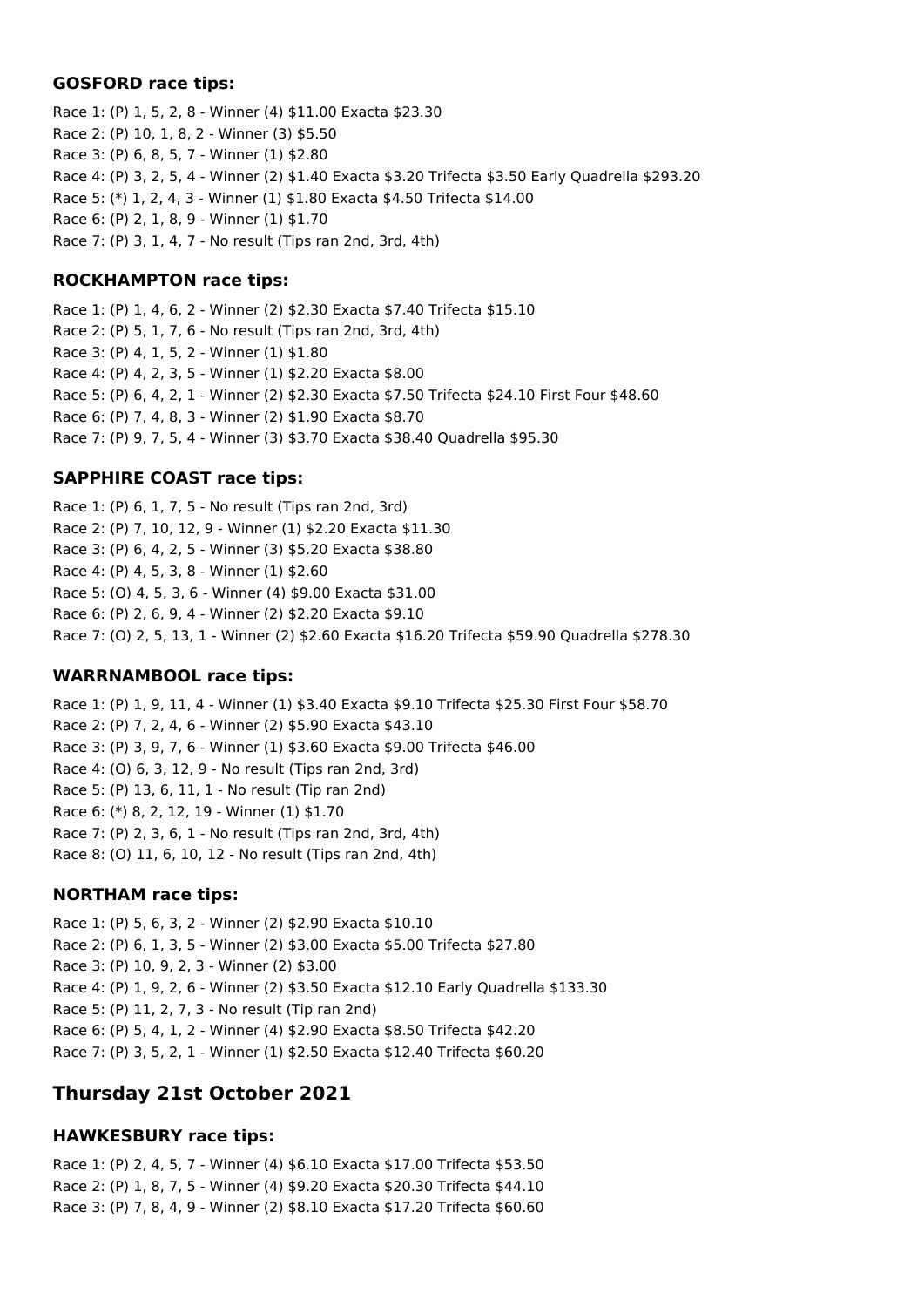Race 4: (P) 8, 5, 6, 3 - Winner (1) \$1.30 Exacta \$2.00 Early Quadrella \$619.40 Race 5: (O) 5, 2, 6, 9 - No result (Tip ran 2nd) Race 6: (P) 5, 3, 7, 6 - Winner (4) \$7.20 Exacta \$30.10 Trifecta \$79.80 Race 7: (P) 7, 5, 8, 1 - Winner (4) \$3.90 Race 8: (P) 1, 4, 7, 2 - Winner (3) \$3.50 Exacta \$7.00

#### **QUEANBEYAN race tips:**

Race 1: (P) 1, 11, 7, 10 - Winner (1) \$1.90 Exacta \$10.70 Race 2: (P) 2, 3, 7, 4 - Winner (2) \$3.90 Race 3: (P) 3, 4, 6, 8 - Winner (3) \$11.60 Exacta \$49.40 Race 4: (P) 5, 3, 8, 4 - Winner (1) \$3.40 Early Quadrella \$476.80 Race 5: (P) 11, 6, 3, 8 - Winner (1) \$1.80 Race 6: (O) 1, 6, 4, 3 - Winner (2) \$2.90 Exacta \$15.60 Trifecta \$59.20 Race 7: (P) 7, 1, 5, 12 - Winner (3) \$4.60 Quadrella \$154.20

#### **BALLARAT race tips:**

Race 1: (P) 6, 9, 1, 10 - No result (Tips ran 2nd, 4th) Race 2: (P) 10, 7, 9, 5 - Winner (1) \$2.10 Exacta \$7.70 Trifecta \$37.00 First Four \$125.60 Race 3: (O) 8, 9, 12, 4 - Winner (2) \$4.20 Exacta \$18.30 Race 4: (P) 9, 8, 10, 13 - No result (Tips ran 2nd, 3rd, 4th) Race 5: (O) 5, 8, 6, 11 - Winner (3) \$10.00 Exacta \$34.20 Trifecta \$111.90 Race 6: (O) 11, 6, 5, 9 - No result (Tips ran 2nd, 4th) Race 7: (P) 3, 9, 12, 16 - Winner (1) \$2.40 Race 8: (O) 6, 12, 11, 7 - No result (Tip ran 2nd)

#### **GATTON race tips:**

Race 1: (P) 2, 3, 1, 4 - Winner (2) \$2.60 Exacta \$11.10 Trifecta \$16.00 First Four \$34.80 Race 2: (P) 7, 6, 10, 4 - Winner (4) \$17.80 Race 3: (P) 2, 11, 9, 3 - Winner (4) \$5.20 Exacta \$15.60 Trifecta \$41.40 First Four \$88.00 Race 4: (P) 5, 8, 3, 9 - Winner (3) \$13.80 Exacta \$44.40 Early Quadrella \$3,448.40 Race 5: (P) 2, 7, 5, 6 - Winner (1) \$3.40 Race 6: (P) 2, 11, 3, 6 - Winner (1) \$1.90 Exacta \$5.20 Race 7: (P) 2, 9, 1, 5 - Winner (4) \$7.30 Exacta \$50.40 Race 8: (P) 4, 5, 7, 9 - No result (Tips ran 2nd, 3rd, 4th)

## **HOBART race tips:**

Race 1: (O) 11, 7, 3, 5 - No result (Tips ran 2nd, 3rd, 4th) Race 2: (P) 2, 3, 8, 1 - Winner (1) \$1.20 Exacta \$3.20 Trifecta \$15.10 First Four \$35.80 Race 3: (P) 2, 6, 3, 7 - Winner (2) \$3.80 Exacta \$12.50 Trifecta \$32.10 Race 4: (P) 7, 3, 5, 6 - Winner (1) \$4.20 Exacta \$31.30 Race 5: (P) 2, 4, 6, 3 - No result (Tips ran 2nd, 4th) Race 6: (P) 3, 1, 4, 5 - Winner (1) \$2.40 Exacta \$6.10 Trifecta \$6.80 Race 7: (O) 3, 1, 4, 12 - Winner (1) \$2.80

#### **GERALDTON race tips:**

Race 1: (P) 8, 10, 1, 3 - Winner (2) \$5.70 Exacta \$55.70 Race 2: (P) 2, 5, 3, 7 - No result Race 3: (O) 12, 4, 11, 5 - Winner (1) \$2.70 Race 4: (P) 3, 8, 1, 2 - Winner (2) \$2.00 Race 5: (P) 3, 2, 1, 7 - Winner (1) \$3.00 Exacta \$12.60 Race 6: (P) 1, 3, 6, 5 - Winner (1) \$1.40 Exacta \$1.80 Race 7: (P) 1, 12, 4, 3 - No result (Tips ran 2nd, 3rd, 4th) Race 8: (P) 1, 4, 2, 9 - Winner (1) \$2.50 Exacta \$9.00 Trifecta \$76.50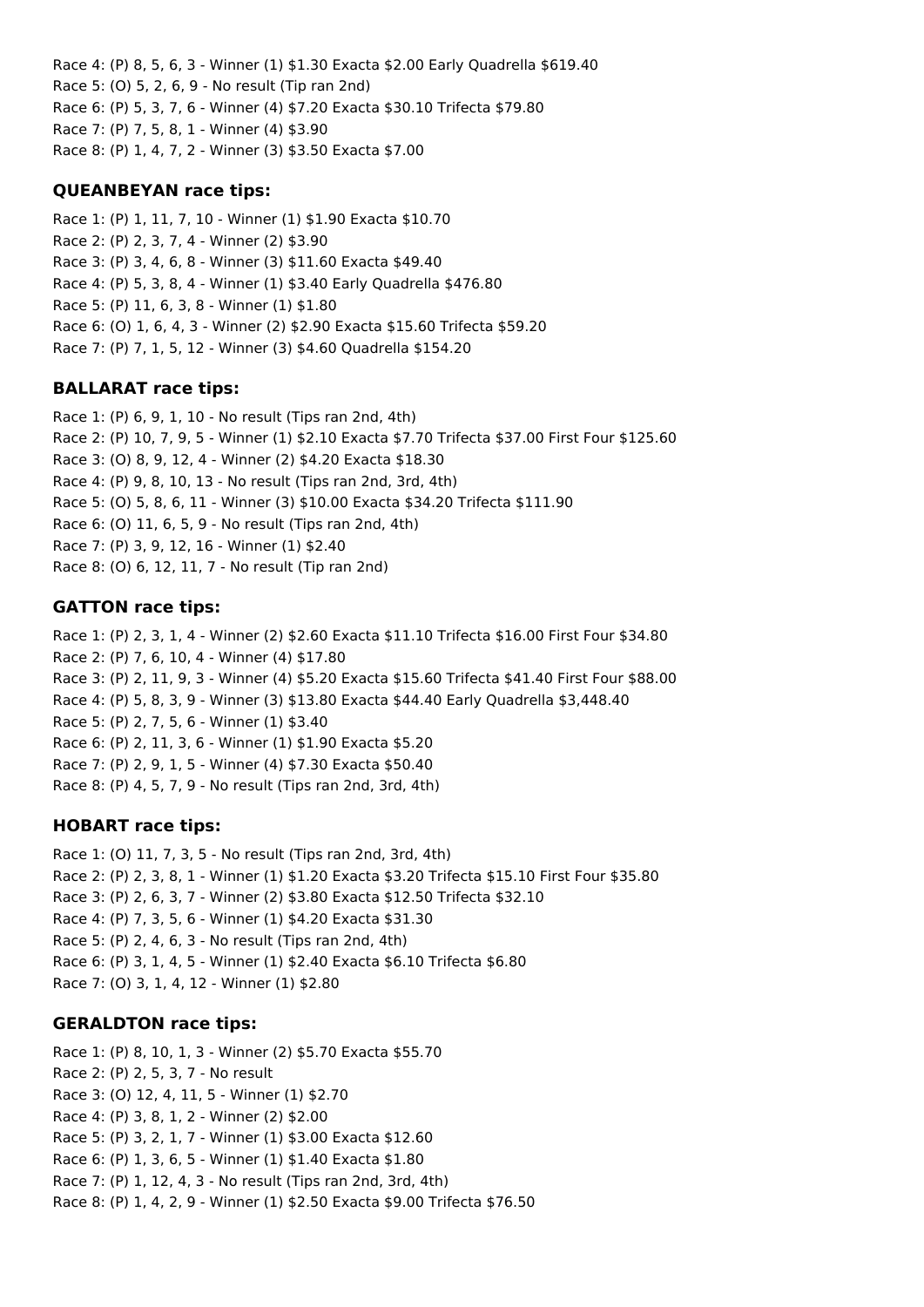# **Thursday 14th October 2021**

## **KEMBLA GRANGE race tips:**

Race 1: (P) 4, 2, 3, 5 - Winner (4) \$2.60 Exacta \$6.90 Race 2: (P) 2, 6, 5, 8 - Winner (2) \$1.70 Exacta \$3.30 Trifecta \$4.90 First Four \$2.90 Race 3: (P) 4, 3, 8, 10 - No result (Tips ran 2nd, 3rd, 4th) Race 4: (P) 1, 10, 4, 7 - Winner (1) \$5.60 Race 5: (P) 1, 5, 2, 4 - Abandoned Race 6: (P) 5, 2, 10, 6 - Abandoned Race 7: (P) 2, 3, 8, 10 - Abandoned Race 8: (P) 9, 14, 13, 2 - Abandoned

## **NORTHAM race tips:**

Race 1: (P) 8, 7, 3, 6 - Winner (3) \$3.50 Exacta \$16.80 Trifecta \$25.60 First Four \$90.00 Race 2: (P) 6, 7, 4, 11 - No result (Tips ran 2nd, 3rd, 4th) Race 3: (P) 12, 11, 4, 8 - Winner (1) \$2.40 Exacta \$11.70 Race 4: (P) 12, 6, 1, 7 - Winner (4) \$2.70 Exacta \$10.50 Trifecta \$41.50 First Four \$87.20 Race 5: (P) 7, 8, 10, 6 - Winner (1) \$1.80 Exacta \$87.80 Race 6: (O) 6, 2, 1, 7 - Winner (1) \$3.50 Race 7: (P) 7, 1, 3, 8 - Winner (2) \$4.30 Race 8: (O) 1, 4, 6, 11 - No result (Tips ran 3rd, 4th)

## **TOWNSVILLE race tips:**

Race 1: (P) 2, 3, 7, 1 - Winner (1) \$1.60 Exacta \$2.30 Race 2: (P) 2, 1, 5, 6 - No result (Tip ran 2nd) Race 3: (P) 3, 6, 4, 1 - No result (Tips ran 2nd, 3rd, 4th) Race 4: (O) 1, 10, 6, 2 - Winner (1) \$2.20 Race 5: (O) 5, 1, 6, 14 - Winner (3) \$8.40 Race 6: (P) 1, 2, 7, 6 - Winner (4) \$4.80 Race 7: (P) 7, 6, 4, 2 - Winner (2) \$4.20 Exacta \$30.60 Trifecta \$90.90 Race 8: (O) 4, 10, 3, 6 - Winner (3) \$7.50 Exacta \$13.20 Race 9: (P) 5, 8, 1, 7 - Winner (4) \$7.40 Quadrella \$1,634.30

# **WARRNAMBOOL race tips:**

Race 1: (P) 10, 3, 4, 1 - Winner (4) \$8.90 Exacta \$35.10 Race 2: (P) 12, 11, 4, 5 - No result (Tip ran 3rd) Race 3: (P) 10, 9, 5, 7 - Winner (4) \$9.30 Exacta \$66.10 Race 4: (P) 4, 1, 3, 6 - Winner (3) \$2.70 Exacta \$20.00 Trifecta \$55.10 First Four \$263.40 Race 5: (P) 8, 5, 9, 2 - Winner (3) \$5.20 Exacta \$17.90 Trifecta \$30.70 Race 6: (O) 6, 9, 10, 13 - No result (Tips ran 2nd, 4th) Race 7: (O) 10, 7, 5, 13 - No result (Tips ran 3rd, 4th) Race 8: (P) 4, 1, 3, 7 - Winner (2) \$2.50 Exacta \$16.70

# **Thursday 7th October 2021**

# **ARMIDALE race tips:**

Race 1: (P) 2, 7, 10, 3 - Winner (2) \$6.40 Race 2: (O) 1, 9, 5, 10 - No result (Tips ran 2nd, 3rd, 4th) Race 3: (P) 12, 9, 3, 11 - Winner (1) \$1.40 Race 4: (P) 4, 1, 8, 3 - Winner (1) \$3.20 Exacta \$13.70 Race 5: (O) 3, 14, 1, 12 - Winner (3) \$2.90 Race 6: (P) 2, 5, 4, 9 - Winner (3) \$7.50 Exacta \$30.70 Trifecta \$116.60 First Four \$241.70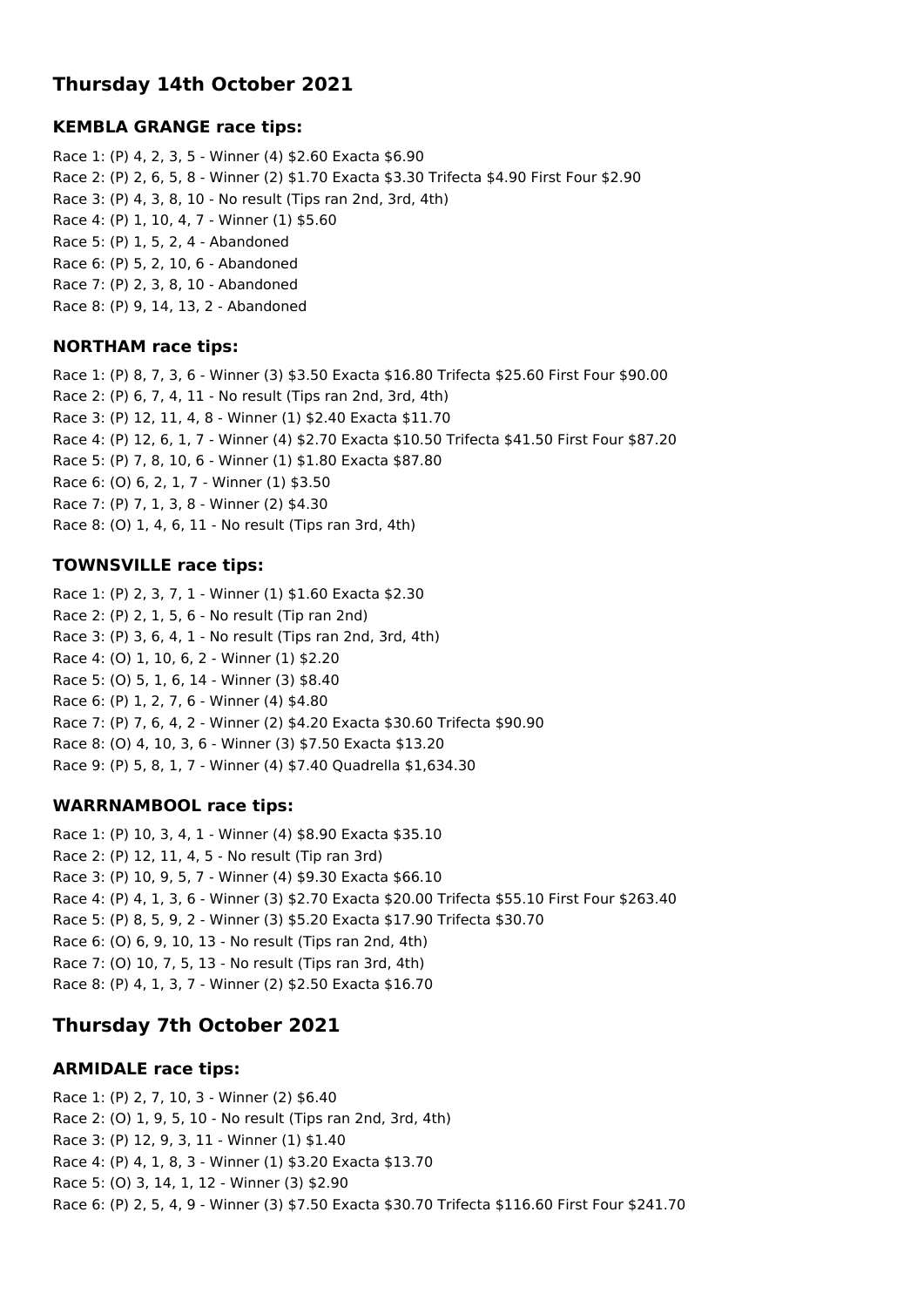Race 7: (P) 2, 3, 6, 1 - Winner (4) \$3.60 Exacta \$16.20 Trifecta \$63.80 First Four \$186.90 Quadrella \$278.80

#### **GOSFORD race tips:**

Race 1: (P) 3, 9, 5, 7 - Winner (1) \$1.50 Exacta \$2.50 Race 2: (P) 1, 2, 4, 3 - Winner (1) \$2.90 Race 3: (P) 5, 3, 2, 1 - Winner (1) \$4.50 Exacta \$13.30 Race 4: (O) 3, 6, 5, 9 - No result (Tips ran 2nd, 4th) Race 5: (P) 3, 8, 7, 9 - Winner (1) \$1.50 Race 6: (P) 1, 5, 4, 8 - No result (Tips ran 2nd, 3rd, 4th) Race 7: (P) 3, 4, 2, 6 - No result (Tips ran 3rd, 4th) Race 8: (P) 5, 4, 6, 2 - Winner (2) \$3.20

## **IPSWICH race tips:**

Race 1: (P) 3, 11, 7, 5 - Winner (1) \$2.60 Exacta \$24.50 Trifecta \$114.50 First Four \$182.30 Race 2: (O) 12, 9, 4, 7 - Winner (2) \$5.20 Race 3: (P) 5, 1, 7, 3 - Winner (1) \$1.80 Exacta \$9.40 Race 4: (P) 2, 1, 6, 5 - No result (Tip ran 2nd) Race 5: (P) 4, 5, 3, 7 - Winner (1) \$2.60 Exacta \$12.10 Race 6: (P) 2, 4, 9, 3 - Winner (2) \$4.40 Exacta \$9.80 Trifecta \$52.40 First Four \$550.20 Race 7: (P) 7, 11, 5, 2 - No result (Tips ran 3rd, 4th) Race 8: (P) 1, 7, 10, 6 - Winner (3) \$2.10

#### **MORNINGTON race tips:**

Race 1: (P) 3, 8, 11, 1 - Winner (4) \$8.10 Exacta \$55.00 Trifecta \$169.60 First Four \$231.40 Race 2: (P) 6, 12, 10, 11 - Winner (3) \$6.40 Exacta \$13.40 Trifecta \$48.10 Race 3: (P) 8, 11, 7, 5 - Winner (3) \$4.80 Exacta \$31.50 Race 4: (P) 10, 7, 3, 9 - No result (Tip ran 3rd) Race 5: (P) 7, 9, 6, 1 - Winner (4) \$6.40 Race 6: (P) 3, 1, 2, 7 - Winner (2) \$5.60 Race 7: (P) 2, 10, 3, 1 - No result (Tip ran 3rd) Race 8: (P) 11, 12, 16, 13 - No result (Tip ran 2nd)

## **YORK race tips:**

Race 1: (P) 2, 1, 4, 3 - No result (Tips ran 2nd, 3rd, 4th) Race 2: (P) 4, 5, 8, 3 - Winner (4) \$3.20 Race 3: (P) 4, 3, 2, 6 - Winner (3) \$6.00 Exacta \$11.40 Trifecta \$55.70 Race 4: (P) 4, 5, 3, 8 - Winner (2) \$4.60 Race 5: (P) 7, 4, 3, 6 - Winner (2) \$3.00 Race 6: (O) 2, 3, 9, 6 - Winner (2) \$6.80 Race 7: (O) 5, 1, 2, 7 - Winner (2) \$2.40 Exacta \$8.20 Quadrella \$187.10

# **Thursday 30th September 2021**

## **GATTON race tips:**

Race 1: (P) 3, 6, 2, 12 - Winner (1) \$1.40 Exacta \$5.40 Trifecta \$8.00 Race 2: (P) 9, 1, 12, 4 - No result (Tip ran 2nd) Race 3: (P) 1, 6, 5, 4 - No result (Tips ran 2nd, 3rd, 4th) Race 4: (P) 7, 2, 12, 6 - No result (Tips ran 3rd, 4th) Race 5: (P) 2, 3, 9, 7 - No result (Tip ran 3rd) Race 6: (O) 8, 2, 6, 4 - Winner (1) \$3.20 Race 7: (O) 5, 8, 7, 14 - Winner (2) \$4.20 Race 8: (O) 4, 2, 13, 7 - Winner (1) \$4.30 Exacta \$17.40 Race 9: (O) 3, 11, 2, 6 - No result (Tips ran 2nd, 3rd)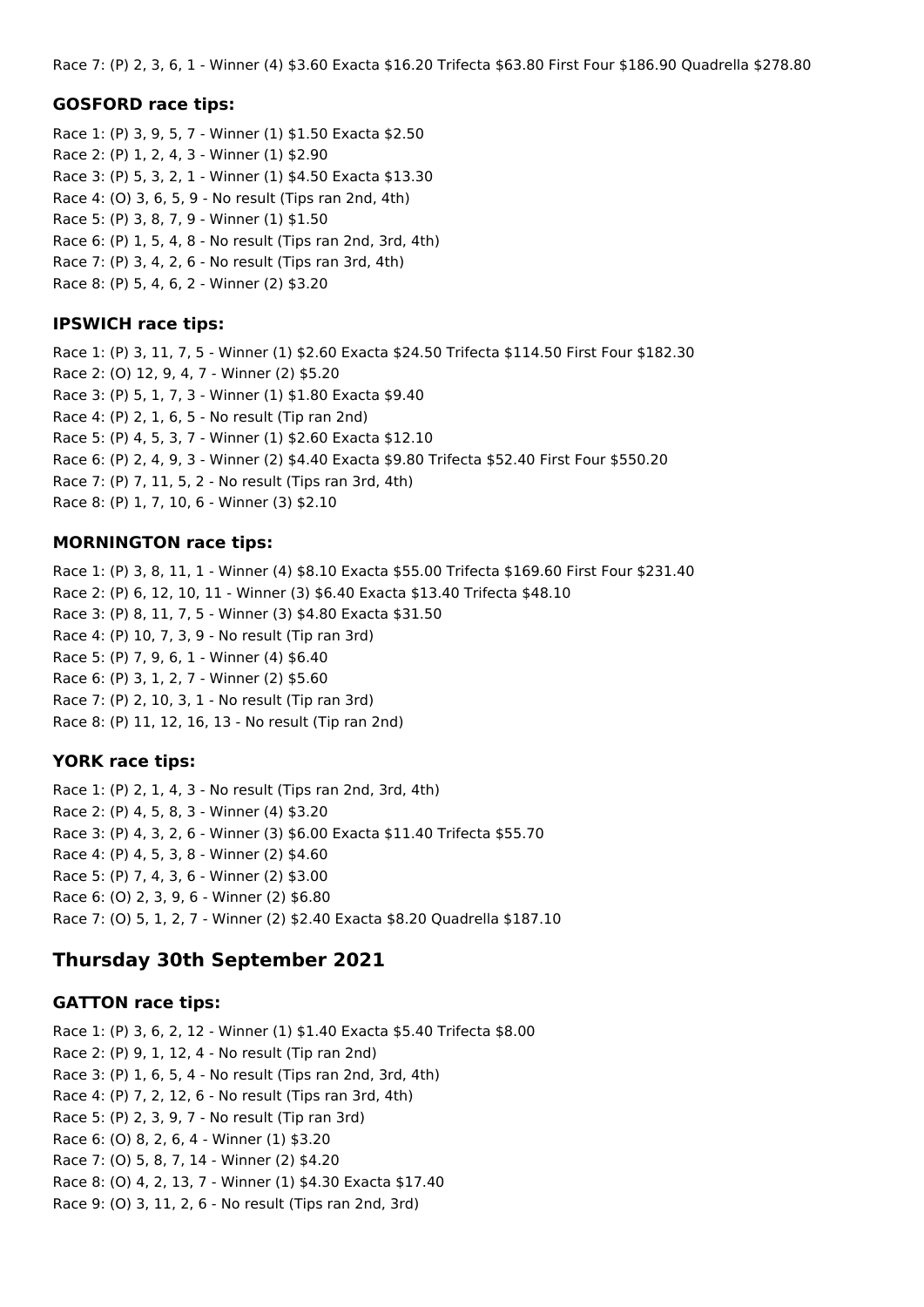#### **KALGOORLIE race tips:**

Race 1: (P) 1, 4, 2, 3 - Winner (2) \$2.40 Race 2: (P) 7, 6, 2, 5 - Winner (1) \$3.80 Exacta \$28.10 Trifecta \$84.60 First Four \$304.70 Race 3: (P) 6, 7, 5, 1 - Winner (4) \$5.20 Exacta \$21.10 Trifecta \$32.20 Race 4: (P) 5, 3, 6, 1 - No result (Tips ran 2nd, 3rd, 4th) Race 5: (P) 4, 3, 10, 5 - Winner (2) \$2.50 Exacta \$7.40 Trifecta \$40.00 Race 6: (O) 1, 8, 10, 5 - Winner (4) \$4.80 Race 7: (O) 4, 1, 8, 2 - No result (Tips ran 2nd, 3rd, 4th) Race 8: (O) 1, 6, 4, 8 - No result (Tip ran 2nd)

#### **MOE race tips:**

Race 1: (P) 6, 12, 16, 4 - No result (Tips ran 2nd, 3rd, 4th) Race 2: (O) 2, 4, 3, 7 - Winner (4) \$2.80 Race 3: (P) 2, 9, 10, 5 - Winner (3) \$8.70 Exacta \$20.30 Race 4: (P) 12, 4, 8, 11 - Winner (3) \$4.40 Exacta \$14.80 Race 5: (P) 10, 3, 6, 8 - Winner (2) \$4.20 Early Quadrella \$763.40 Race 6: (O) 10, 2, 5, 1 - Winner (3) \$5.60 Exacta \$42.30 Race 7: (P) 7, 4, 5, 12 - Winner (1) \$3.30 Exacta \$12.30 Trifecta \$58.00 First Four \$239.10 Race 8: (P) 2, 1, 7, 10 - Winner (2) \$2.30 Exacta \$16.60 Trifecta \$34.20 First Four \$128.50 Race 9: (O) 7, 4, 2, 1 - No result (Tip ran 2nd)

## **WYONG race tips:**

Race 1: (P) 2, 3, 4, 1 - Winner (3) \$6.10 Race 2: (P) 3, 1, 6, 2 - Winner (4) \$2.90 Exacta \$14.40 Race 3: (P) 6, 9, 4, 3 - Winner (1) \$2.70 Race 4: (P) 7, 8, 3, 9 - Winner (1) \$1.10 Exacta \$2.60 Early Quadrella \$78.90 Race 5: (P) 7, 5, 4, 1 - Winner (1) \$2.20 Exacta \$6.30 Trifecta \$18.40 First Four \$59.30 Race 6: (P) 2, 1, 4, 5 - No result (Tips ran 2nd, 4th) Race 7: (O) 3, 4, 10, 2 - Winner (4) \$5.80 Race 8: (O) 2, 8, 7, 5 - Winner (4) \$10.90 Exacta \$21.90

# **Thursday 23rd September 2021**

## **CRANBOURNE race tips:**

Race 1: (P) 10, 14, 9, 5 - Winner (1) \$2.00 Race 2: (O) 12, 8, 13, 10 - Winner (1) \$2.40 Race 3: (P) 2, 10, 11, 3 - No result (Tips ran 2nd, 4th) Race 4: (O) 9, 7, 8, 11 - Winner (3) \$13.70 Race 5: (P) 2, 4, 3, 5 - Winner (3) \$8.90 Exacta \$22.90 Trifecta \$81.70 Race 6: (O) 3, 4, 2, 9 - Winner (1) \$1.80 Race 7: (P) 7, 12, 9, 10 - Winner (3) \$4.70 Race 8: (O) 6, 13, 10, 8 - Winner (4) \$5.40 Exacta \$33.80 Quadrella \$934.20

## **HAWKESBURY race tips:**

Race 1: (P) 3, 4, 1, 5 - Winner (1) \$3.00 Exacta \$8.90 Trifecta \$13.00 Race 2: (P) 4, 6, 2, 1 - Winner (2) \$4.60 Race 3: (P) 2, 1, 3, 8 - No result (Tip ran 3rd) Race 4: (O) 10, 8, 1, 5 - No result (Tips ran 2nd, 3rd) Race 5: (P) 1, 10, 8, 11 - Winner (3) \$6.40 Exacta \$54.60 Trifecta \$232.20 First Four \$412.20 Race 6: (P) 14, 1, 11, 9 - Winner (2) \$4.70 Exacta \$27.40 Trifecta \$87.20 Race 7: (P) 5, 8, 4, 7 - Winner (2) \$4.50 Race 8: (O) 9, 8, 7, 5 - Winner (2) \$4.60 Exacta \$16.90 Quadrella \$1,119.10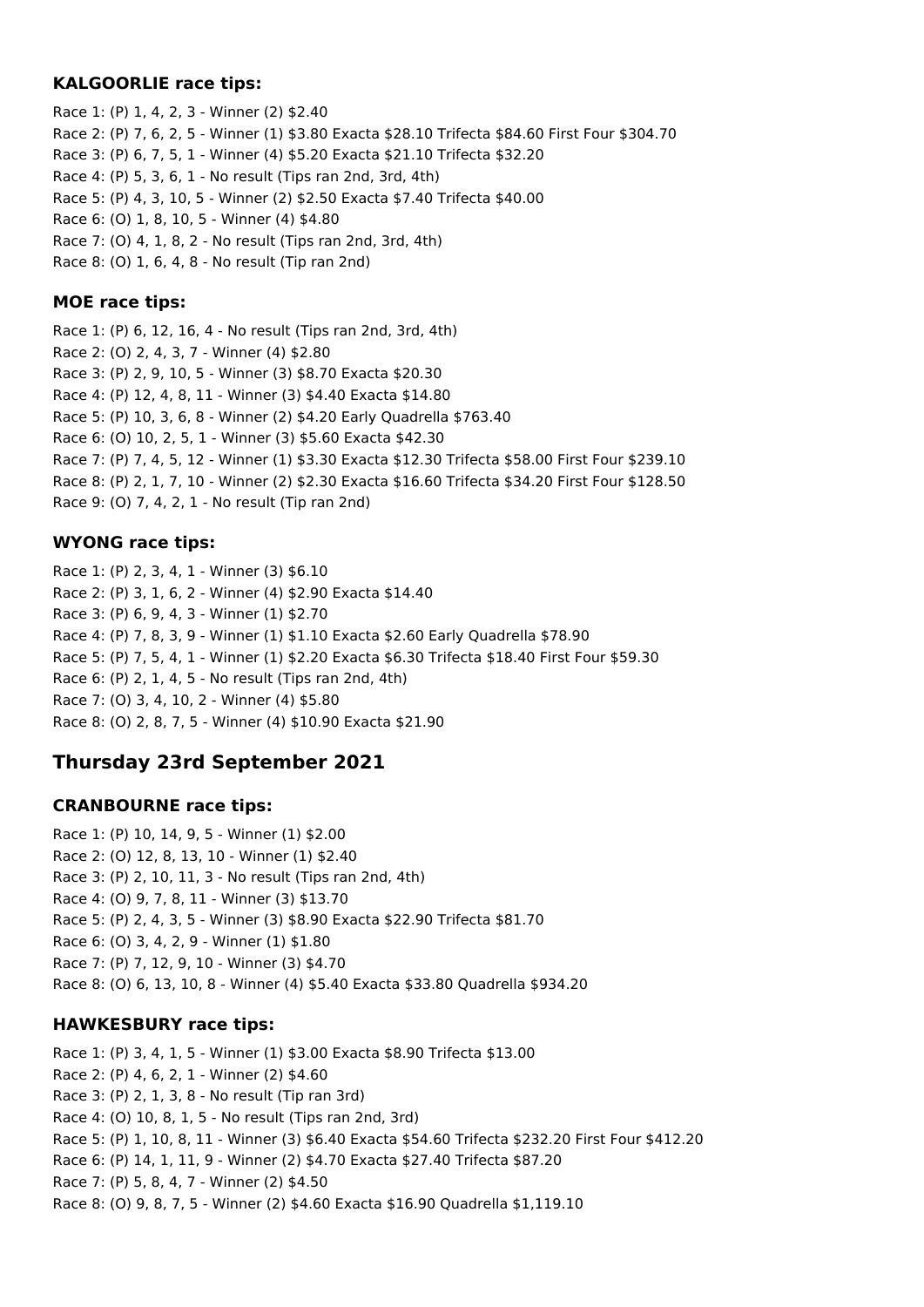#### **IPSWICH race tips:**

Race 1: (P) 9, 1, 7, 4 - No result (Tips ran 2nd, 3rd) Race 2: (P) 8, 1, 4, 5 - Winner (2) \$3.40 Race 3: (P) 5, 2, 6, 3 - Winner (1) \$2.30 Exacta \$6.10 Trifecta \$38.40 Race 4: (P) 7, 9, 10, 8 - Winner (3) \$2.40 Exacta \$9.30 Race 5: (P) 1, 13, 3, 14 - Winner (1) \$2.40 Exacta \$11.20 Race 6: (P) 2, 4, 7, 3 - Winner (2) \$4.90 Exacta \$12.90 Race 7: (P) 3, 6, 7, 11 - Winner (1) \$2.40 Exacta \$7.80 Race 8: (O) 5, 1, 6, 7 - Winner (1) \$2.20 Quadrella \$59.40

## **LISMORE race tips:**

Race 1: (P) 1, 2, 3, 4 - Winner (1) \$2.10 Exacta \$15.90 Trifecta \$57.10 Race 2: (P) 2, 8, 7, 10 - Winner (2) \$5.00 Race 3: (P) 2, 9, 3, 1 - Winner (4) \$6.80 Exacta \$36.80 Race 4: (P) 3, 7, 2, 4 - Winner (2) \$6.90 Exacta \$29.40 Early Quadrella \$1,003.80 Race 5: (P) 3, 4, 5, 7 - Winner (4) \$7.30 Race 6: (P) 4, 1, 3, 8 - Winner (4) \$8.70 Exacta \$15.80 Race 7: (P) 4, 1, 6, 5 - Winner (2) \$3.90 Exacta \$11.00 Trifecta \$40.70 First Four \$74.20 Race 8: (O) 7, 8, 11, 1 - No result (Tips ran 2nd, 3rd, 4th)

# **Thursday 16th September 2021**

## **KEMBLA GRANGE race tips:**

Race 1: (P) 6, 1, 2, 4 - Winner (1) \$2.10 Exacta \$4.70 Trifecta \$29.40 Race 2: (P) 4, 3, 5, 2 - Winner (1) \$1.60 Race 3: (P) 3, 1, 8, 2 - Winner (2) \$4.20 Exacta \$7.10 Race 4: (P) 8, 2, 3, 1 - No result (Tips ran 3rd, 4th) Race 5: (P) 13, 14, 11, 1 - Winner (1) \$2.40 Race 6: (P) 1, 3, 14, 9 - Winner (1) \$2.20 Exacta \$13.90 Race 7: (P) 10, 3, 11, 5 - Winner (1) \$1.90

## **NARROMINE race tips:**

Race 1: (P) 6, 10, 5, 1 - Winner (3) \$13.80 Race 2: (P) 10, 7, 6, 3 - Winner (4) \$3.90 Race 3: (P) 2, 1, 4, 5 - No result (Tips ran 2nd, 4th) Race 4: (P) 3, 7, 4, 5 - No result (Tips ran 2nd, 3rd) Race 5: (P) 5, 7, 2, 1 - Winner (2) \$10.10 Race 6: (P) 11, 3, 9, 12 - No result (Tips ran 2nd, 3rd, 4th) Race 7: (P) 3, 2, 7, 5 - Winner (1) \$1.80 Exacta \$5.10 Race 8: (P) 4, 1, 7, 2 - Winner (3) \$4.60 Exacta \$28.50

# **NORTHAM race tips:**

Race 1: (P) 7, 4, 8, 5 - Winner (2) \$2.80 Exacta \$8.10 Race 2: (P) 7, 3, 1, 4 - Winner (4) \$6.50 Race 3: (P) 11, 1, 2, 7 - Winner (2) \$2.20 Race 4: (P) 2, 10, 6, 8 - Winner (3) \$3.70 Exacta \$37.50 Early Quadrella \$245.80 Race 5: (P) 4, 5, 3, 8 - Winner (2) \$3.50 Exacta \$8.50 Trifecta \$55.10 First Four \$144.30 Race 6: (P) 2, 6, 3, 1 - Winner (1) \$2.70 Race 7: (P) 2, 6, 8, 5 - No result (Tips ran 3rd, 4th)

# **SALE race tips:**

Race 1: (P) 8, 3, 4, 9 - Winner (3) \$5.30 Exacta \$19.50 Trifecta \$33.70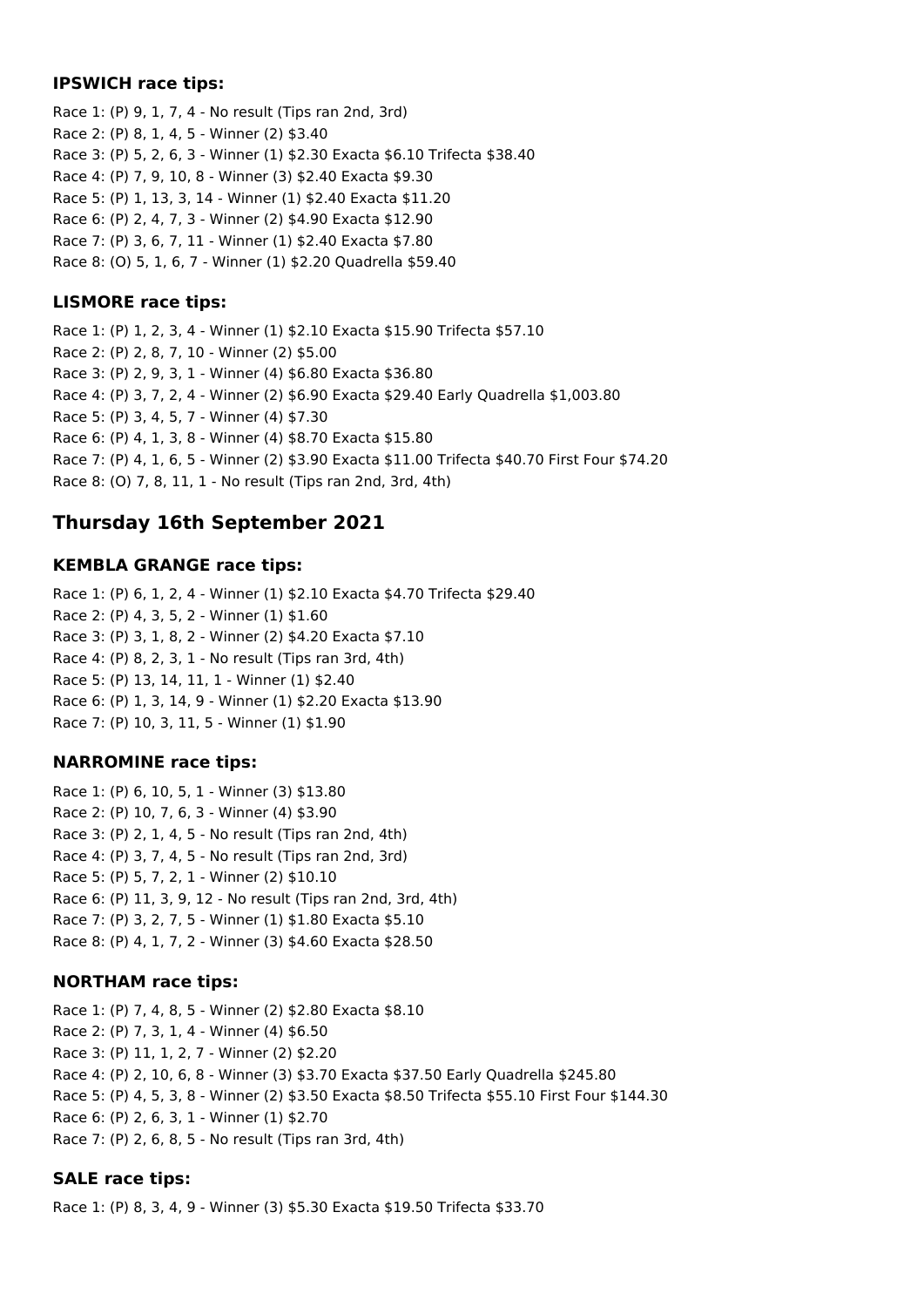Race 2: (P) 2, 8, 5, 7 - Winner (4) \$5.20 Race 3: (P) 5, 8, 9, 10 - Winner (3) \$10.40 Race 4: (O) 4, 2, 15, 9 - Winner (4) \$14.80 Exacta \$56.10 Early Quadrella \$2,400.80 Race 5: (P) 10, 8, 2, 6 - Winner (2) \$5.00 Exacta \$15.90 Race 6: (O) 10, 6, 3, 5 - Winner (2) \$7.60 Race 7: (P) 4, 7, 9, 2 - Winner (3) \$3.60 Exacta \$18.30 Race 8: (O) 12, 2, 11, 6 - Winner (2) \$4.60 Exacta \$12.70 Trifecta \$48.20 Quadrella \$1,070.00

#### **TOWNSVILLE race tips:**

Race 1: (P) 1, 2, 7, 5 - No result (Tips ran 2nd, 3rd, 4th) Race 2: (P) 8, 6, 7, 2 - Winner (1) \$1.30 Exacta \$9.90 Race 3: (P) 6, 5, 2, 1 - No result (Tips ran 2nd, 4th) Race 4: (P) 6, 4, 3, 2 - Winner (2) \$2.30 Exacta \$8.00 Trifecta \$36.70 Race 5: (P) 5, 3, 7, 4 - Winner (2) \$3.50 Exacta \$13.00 Trifecta \$25.30 Race 6: (O) 7, 11, 4, 6 - No result (Tips ran 2nd, 4th) Race 7: (P) 2, 4, 3, 7 - Winner (1) \$2.20 Exacta \$2.90 Race 8: (O) 7, 4, 2, 1 - Winner (4) \$14.70 Exacta \$72.80

# **Thursday 9th September 2021**

#### **HAWKESBURY race tips:**

Race 1: (P) 8, 3, 9, 1 - Winner (3) \$4.40 Exacta \$15.30 Trifecta \$52.20 First Four \$106.00 Race 2: (P) 1, 4, 13, 3 - Winner (1) \$2.90 Race 3: (\*) 6, 10, 12, 5 - Winner (1) \$1.30 Race 4: (P) 12, 4, 13, 10 - Winner (1) \$2.90 Early Quadrella \$64.90 Race 5: (P) 8, 5, 4, 6 - Winner (4) \$5.30 Race 6: (O) 5, 6, 1, 12 - Winner (1) \$2.20 Race 7: (O) 14, 8, 3, 2 - No result (Tip ran 2nd)

## **LISMORE race tips:**

Race 1: (P) 6, 5, 8, 7 - Winner (1) \$1.20 Race 2: (P) 4, 11, 5, 8 - Winner (3) \$2.80 Race 3: (O) 4, 6, 5, 2 - Winner (1) \$3.50 Exacta \$25.80 Race 4: (P) 5, 4, 8, 2 - No result (Tips ran 2nd, 3rd, 4th) Race 5: (P) 2, 1, 4, 6 - Winner (2) \$2.00 Race 6: (P) 9, 4, 1, 2 - Winner (3) \$3.60 Exacta \$17.30 Trifecta \$60.50 First Four \$413.80 Race 7: (P) 6, 8, 4, 14 - No result (Tips ran 2nd, 3rd, 4th)

#### **MORNINGTON race tips:**

Race 1: (P) 2, 3, 10, 12 - Winner (2) \$4.50 Exacta \$55.30 Trifecta \$96.20 Race 2: (P) 1, 6, 12, 8 - Winner (1) \$4.50 Race 3: (\*) 2, 9, 12, 7 - Winner (1) \$1.30 Exacta \$5.50 Trifecta \$17.10 First Four \$87.20 Race 4: (P) 6, 1, 3, 4 - Winner (1) \$3.30 Race 5: (P) 1, 6, 7, 8 - Winner (4) \$11.50 Exacta \$91.90 Trifecta \$127.30 First Four \$417.00 Early Quadrella \$471.40 Race 6: (P) 4, 1, 9, 12 - Winner (3) \$4.00 Race 7: (P) 11, 3, 1, 4 - Winner (1) \$4.40 Exacta \$32.40 Trifecta \$62.50 Race 8: (P) 1, 2, 9, 4 - No result (Tips ran 2nd, 3rd, 4th) Race 9: (O) 5, 8, 12, 9 - Winner (1) \$5.10 Exacta \$25.90 Trifecta \$81.50 First Four \$343.40

#### **NORTHAM race tips:**

Race 1: (P) 1, 7, 4, 9 - Winner (1) \$2.70 Race 2: (P) 2, 5, 6, 7 - Winner (1) \$1.60 Exacta \$5.20 Trifecta \$8.70 First Four \$20.00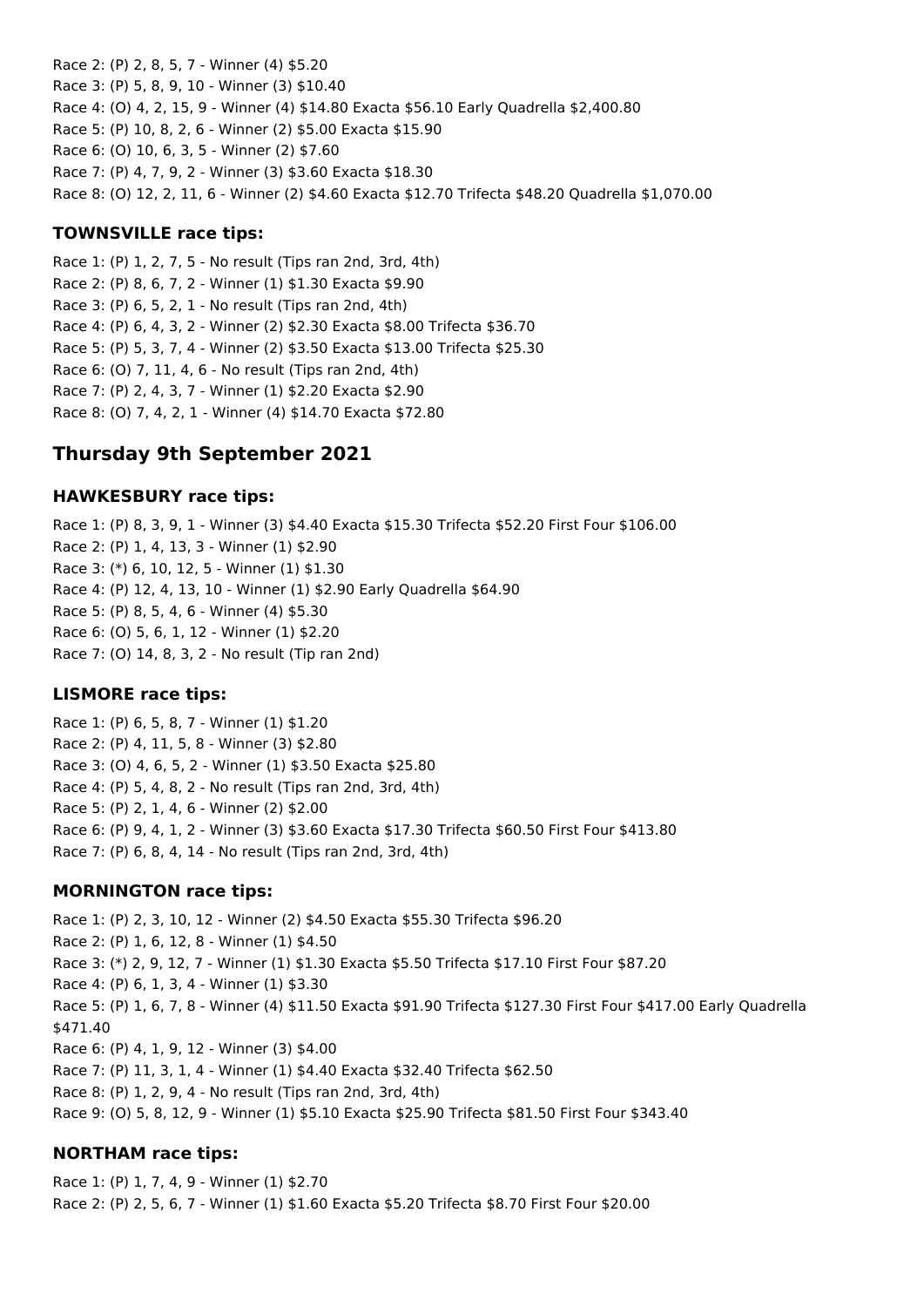Race 3: (P) 8, 6, 1, 3 - Winner (1) \$1.30 Race 4: (P) 9, 1, 6, 8 - Winner (1) \$2.20 Early Quadrella \$16.40 Race 5: (P) 10, 3, 7, 1 - Winner (3) \$5.70 Exacta \$20.30 Race 6: (P) 8, 1, 9, 2 - Winner (1) \$1.70 Race 7: (P) 7, 1, 6, 4 - Winner (3) \$9.20 Exacta \$18.80 Race 8: (O) 6, 1, 3, 2 - Winner (3) \$6.00 Exacta \$37.00 Trifecta \$102.50 Quadrella \$1,674.20

#### **TOWNSVILLE race tips:**

Race 1: (P) 6, 1, 2, 4 - Winner (2) \$2.90 Exacta \$9.80 Trifecta \$40.40 First Four \$27.50 Race 2: (\*) 1, 3, 2, 5 - Winner (1) \$1.20 Exacta \$6.10 Trifecta \$26.90 Race 3: (P) 2, 4, 1, 5 - Winner (4) \$3.90 Race 4: (\*) 5, 7, 1, 2 - Winner (1) \$1.50 Early Quadrella \$33.20 Race 5: (O) 1, 2, 9, 7 - Winner (2) \$5.30 Race 6: (P) 6, 3, 7, 5 - Winner (1) \$3.90 Race 7: (P) 8, 3, 4, 10 - No result (Tip ran 4th) Race 8: (O) 6, 2, 4, 10 - Winner (3) \$3.70

# **Thursday 2nd September 2021**

#### **CRANBOURNE race tips:**

Race 1: (P) 3, 5, 10, 2 - No result (Tips ran 2nd, 3rd, 4th) Race 2: (P) 13, 9, 7, 10 - No result (Tips ran 3rd, 4th) Race 3: (P) 11, 10, 13, 14 - Winner (1) \$1.70 Exacta \$4.00 Race 4: (P) 1, 10, 7, 8 - Winner (2) \$2.80 Exacta \$7.80 Race 5: (P) 1, 11, 12, 3 - Winner (3) \$4.10 Exacta \$16.10 Trifecta \$51.90 Race 6: (P) 7, 4, 1, 11 - Winner (2) \$3.00 Race 7: (P) 11, 10, 8, 6 - No result (Tips ran 2nd, 4th) Race 8: (O) 8, 7, 11, 13 - Winner (1) \$2.40 Exacta \$26.30

## **MUSWELLBROOK race tips:**

Race 1: (P) 10, 9, 3, 7 - Winner (1) \$3.80 Exacta \$10.00 Race 2: (P) 11, 2, 5, 6 - Winner (1) \$2.40 Exacta \$8.10 Race 3: (P) 10, 3, 11, 4 - Winner (2) \$9.90 Race 4: (P) 9, 6, 1, 3 - Winner (1) \$2.20 Exacta \$13.10 Early Quadrella \$205.50 Race 5: (P) 10, 7, 2, 3 - No result (Tips ran 2nd, 3rd, 4th) Race 6: (O) 1, 2, 10, 7 - No result (Tips ran 2nd, 4th) Race 7: (P) 9, 6, 4, 3 - No result (Tips ran 2nd, 4th)

#### **NORTHAM race tips:**

Race 1: (P) 8, 3, 4, 6 - Winner (4) \$6.70 Exacta \$17.10 Race 2: (P) 6, 1, 7, 3 - Winner (1) \$2.70 Exacta \$6.90 Trifecta \$21.00 Race 3: (P) 8, 9, 1, 6 - Winner (3) \$3.70 Exacta \$44.80 Race 4: (P) 5, 1, 7, 4 - Winner (3) \$2.90 Exacta \$12.90 Trifecta \$34.10 First Four \$157.10 Early Quadrella \$408.00 Race 5: (P) 14, 3, 2, 1 - No result (Tips ran 2nd, 3rd) Race 6: (P) 7, 5, 3, 2 - No result (Tips ran 2nd, 3rd) Race 7: (P) 2, 6, 5, 3 - Winner (1) \$3.00 Race 8: (P) 5, 10, 4, 1 - Winner (4) \$5.10

#### **TOWNSVILLE race tips:**

Race 1: (P) 4, 1, 5, 2 - Winner (1) \$2.40 Exacta \$3.90 Race 2: (O) 9, 13, 12, 1 - Winner (3) \$3.10 Race 3: (P) 3, 2, 6, 4 - Winner (3) \$3.80 Exacta \$13.00 Race 4: (P) 6, 3, 1, 8 - Winner (1) \$1.40 Exacta \$6.80 Early Quadrella \$84.50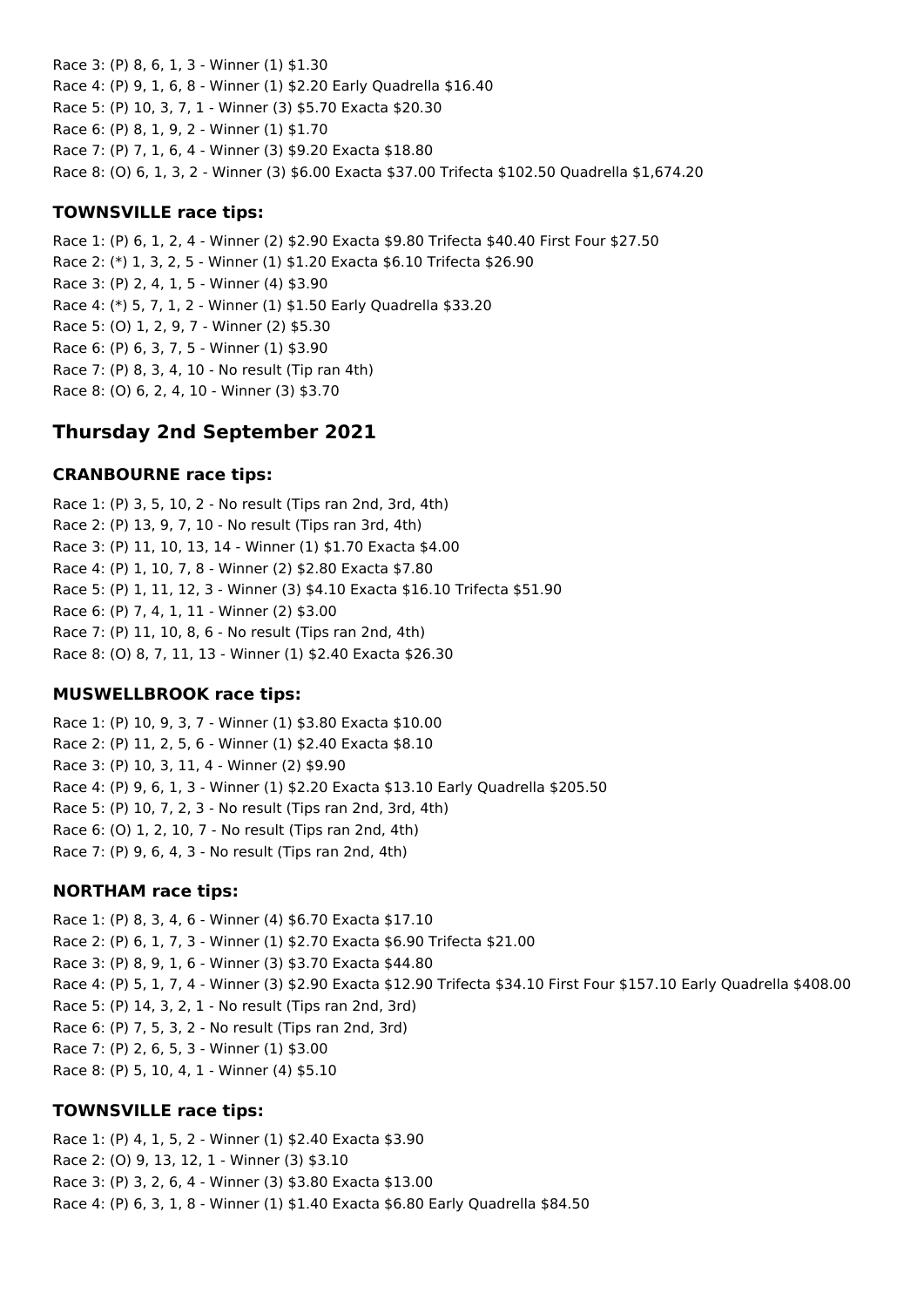Race 5: (P) 9, 6, 7, 3 - Winner (4) \$6.80 Exacta \$19.90 Trifecta \$79.20 Race 6: (O) 1, 2, 4, 7 - No result (Tip ran 3rd) Race 7: (O) 8, 9, 4, 2 - Winner (2) \$8.30 Exacta \$29.10 Race 8: (P) 7, 9, 5, 4 - Winner (1) \$2.80

# **Thursday 26th August 2021**

#### **ECHUCA race tips:**

Race 1: (P) 2, 1, 13, 6 - Winner (1) \$2.30 Race 2: (O) 1, 5, 9, 4 - Winner (2) \$7.90 Exacta \$33.50 Trifecta \$134.50 Race 3: (P) 3, 8, 1, 5 - Winner (2) \$10.60 Exacta \$24.60 Trifecta \$107.20 Race 4: (P) 12, 13, 4, 3 - Winner (4) \$2.90 Race 5: (P) 9, 12, 10, 5 - No result (Tips ran 2nd, 4th) Race 6: (P) 4, 2, 8, 7 - Winner (2) \$4.70 Race 7: (O) 3, 2, 10, 6 - Winner (2) \$4.00 Race 8: (P) 9, 8, 4, 6 - No result (Tips ran 2nd, 4th) Race 9: (O) 12, 15, 9, 4 - Winner (2) \$5.30 Exacta \$16.40

#### **MACKAY race tips:**

Race 1: (P) 5, 1, 2, 3 - Winner (3) \$7.60 Exacta \$27.70 Trifecta \$109.40 First Four \$161.40 Race 2: (P) 7, 6, 2, 10 - Winner (2) \$8.40 Exacta \$141.20 Race 3: (P) 3, 1, 2, 4 - Winner (2) \$3.10 Exacta \$6.70 Trifecta \$9.60 Race 4: (\*) 1, 9, 4, 5 - Winner (1) \$2.40 Race 5: (\*) 2, 5, 1, 6 - Winner (2) \$1.70 Exacta \$4.20 Trifecta \$8.70 Early Quadrella \$216.10 Race 6: (O) 6, 5, 2, 8 - Winner (2) \$6.50 Race 7: (\*) 2, 1, 5, 6 - Winner (2) \$4.00 Race 8: (P) 6, 4, 5, 7 - No result (Tips ran 3rd, 4th) Race 9: (P) 4, 2, 6, 1 - Winner (3) \$16.80

#### **NORTHAM race tips:**

Race 1: (P) 2, 4, 3, 6 - Winner (3) \$2.10 Exacta \$6.00 Race 2: (P) 2, 3, 8, 6 - No result (Tip ran 2nd) Race 3: (P) 2, 3, 1, 4 - Winner (3) \$10.60 Exacta \$75.30 Trifecta \$122.20 First Four \$217.80 Race 4: (P) 11, 7, 3, 9 - Winner (1) \$1.50 Race 5: (P) 3, 1, 5, 10 - No result (Tip ran 3rd) Race 6: (P) 1, 2, 7, 4 - Winner (1) \$6.40 Exacta \$13.40 Trifecta \$81.20 Race 7: (P) 1, 5, 11, 8 - Winner (2) \$3.10

#### **WAGGA race tips:**

Race 1: (P) 1, 7, 5, 9 - Winner (3) \$3.10 Race 2: (O) 9, 3, 10, 2 - Winner (2) \$4.60 Exacta \$73.40 Race 3: (O) 4, 12, 2, 3 - Winner (4) \$5.40 Race 4: (P) 1, 6, 7, 5 - No result (Tips ran 2nd, 3rd) Race 5: (P) 6, 4, 3, 12 - Winner (4) \$6.30 Race 6: (O) 13, 3, 14, 1 - No result (Tips ran 3rd, 4th) Race 7: (P) 2, 7, 3, 11 - No result (Tips ran 2nd, 3rd, 4th) Race 8: (O) 8, 5, 3, 7 - No result (Tips ran 2nd, 3rd)

# **Thursday 19th August 2021**

#### **HAWKESBURY race tips:**

Race 1: (P) 3, 1, 4, 2 - Winner (2) \$1.60 Exacta \$4.10 Race 2: (P) 5, 6, 2, 4 - Winner (1) \$2.10 Exacta \$8.10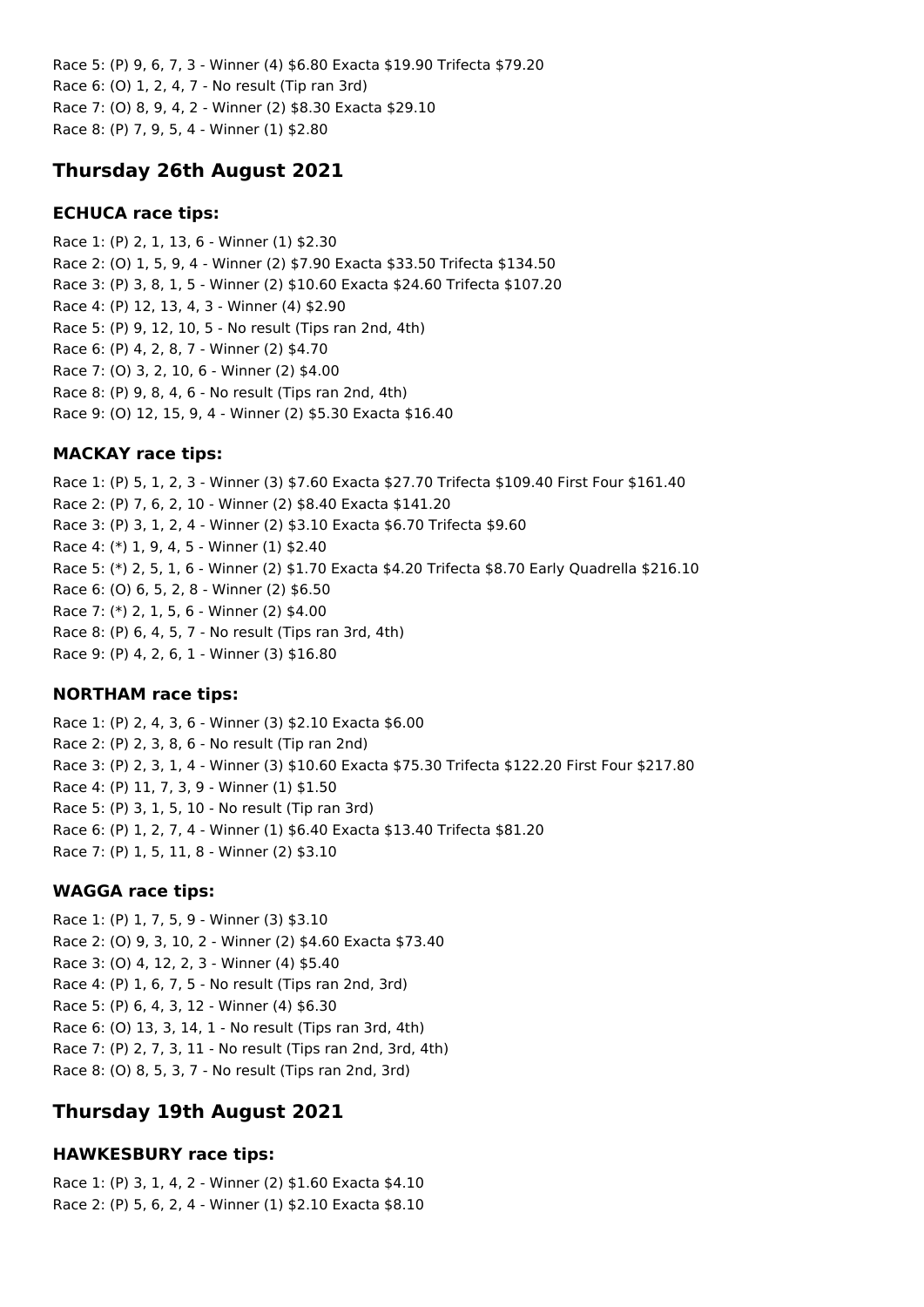Race 3: (P) 5, 12, 16, 13 - Winner (1) \$2.20 Race 4: (P) 3, 10, 11, 4 - No result (Tips ran 2nd, 4th) Race 5: (O) 11, 7, 16, 2 - No result (Tips ran 2nd, 4th) Race 6: (P) 4, 6, 5, 7 - Winner (2) \$1.70 Race 7: (P) 6, 3, 12, 8 - Winner (4) \$5.00 Exacta \$18.90 Race 8: (O) 8, 1, 12, 11 - No result (Tip ran 4th)

#### **PINJARRA race tips:**

Race 1: (O) 5, 7, 3, 2 - No result (Tips ran 3rd, 4th) Race 2: (P) 9, 6, 10, 3 - No result (Tip ran 2nd) Race 3: (P) 6, 9, 5, 4 - Winner (3) \$4.10 Exacta \$7.90 Trifecta \$67.10 Race 4: (P) 12, 8, 6, 10 - Winner (1) \$2.10 Race 5: (O) 1, 11, 3, 9 - Winner (4) \$8.60 Exacta \$26.60 Race 6: (P) 9, 10, 12, 1 - Winner (1) \$1.70 Exacta \$8.80 Trifecta \$29.20 Race 7: (O) 2, 1, 9, 8 - Winner (1) \$2.60 Race 8: (O) 4, 7, 5, 1 - Winner (2) \$6.10 Exacta \$44.90 Race 9: (O) 2, 12, 4, 1 - No result

## **ROCKHAMPTON race tips:**

Race 1: (\*) 7, 9, 5, 8 - Winner (1) \$1.40 Race 2: (P) 5, 2, 3, 1 - Winner (4) \$4.90 Exacta \$13.00 Race 3: (\*) 1, 2, 3, 4 - Winner (1) \$1.50 Exacta \$3.80 Trifecta \$30.50 First Four \$58.10 Race 4: (P) 2, 6, 5, 7 - Winner (1) \$2.00 Exacta \$4.80 Trifecta \$14.10 First Four \$26.00 Early Quadrella \$15.70 Race 5: (P) 7, 9, 5, 3 - No result (Tips ran 2nd, 3rd) Race 6: (P) 3, 4, 5, 1 - Winner (3) \$7.10 Race 7: (P) 2, 6, 12, 9 - Winner (1) \$2.20 Race 8: (P) 8, 4, 7, 2 - Winner (1) \$2.10 Exacta \$4.30

## **WARRNAMBOOL race tips:**

Race 1: (P) 9, 4, 7, 6 - No result (Tips ran 2nd, 3rd, 4th) Race 2: (O) 4, 12, 8, 11 - No result (Tips ran 3rd, 4th) Race 3: (P) 1, 8, 10, 5 - Winner (1) \$3.10 Exacta \$8.60 Trifecta \$19.10 First Four \$59.70 Race 4: (O) 6, 4, 2, 5 - Winner (1) \$3.10 Exacta \$25.90 Race 5: (P) 4, 8, 3, 7 - Winner (1) \$4.10 Race 6: (O) 7, 6, 5, 2 - Winner (1) \$2.70 Exacta \$15.30 Race 7: (P) 4, 9, 6, 8 - No result (Tips ran 2nd, 4th) Race 8: (P) 2, 8, 3, 6 - Winner (2) \$4.90

# **Thursday 12th August 2021**

## **MOUNT ISA race tips:**

Race 1: (P) 1, 3, 5, 2 - Winner (3) \$4.10 Exacta \$13.50 Race 2: (P) 1, 2, 5, 4 - Winner (2) \$1.90 Exacta \$20.90 Trifecta \$34.10 Race 3: (P) 4, 8, 2, 7 - Winner (3) \$6.20 Exacta \$23.60 Trifecta \$98.40 Race 4: (P) 3, 4, 1, 7 - No result (Tips ran 3rd, 4th) Race 5: (P) 1, 2, 4, 9 - Winner (2) \$5.40 Race 6: (P) 4, 1, 3, 9 - Winner (2) \$2.60 Race 7: (O) 2, 1, 5, 8 - Winner (1) \$4.70 Exacta \$37.10 Trifecta \$309.20

## **SALE race tips:**

Race 1: (P) 7, 3, 6, 2 - Winner (3) \$2.30 Exacta \$32.50 Trifecta \$47.00 First Four \$88.10 Race 2: (P) 5, 4, 8, 6 - Winner (1) \$4.40 Race 3: (P) 2, 12, 9, 1 - No result (Tips ran 2nd, 3rd)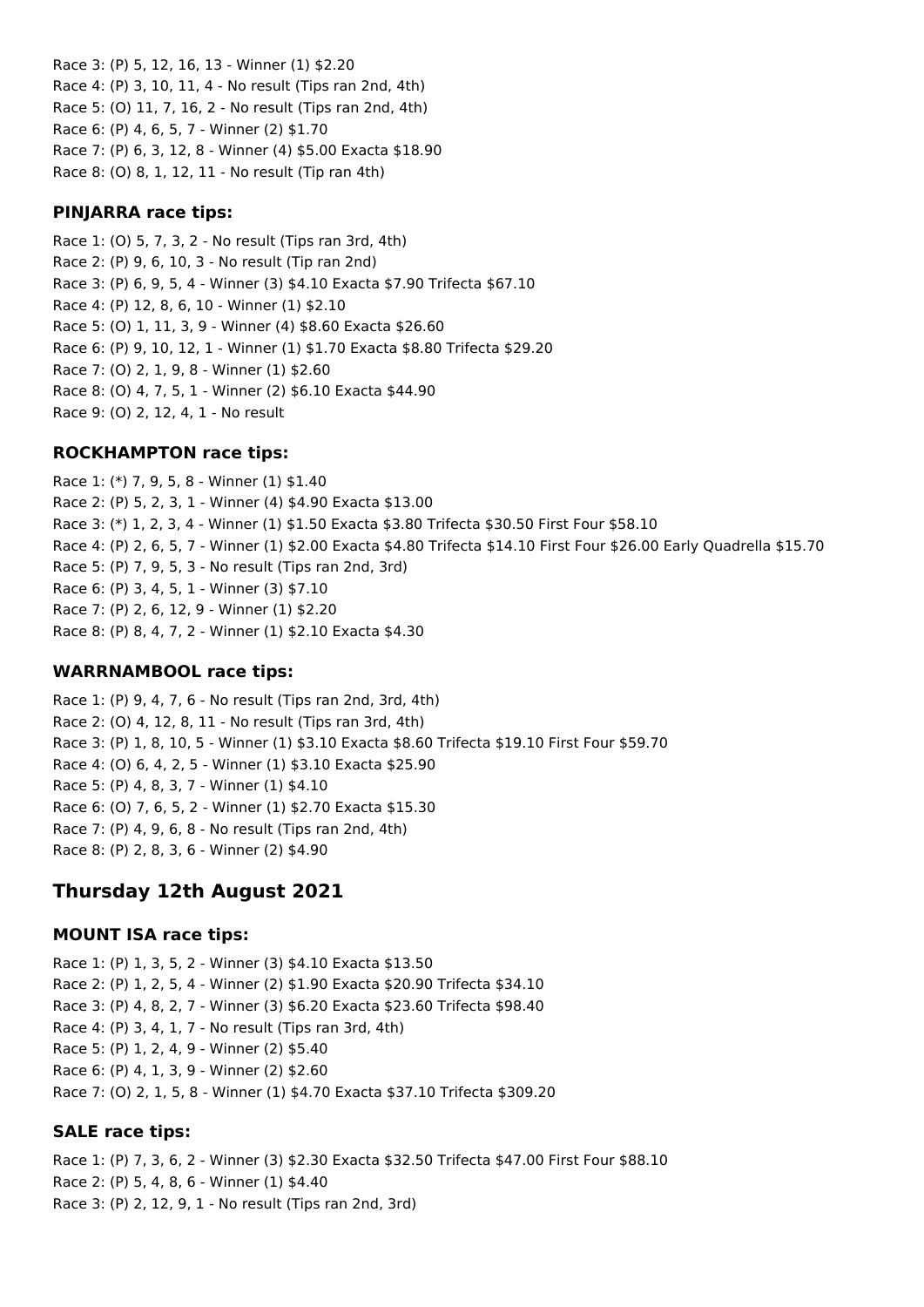Race 4: (P) 1, 4, 5, 7 - Winner (1) \$2.30 Race 5: (P) 3, 4, 10, 7 - No result (Tips ran 2nd, 3rd, 4th) Race 6: (P) 8, 5, 3, 6 - No result (Tip ran 4th) Race 7: (P) 6, 2, 1, 3 - Winner (1) \$5.60 Exacta \$25.40 Race 8: (O) 5, 2, 3, 4 - Winner (1) \$3.40 Exacta \$15.80 Race 9: (O) 3, 1, 8, 9 - Winner (4) \$4.30

#### **NORTHAM race tips:**

Race 1: (P) 4, 3, 5, 7 - Abandoned Race 2: (P) 1, 7, 2, 4 - Abandoned Race 3: (P) 3, 6, 2, 7 - Abandoned Race 4: (P) 5, 3, 7, 1 - Abandoned Race 5: (P) 4, 3, 2, 11 - Abandoned Race 6: (P) 7, 3, 1, 8 - Abandoned Race 7: (P) 1, 3, 7, 2 - Abandoned

#### **SCONE race tips:**

Race 1: (P) 6, 5, 2, 8 - Winner (3) \$2.00 Exacta \$10.30 Race 2: (P) 7, 8, 1, 4 - Winner (2) \$4.10 Exacta \$10.90 Race 3: (P) 1, 4, 2, 5 - Winner (4) \$20.80 Exacta \$69.80 Race 4: (P) 2, 4, 6, 3 - Winner (2) \$5.00 Exacta \$25.20 Early Quadrella \$1,080.60 Race 5: (\*) 3, 4, 6, 5 - Winner (1) \$1.60 Exacta \$11.60 Race 6: (P) 8, 4, 11, 6 - No result (Tips ran 3rd, 4th) Race 7: (P) 9, 10, 3, 5 - Winner (2) \$2.30 Race 8: (P) 2, 8, 3, 11 - Winner (2) \$3.40

# **Thursday 5th August 2021**

## **COFFS HARBOUR race tips:**

Race 1: (\*) 1, 7, 2, 6 - Winner (2) \$5.40 Exacta \$21.50 Trifecta \$178.80 Race 2: (P) 6, 1, 2, 9 - No result (Tips ran 2nd, 4th) Race 3: (O) 6, 7, 3, 2 - Winner (4) \$4.10 Race 4: (O) 5, 9, 7, 13 - Winner (4) \$3.20 Exacta \$33.60 Trifecta \$273.40 Race 5: (O) 3, 5, 13, 4 - Winner (4) \$10.70 Race 6: (P) 1, 2, 6, 8 - No result (Tips ran 2nd, 3rd) Race 7: (P) 2, 3, 1, 4 - Winner (2) \$6.20 Race 8: (\*) 4, 12, 3, 9 - Winner (4) \$4.20 Exacta \$45.50

#### **IPSWICH race tips:**

Race 1: (P) 2, 6, 4, 3 - Winner (1) \$1.90 Exacta \$8.90 Race 2: (P) 3, 2, 7, 8 - Winner (3) \$4.80 Exacta \$15.80 Trifecta \$83.20 Race 3: (P) 7, 2, 10, 9 - Winner (3) \$4.10 Exacta \$18.70 Trifecta \$79.90 First Four \$199.50 Race 4: (P) 4, 1, 3, 2 - Winner (3) \$7.50 Exacta \$55.20 Early Quadrella \$305.90 Race 5: (P) 4, 3, 5, 2 - Winner (1) \$2.30 Exacta \$12.80 Race 6: (O) 3, 8, 2, 1 - No result (Tip ran 4th)

## **KEMBLA GRANGE race tips:**

Race 1: (P) 3, 6, 7, 1 - Winner (1) \$2.70 Exacta \$6.40 Trifecta \$12.70 First Four \$21.90 Race 2: (P) 4, 9, 8, 7 - Winner (1) \$2.10 Race 3: (P) 5, 3, 7, 4 - Winner (2) \$3.30 Race 4: (P) 7, 1, 2, 14 - Winner (3) \$3.60 Exacta \$22.30 Trifecta \$87.60 First Four \$217.80 Early Quadrella \$109.30 Race 5: (P) 4, 2, 1, 5 - No result (Tips ran 2nd, 4th) Race 6: (P) 3, 1, 9, 2 - Winner (1) \$2.50 Exacta \$4.00 Trifecta \$36.50 First Four \$216.90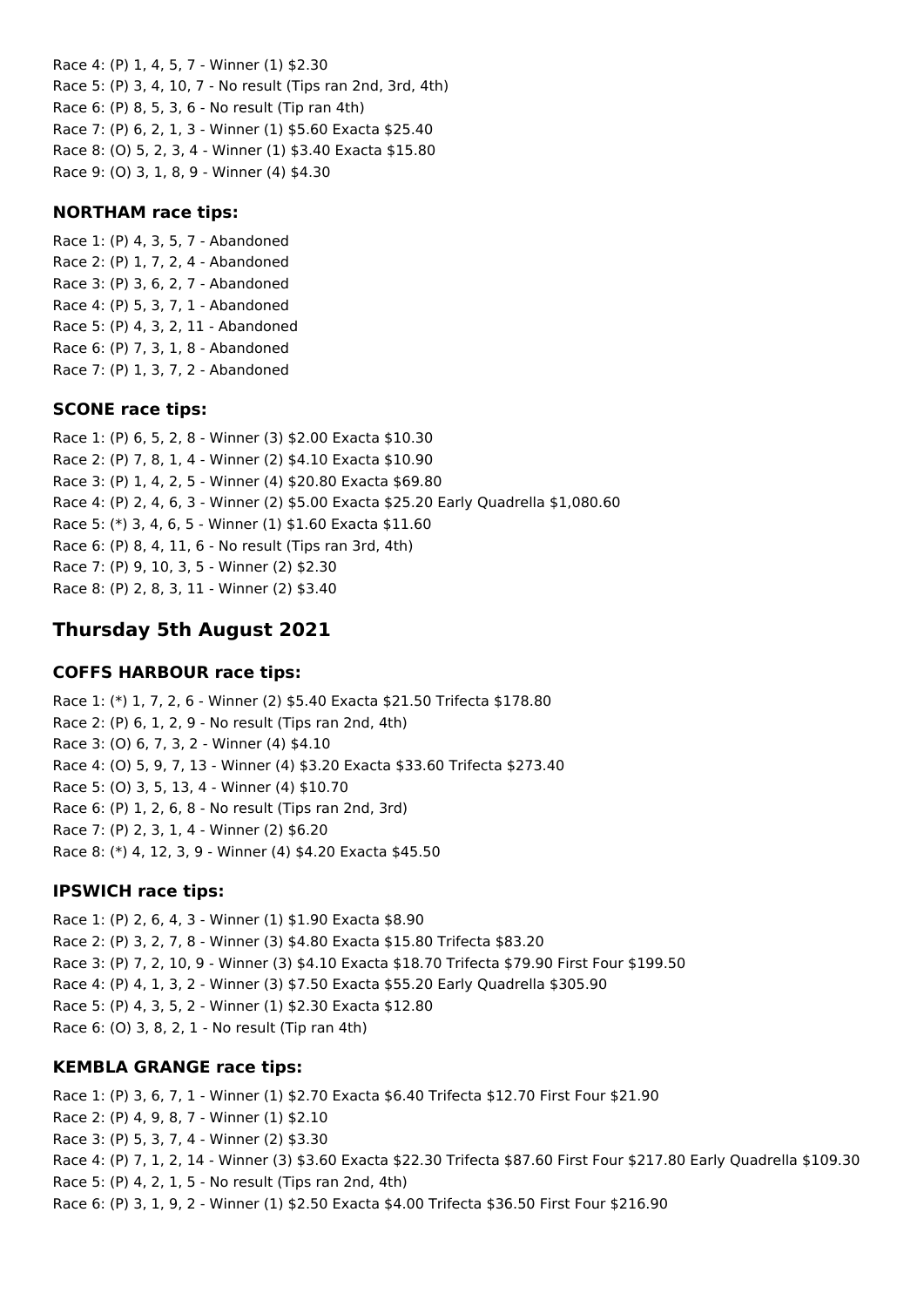#### **PINJARRA race tips:**

Race 1: (P) 8, 4, 7, 2 - Winner (4) \$7.90 Exacta \$51.60 Race 2: (P) 3, 8, 2, 10 - No result (Tips ran 2nd, 3rd, 4th) Race 3: (O) 5, 3, 1, 11 - Winner (1) \$4.70 Exacta \$33.70 Trifecta \$214.30 Race 4: (O) 15, 2, 6, 12 - Winner (2) \$5.30 Race 5: (P) 2, 3, 6, 4 - Winner (1) \$2.90 Race 6: (P) 2, 4, 5, 7 - No result (Tips ran 2nd, 3rd) Race 7: (O) 2, 5, 7, 6 - No result (Tips ran 2nd, 4th)

#### **WARRNAMBOOL race tips:**

Race 1: (P) 4, 1, 8, 11 - Abandoned Race 2: (P) 3, 9, 2, 7 - Abandoned Race 3: (P) 3, 1, 6, 4 - Abandoned Race 4: (P) 2, 8, 7, 10 - Abandoned Race 5: (P) 5, 6, 7, 8 - Abandoned Race 6: (P) 9, 7, 5, 8 - Abandoned Race 7: (P) 3, 9, 11, 6 - Abandoned Race 8: (P) 5, 4, 2, 1 - Abandoned

## **COLERAINE race tips:**

Race 1: (P) 4, 8, 6, 11 - Winner (1) \$2.10 Exacta \$5.30 Race 2: (P) 12, 3, 9, 2 - Winner (3) \$5.00 Exacta \$6.00 Trifecta \$33.40 Race 3: (P) 1, 6, 2, 4 - Winner (3) \$2.60 Exacta \$9.00 Trifecta \$26.30 First Four \$53.80 Race 4: (P) 2, 3, 8, 4 - Winner (1) \$2.30 Exacta \$10.00 Trifecta \$79.40 Early Quadrella \$122.50 Race 5: (P) 5, 6, 7, 8 - Winner (1) \$2.10 Exacta \$6.50 Trifecta \$29.00 Race 6: (P) 9, 7, 5, 8 - Winner (3) \$1.60 Exacta \$8.00 Trifecta \$29.80 Race 7: (P) 6, 3, 9, 11 - Winner (1) \$1.60 Exacta \$3.10 Trifecta \$7.10 Race 8: (P) 1, 7, 9, 4 - No result

# **Thursday 29th July 2021**

#### **CAIRNS race tips:**

Race 1: (P) 1, 5, 2, 3 - Winner (1) \$1.80 Exacta \$3.30 Trifecta \$10.20 Race 2: (P) 3, 2, 1, 8 - Winner (1) \$2.40 Race 3: (P) 5, 4, 6, 2 - Winner (1) \$3.50 Exacta \$9.20 Race 4: (P) 1, 3, 5, 4 - Winner (1) \$1.20 Exacta \$4.50 Early Quadrella \$17.50 Race 5: (P) 5, 2, 3, 1 - No result (Tips ran 2nd, 4th) Race 6: (P) 5, 4, 8, 1 - No result (Tips ran 2nd, 4th) Race 7: (O) 5, 3, 1, 8 - Winner (3) \$5.80 Race 8: (P) 2, 7, 10, 4 - Winner (2) \$1.80 Exacta \$22.30

#### **NORTHAM race tips:**

Race 1: (P) 1, 2, 4, 5 - No result (Tips ran 2nd, 4th) Race 2: (O) 3, 1, 5, 9 - No result (Tips ran 2nd, 3rd, 4th) Race 3: (P) 10, 12, 1, 6 - Winner (1) \$1.50 Exacta \$5.60 Race 4: (P) 6, 2, 3, 1 - Winner (2) \$2.40 Race 5: (P) 5, 2, 3, 1 - Winner (1) \$2.60 Exacta \$7.20 Race 6: (O) 4, 8, 9, 3 - Winner (1) \$4.50 Exacta \$31.90 Trifecta \$229.20 First Four \$1,171.90 Race 7: (P) 3, 9, 4, 5 - Winner (4) \$10.70 Quadrella \$394.80

#### **WYONG race tips:**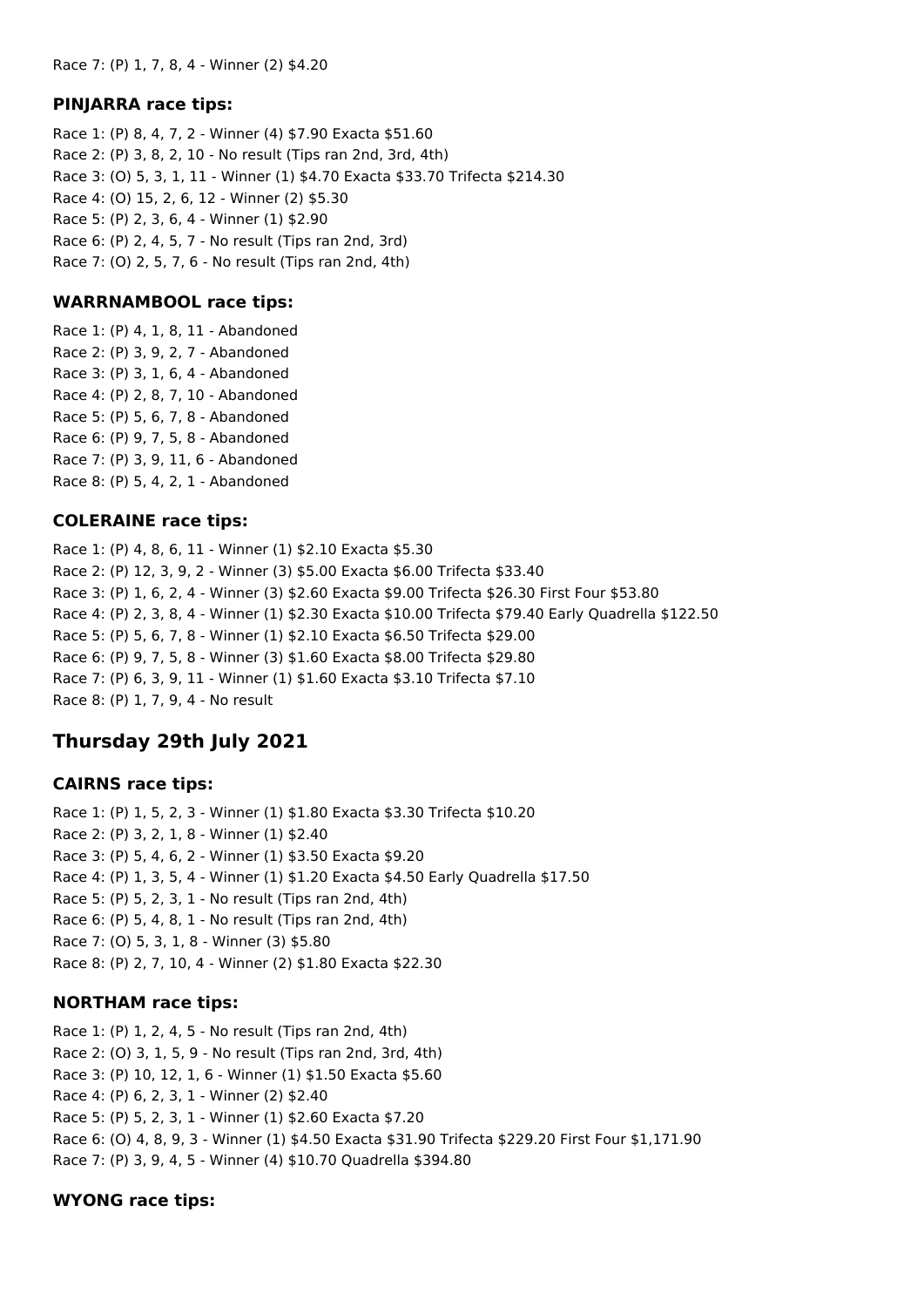Race 1: (P) 2, 3, 7, 4 - Winner (3) \$3.50 Exacta \$11.90 Trifecta \$20.80 First Four \$52.10 Race 2: (P) 6, 1, 7, 8 - Winner (4) \$7.70 Exacta \$22.80 Race 3: (P) 3, 5, 4, 7 - No result (Tips ran 2nd, 4th) Race 4: (P) 2, 3, 6, 8 - No result (Tips ran 2nd, 3rd) Race 5: (P) 3, 11, 6, 5 - Winner (2) \$2.70 Race 6: (\*) 9, 1, 5, 3 - Winner (3) \$2.60 Exacta \$12.10 Race 7: (P) 6, 2, 8, 7 - Winner (2) \$4.60 Exacta \$21.20 Race 8: (O) 2, 6, 8, 11 - No result (Tips ran 2nd, 4th)

#### **GAWLER race tips:**

Race 1: (P) 11, 4, 1, 9 - Winner (3) \$4.60 Race 2: (P) 11, 7, 4, 6 - Winner (3) \$3.00 Exacta \$22.30 Race 3: (P) 4, 7, 8, 6 - Winner (3) \$2.60 Race 4: (P) 9, 4, 7, 1 - Winner (3) \$2.20 Exacta \$8.50 Trifecta \$29.40 Early Quadrella \$109.30 Race 5: (P) 5, 10, 9, 3 - No result (Tips ran 2nd, 3rd) Race 6: (O) 4, 11, 6, 10 - Winner (2) \$14.10 Race 7: (P) 3, 7, 14, 1 - Winner (1) \$3.60 Exacta \$18.00 Race 8: (P) 2, 8, 10, 7 - No result (Tip ran 2nd)

# **Thursday 22nd July 2021**

#### **BALLINA race tips:**

Race 1: (P) 3, 1, 7, 6 - Winner (3) \$6.90 Exacta \$15.30 Race 2: (P) 5, 3, 2, 7 - Winner (2) \$7.20 Race 3: (P) 1, 4, 6, 9 - No result (Tips ran 3rd, 4th) Race 4: (O) 10, 6, 2, 13 - No result (Tip ran 3rd) Race 5: (P) 1, 8, 12, 9 - Winner (1) \$2.10 Exacta \$5.30 Trifecta \$12.80 Race 6: (O) 7, 12, 5, 10 - No result (Tip ran 3rd) Race 7: (P) 5, 3, 7, 15 - Winner (3) \$13.30 Exacta \$55.70 Trifecta \$186.20

## **CRANBOURNE race tips:**

Race 1: (O) 4, 11, 2, 12 - Winner (4) \$11.00 Race 2: (P) 9, 1, 7, 4 - Winner (2) \$3.20 Exacta \$12.50 Trifecta \$34.20 First Four \$126.10 Race 3: (O) 5, 13, 7, 9 - Winner (1) \$2.00 Race 4: (O) 8, 4, 7, 2 - Winner (1) \$2.80 Exacta \$16.40 Trifecta \$138.40 First Four \$472.80 Race 5: (O) 15, 8, 16, 5 - Winner (1) \$1.80 Race 6: (O) 9, 10, 4, 16 - Winner (1) \$5.40 Early Quadrella \$94.60 Race 7: (O) 3, 5, 6, 2 - Winner (2) \$2.90 Exacta \$9.50 Trifecta \$68.20 First Four \$253.90 Race 8: (O) 2, 11, 13, 10 - Winner (3) \$4.50 Race 9: (O) 11, 2, 5, 7 - Winner (2) \$3.60 Race 10: (O) 11, 7, 6, 12 - Winner (3) \$4.20 Quadrella \$278.90

## **KEMBLA GRANGE race tips:**

Race 1: (P) 2, 3, 10, 5 - Winner (1) \$1.60 Exacta \$4.80 Race 2: (O) 4, 5, 6, 2 - No result Race 3: (P) 6, 5, 7, 8 - Winner (4) \$5.10 Race 4: (P) 5, 4, 3, 1 - Winner (3) \$5.00 Race 5: (P) 3, 1, 2, 8 - No result (Tips ran 2nd, 3rd, 4th) Race 6: (P) 1, 10, 3, 2 - Winner (4) \$6.30 Exacta \$44.60 Trifecta \$79.30 First Four \$291.20 Race 7: (P) 1, 5, 10, 11 - Winner (1) \$2.50 Exacta \$5.50 Race 8: (O) 15, 3, 4, 11 - Winner (4) \$19.80 Exacta \$160.60 Trifecta \$1,476.60 Race 9: (O) 10, 2, 1, 11 - Winner (1) \$3.80 Exacta \$11.90 Quadrella \$2,128.40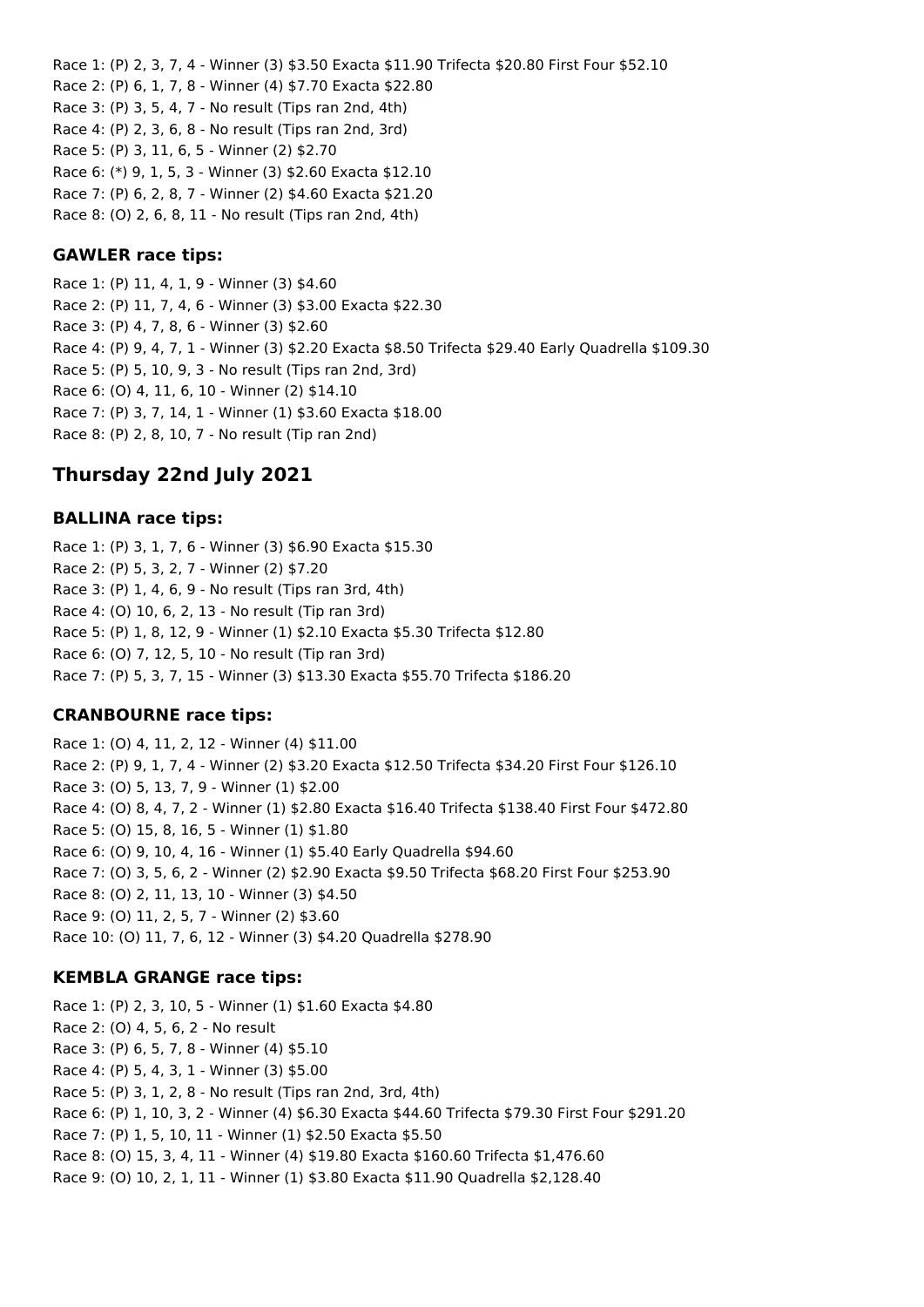#### **PINJARRA race tips:**

Race 1: (P) 6, 1, 5, 3 - Winner (3) \$13.50 Exacta \$77.00 Trifecta \$152.10 Race 2: (P) 5, 1, 2, 7 - Winner (1) \$3.30 Race 3: (P) 3, 2, 1, 7 - Winner (1) \$2.90 Race 4: (P) 8, 7, 11, 9 - Winner (1) \$2.20 Exacta \$9.50 Early Quadrella \$678.60 Race 5: (O) 6, 3, 8, 5 - No result (Tip ran 4th) Race 6: (O) 3, 7, 13, 12 - No result (Tips ran 2nd, 4th) Race 7: (O) 3, 4, 7, 12 - No result (Tips ran 2nd, 3rd, 4th) Race 8: (O) 1, 6, 5, 8 - No result (Tip ran 4th)

## **TOWNSVILLE race tips:**

Race 1: (P) 8, 1, 2, 4 - Winner (4) \$10.20 Exacta \$47.40 Race 2: (P) 2, 7, 1, 3 - No result (Tips ran 2nd, 3rd, 4th) Race 3: (P) 1, 6, 2, 3 - Winner (2) \$2.50 Race 4: (P) 4, 2, 1, 5 - Winner (4) \$5.30 Race 5: (O) 5, 8, 1, 10 - Winner (2) \$2.50 Exacta \$11.90 Race 6: (P) 5, 7, 4, 10 - Winner (4) \$8.50 Exacta \$44.30 Trifecta \$74.50 Race 7: (O) 1, 2, 11, 8 - Winner (2) \$6.30 Race 8: (O) 4, 10, 8, 3 - No result

# **Thursday 15th July 2021**

## **BENDIGO race tips:**

Race 1: (P) 10, 14, 2, 4 - Abandoned Race 2: (P) 8, 4, 7, 5 - Abandoned Race 3: (P) 4, 2, 9, 11 - Abandoned Race 4: (P) 10, 12, 5, 6 - Abandoned Race 5: (P) 8, 10, 2, 9 - Abandoned Race 6: (P) 9, 3, 1, 6 - Abandoned Race 7: (P) 1, 4, 5, 2 - Abandoned Race 8: (P) 2, 1, 9, 3 - Abandoned Race 9: (P) 1, 3, 14, 13 - Abandoned

## **NORTHAM race tips:**

Race 1: (P) 4, 1, 3, 2 - Winner (1) \$1.80 Exacta \$2.60 Trifecta \$2.20 First Four \$2.00 Race 2: (O) 1, 5, 9, 6 - No result (Tips ran 3rd, 4th) Race 3: (P) 11, 7, 4, 2 - Winner (1) \$2.40 Exacta \$11.10 Trifecta \$18.40 Race 4: (O) 12, 6, 3, 16 - Winner (2) \$3.50 Exacta \$10.80 Trifecta \$27.30 First Four \$82.10 Race 5: (P) 5, 8, 4, 7 - Winner (2) \$5.60 Exacta \$28.90 Race 6: (O) 6, 3, 1, 10 - Winner (4) \$8.50 Race 7: (O) 1, 11, 6, 7 - No result (Tips ran 2nd, 3rd) Race 8: (P) 6, 3, 1, 7 - Winner (3) \$3.30 Race 9: (O) 7, 3, 1, 2 - Winner (4) \$7.70

## **IPSWICH race tips:**

Race 1: (P) 4, 6, 7, 2 - Winner (1) \$2.80 Exacta \$6.30 Race 2: (P) 3, 5, 1, 2 - Winner (1) \$1.40 Exacta \$2.90 Trifecta \$7.80 Race 3: (P) 5, 7, 2, 1 - No result (Tips ran 3rd, 4th) Race 4: (P) 1, 8, 2, 7 - Winner (1) \$1.90 Race 5: (O) 2, 9, 3, 5 - Winner (1) \$4.40 Exacta \$12.60 Race 6: (P) 3, 6, 7, 1 - Winner (4) \$4.60 Exacta \$15.60 Race 7: (P) 1, 6, 8, 3 - Winner (4) \$11.00 Exacta \$28.90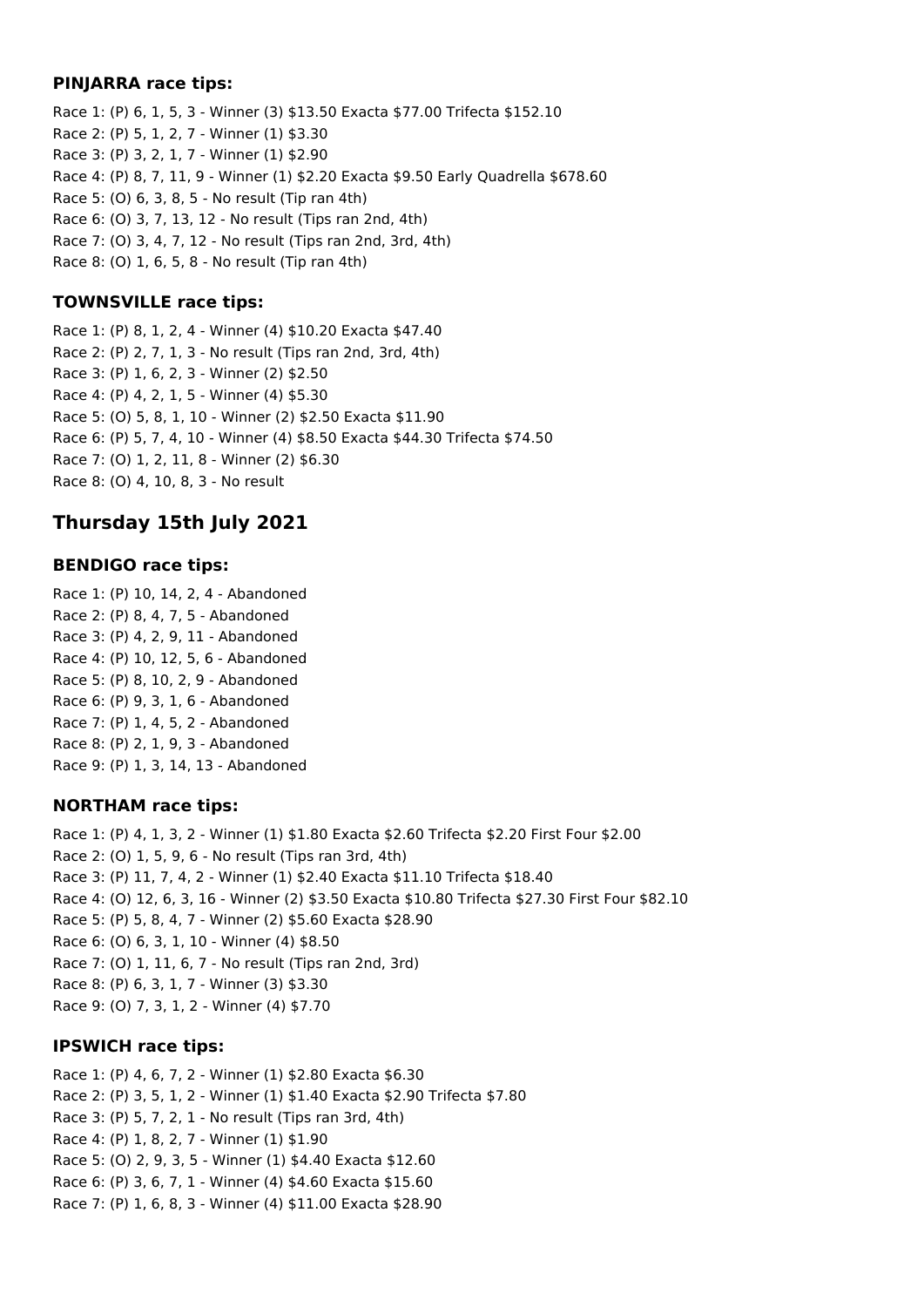Race 8: (P) 2, 8, 5, 3 - Winner (1) \$1.70 Exacta \$5.10 Trifecta \$20.90 Quadrella \$531.10

#### **GOSFORD race tips:**

Race 1: (P) 1, 3, 2, 7 - Winner (1) \$1.90 Exacta \$4.60 Race 2: (P) 9, 6, 2, 11 - Winner (3) \$6.30 Exacta \$18.60 Race 3: (P) 6, 10, 1, 11 - No result (Tips ran 2nd, 3rd, 4th) Race 4: (P) 2, 3, 5, 9 - Winner (2) \$3.40 Exacta \$6.50 Trifecta \$7.60 First Four \$11.20 Race 5: (P) 4, 8, 3, 6 - Winner (4) \$2.60 Race 6: (\*) 8, 5, 3, 9 - Winner (3) \$6.10 Exacta \$21.10 Race 7: (\*) 11, 3, 2, 6 - Winner (2) \$4.70 Exacta \$43.30 Quadrella \$577.70

#### **MOREE race tips:**

Race 1: (P) 3, 5, 8, 4 - Abandoned Race 2: (P) 4, 6, 9, 5 - Abandoned Race 3: (P) 9, 1, 11, 2 - Abandoned Race 4: (P) 3, 1, 5, 2 - Abandoned Race 5: (P) 11, 2, 1, 10 - Abandoned Race 6: (P) 3, 5, 6, 8 - Abandoned Race 7: (P) 4, 3, 11, 6 - Abandoned Race 8: (P) 7, 1, 4, 5 - Abandoned

## **Thursday 8th July 2021**

#### **CRANBOURNE race tips:**

Race 1: (P) 2, 8, 12, 4 - No result (Tips ran 2nd, 3rd) Race 2: (O) 4, 9, 2, 14 - No result (Tip ran 4th) Race 3: (P) 3, 7, 5, 2 - Winner (1) \$4.80 Exacta \$22.60 Race 4: (P) 12, 14, 9, 7 - Winner (1) \$2.70 Race 5: (O) 8, 6, 7, 2 - Winner (2) \$11.40 Exacta \$81.90 Race 6: (P) 2, 4, 9, 1 - Winner (1) \$2.60 Exacta \$12.40 Trifecta \$30.60 Race 7: (O) 12, 5, 3, 16 - No result (Tips ran 2nd, 3rd) Race 8: (O) 8, 12, 10, 1 - Winner (3) \$4.50 Exacta \$19.30

#### **PINJARRA race tips:**

Race 1: (P) 1, 3, 5, 4 - Winner (3) \$6.50 Race 2: (P) 5, 4, 1, 2 - Winner (3) \$6.00 Exacta \$23.20 Trifecta \$112.60 First Four \$218.50 Race 3: (P) 1, 7, 2, 10 - Winner (2) \$3.90 Race 4: (P) 9, 1, 3, 7 - No result (Tips ran 2nd, 3rd, 4th) Race 5: (P) 2, 1, 4, 5 - Winner (1) \$4.40 Race 6: (O) 7, 9, 2, 12 - No result (Tip ran 2nd) Race 7: (P) 2, 4, 3, 9 - No result Race 8: (O) 1, 2, 8, 3 - No result (Tips ran 2nd, 4th) Race 9: (P) 6, 1, 10, 8 - No result (Tips ran 2nd, 4th)

#### **IPSWICH race tips:**

Race 1: (P) 4, 2, 1, 5 - Winner (1) \$3.00 Exacta \$5.80 Trifecta \$48.40 Race 2: (P) 1, 8, 2, 4 - Winner (1) \$1.60 Exacta \$7.20 Trifecta \$18.10 Race 3: (P) 3, 5, 4, 9 - No result (Tips ran 2nd, 3rd) Race 4: (P) 9, 3, 5, 2 - Winner (4) \$8.50 Race 5: (P) 1, 7, 4, 11 - Winner (1) \$2.30 Exacta \$10.30 Trifecta \$70.00 Race 6: (P) 5, 10, 8, 3 - Winner (2) \$20.00 Exacta \$149.70 Race 7: (P) 5, 2, 6, 4 - Winner (1) \$4.90 Exacta \$24.10 Race 8: (P) 10, 7, 1, 6 - Winner (1) \$6.90 Exacta \$13.00 Trifecta \$182.10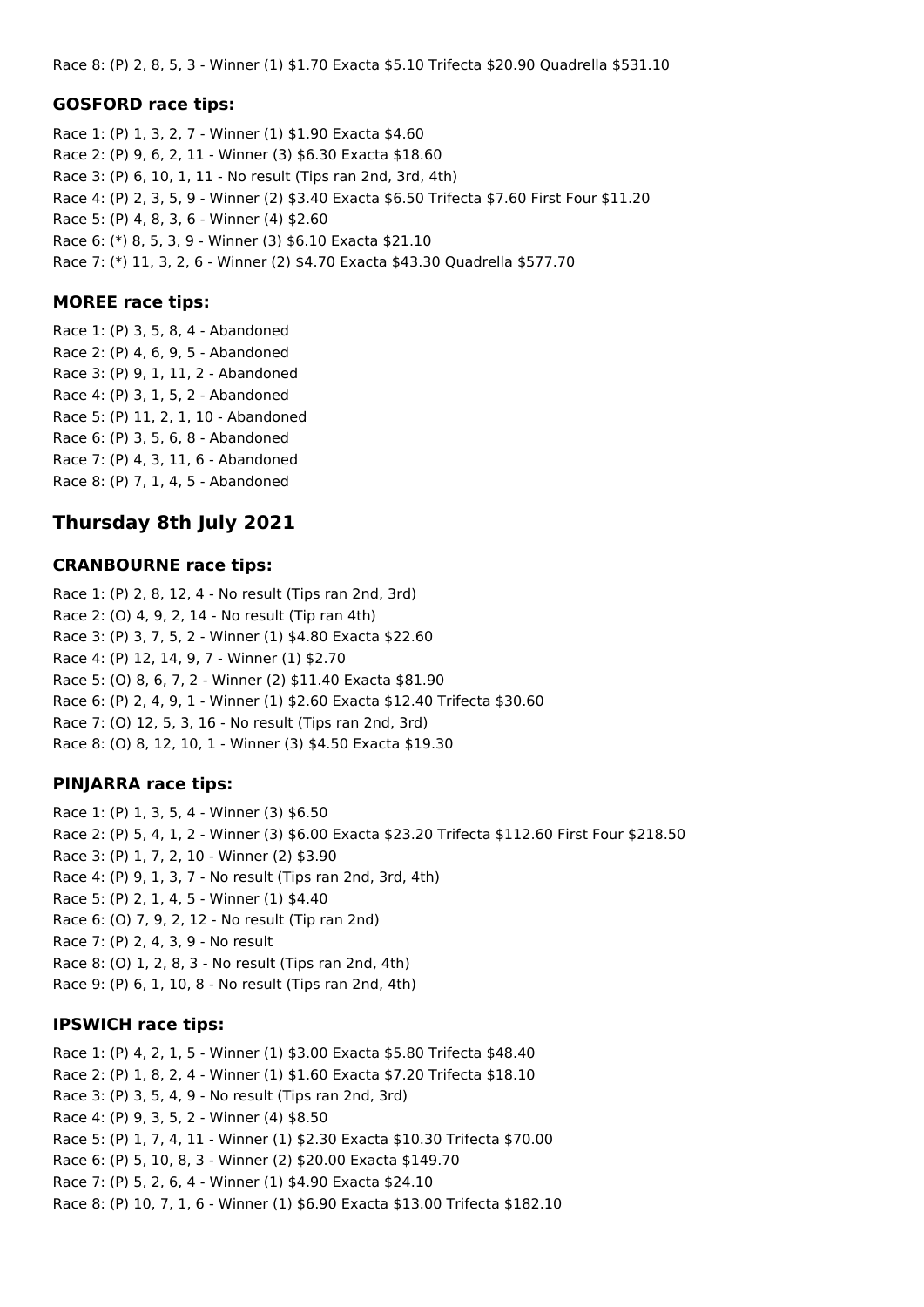Race 9: (P) 7, 5, 10, 12 - Winner (3) \$11.30 Exacta \$46.10 Trifecta \$225.50 Race 10: (O) 8, 10, 2, 13 - Winner (1) \$3.50 Quadrella \$2,772.50

## **GRAFTON race tips:**

Race 1: (O) 11, 13, 7, 5 - Winner (1) \$2.40 Exacta \$15.40 Race 2: (O) 3, 11, 1, 10 - No result (Tips ran 2nd, 4th) Race 3: (P) 6, 4, 1, 3 - Winner (1) \$2.60 Race 4: (P) 3, 2, 10, 6 - Winner (4) \$5.00 Exacta \$33.40 Trifecta \$57.10 Race 5: (O) 8, 5, 16, 18 - Winner (1) \$3.30 Race 6: (O) 10, 12, 8, 18 - Winner (3) \$11.70 Race 7: (P) 10, 6, 7, 3 - Winner (1) \$3.20 Exacta \$22.50 Trifecta \$127.80 First Four \$674.00 Race 8: (P) 4, 3, 12, 9 - Winner (2) \$4.10 Exacta \$7.00 Quadrella \$569.00

# **KEMBLA GRANGE race tips:**

Race 1: (P) 5, 4, 6, 7 - No result (Tips ran 2nd, 3rd, 4th) Race 2: (P) 2, 1, 4, 3 - No result (Tips ran 2nd, 4th) Race 3: (P) 2, 1, 6, 9 - Winner (1) \$1.90 Exacta \$4.30 Race 4: (P) 11, 1, 7, 5 - No result (Tip ran 3rd) Race 5: (P) 4, 5, 8, 7 - Winner (1) \$8.60 Exacta \$6.70 Race 6: (O) 10, 5, 8, 2 - Winner (2) \$4.00 Exacta \$15.60 Race 7: (O) 1, 3, 14, 6 - Winner (1) \$2.90 Exacta \$40.50 Race 8: (O) 2, 5, 4, 10 - Winner (3) \$20.40 Quadrella \$2,235.70

# **Thursday 1st July 2021**

## **HAWKESBURY race tips:**

Race 1: (P) 1, 3, 5, 4 - Winner (1) \$2.20 Race 2: (P) 3, 2, 1, 8 - Winner (3) \$3.30 Race 3: (P) 7, 2, 5, 9 - Winner (1) \$3.40 Exacta \$11.50 Race 4: (P) 8, 6, 9, 5 - No result (Tips ran 2nd, 3rd, 4th) Race 5: (P) 7, 9, 6, 8 - Winner (2) \$3.00 Race 6: (O) 1, 7, 4, 3 - Winner (4) \$2.50 Exacta \$13.60 Race 7: (P) 2, 7, 8, 10 - Winner (3) \$6.30 Race 8: (P) 1, 8, 5, 2 - Winner (2) \$6.50 Exacta \$27.90 Trifecta \$70.70 Quadrella \$534.70

## **BENDIGO race tips:**

Race 1: (P) 13, 5, 6, 8 - No result (Tips ran 3rd, 4th) Race 2: (P) 5, 4, 3, 10 - Winner (4) \$7.30 Exacta \$119.40 Race 3: (P) 10, 15, 6, 14 - Winner (1) \$3.30 Exacta \$12.80 Trifecta \$32.40 First Four \$190.10 Race 4: (P) 9, 4, 11, 2 - No result (Tips ran 2nd, 4th) Race 5: (P) 3, 2, 8, 7 - Winner (2) \$1.20 Exacta \$3.50 Trifecta \$32.70 Race 6: (O) 3, 1, 8, 5 - Winner (4) \$14.40 Exacta \$42.10 Race 7: (O) 8, 4, 13, 11 - Winner (4) \$8.40 Race 8: (O) 14, 9, 4, 11 - No result (Tip ran 2nd)

## **KILCOY race tips:**

Race 1: (P) 2, 8, 1, 11 - Winner (1) \$4.20 Exacta \$16.80 Trifecta \$45.90 First Four \$72.00 Race 2: (P) 1, 4, 8, 5 - Winner (1) \$2.40 Exacta \$18.50 Trifecta \$73.30 Race 3: (P) 2, 7, 3, 5 - Abandoned Race 4: (O) 3, 4, 8, 6 - Abandoned Race 5: (P) 3, 4, 1, 10 - Abandoned Race 6: (P) 2, 5, 9, 6 - Abandoned Race 7: (P) 3, 2, 1, 8 - Abandoned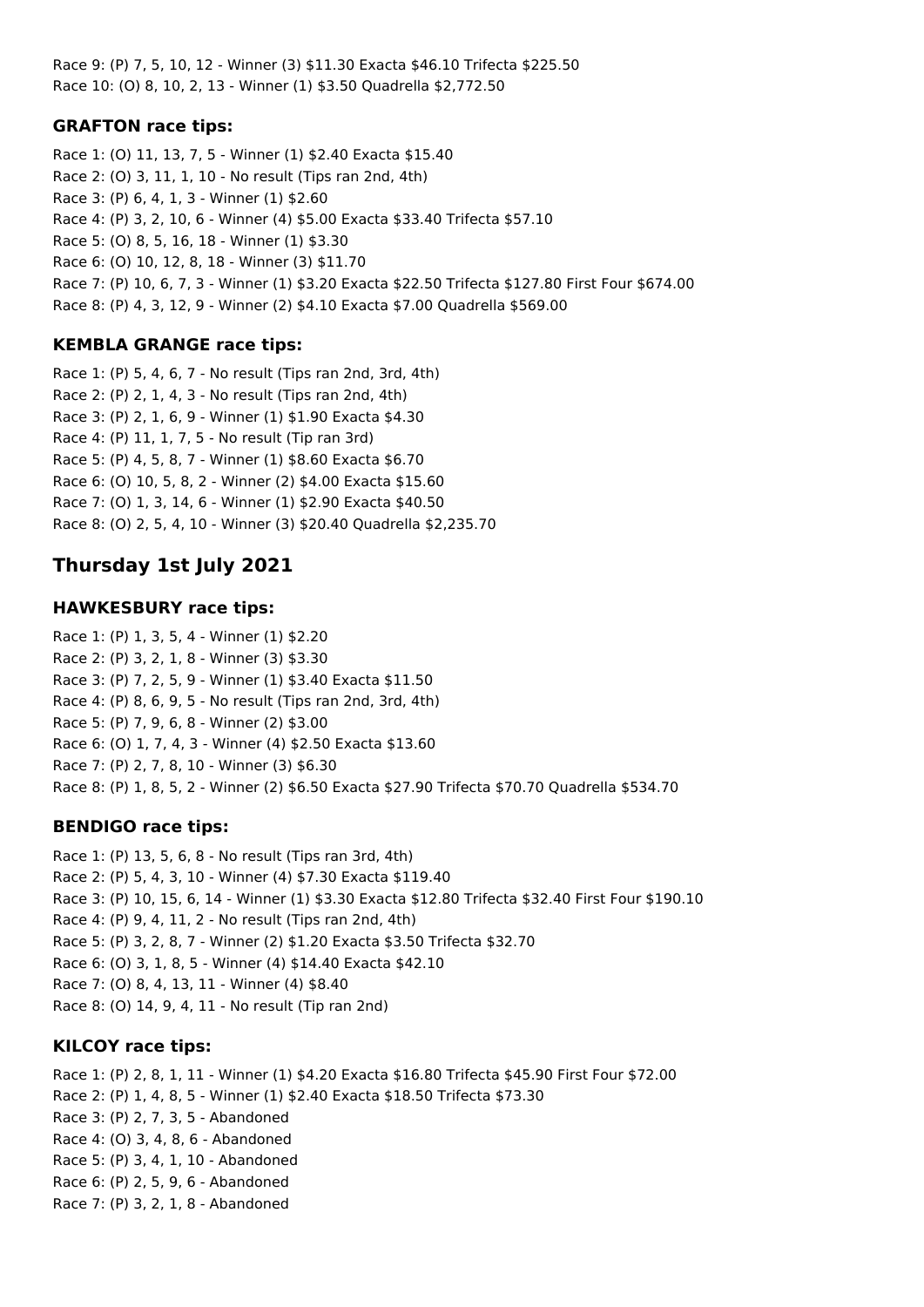#### **NORTHAM race tips:**

Race 1: (P) 8, 5, 7, 6 - Winner (2) \$2.80 Exacta \$6.50 Trifecta \$37.50 Race 2: (P) 7, 5, 1, 4 - Winner (1) \$9.30 Exacta \$39.90 Trifecta \$108.70 Race 3: (O) 2, 10, 8, 1 - No result (Tips ran 2nd, 3rd, 4th) Race 4: (O) 8, 5, 1, 4 - Winner (2) \$4.40 Exacta \$29.90 Trifecta \$90.20 Race 5: (P) 1, 5, 4, 3 - Winner (1) \$1.40 Exacta \$5.20 Race 6: (P) 7, 2, 5, 6 - Winner (4) \$15.50 Exacta \$70.70 Trifecta \$106.90 Race 7: (P) 1, 4, 3, 7 - Winner (2) \$3.80 Exacta \$20.80 Trifecta \$45.10 Race 8: (P) 4, 3, 7, 9 - Winner (1) \$2.80 Race 9: (O) 2, 1, 5, 7 - Winner (2) \$3.00 Exacta \$15.90 Quadrella \$1,150.60

## **MURWILLUMBAH race tips:**

Race 1: (P) 6, 5, 1, 4 - Abandoned Race 2: (P) 10, 7, 8, 3 - Abandoned Race 3: (P) 1, 7, 5, 4 - Abandoned Race 4: (O) 3, 11, 2, 5 - Abandoned Race 5: (P) 6, 3, 11, 10 - Abandoned Race 6: (P) 7, 4, 10, 2 - Abandoned Race 7: (P) 2, 12, 4, 6 - Abandoned

# **Thursday 24th June 2021**

#### **KEMBLA GRANGE race tips:**

Race 1: (P) 5, 3, 4, 8 - Winner (1) \$2.10 Exacta \$3.20 Race 2: (P) 1, 9, 8, 7 - Winner (4) \$6.30 Race 3: (P) 4, 3, 9, 10 - No result (Tips ran 2nd, 4th) Race 4: (O) 5, 9, 10, 12 - Winner (4) \$5.80 Race 5: (P) 9, 6, 8, 1 - No result (Tips ran 2nd, 3rd) Race 6: (O) 4, 5, 1, 12 - No result (Tip ran 2nd)

#### **MOE race tips:**

Race 1: (P) 2, 4, 13, 8 - Winner (4) \$13.30 Race 2: (O) 7, 12, 1, 13 - No result (Tips ran 2nd, 4th) Race 3: (O) 7, 1, 8, 13 - No result (Tips ran 2nd, 4th) Race 4: (O) 13, 6, 8, 12 - Winner (1) \$3.80 Exacta \$16.00 Race 5: (O) 3, 2, 10, 13 - Winner (2) \$5.60 Race 6: (O) 3, 10, 11, 12 - No result Race 7: (P) 8, 2, 4, 5 - Winner (3) \$6.30 Exacta \$19.90 Race 8: (\*) 3, 10, 13, 11 - No result (Tip ran 3rd) Race 9: (P) 6, 13, 7, 2 - Winner (1) \$5.40 Exacta \$48.80

## **TOWNSVILLE race tips:**

Race 1: (P) 1, 6, 3, 2 - Winner (2) \$2.40 Exacta \$10.20 Trifecta \$40.60 First Four \$81.70 Race 2: (P) 2, 1, 6, 5 - Winner (1) \$1.60 Race 3: (P) 2, 4, 6, 8 - Winner (4) \$16.60 Exacta \$31.00 Trifecta \$138.30 First Four \$251.60 Race 4: (O) 7, 8, 5, 6 - No result (Tips ran 2nd, 3rd) Race 5: (P) 4, 6, 1, 3 - Winner (1) \$4.30 Exacta \$9.30 Trifecta \$35.40 Race 6: (O) 1, 5, 2, 10 - No result Race 7: (P) 12, 9, 7, 3 - Winner (3) \$7.10 Exacta \$48.20 Race 8: (O) 11, 5, 1, 9 - Winner (2) \$6.20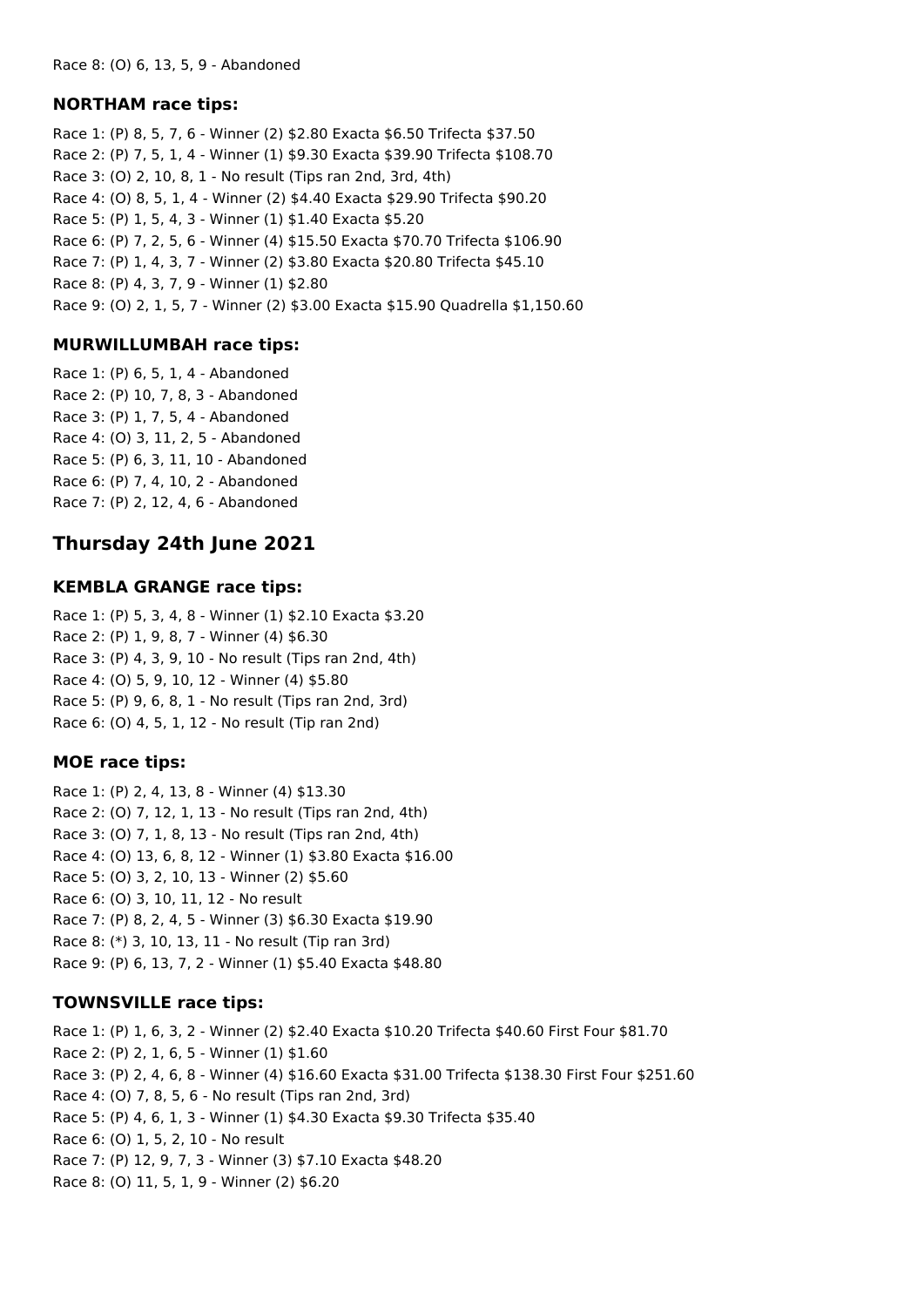#### **PINJARRA race tips:**

Race 1: (P) 9, 8, 5, 7 - No result (Tips ran 2nd, 3rd, 4th) Race 2: (P) 9, 3, 6, 2 - No result (Tips ran 2nd, 3rd) Race 3: (P) 7, 3, 1, 5 - Winner (2) \$2.80 Exacta \$5.40 Trifecta \$39.20 Race 4: (P) 8, 1, 5, 10 - Winner (1) \$2.00 Exacta \$7.70 Race 5: (P) 10, 1, 2, 12 - No result (Tip ran 4th) Race 6: (O) 1, 8, 12, 6 - No result Race 7: (P) 4, 1, 12, 2 - Winner (4) \$2.90 Race 8: (O) 2, 7, 10, 8 - Winner (3) \$6.60 Race 9: (O) 9, 8, 6, 7 - No result (Tip ran 3rd)

## **COROWA race tips:**

Race 1: (P) 5, 7, 4, 12 - Abandoned Race 2: (P) 2, 1, 9, 3 - Abandoned Race 3: (P) 16, 3, 7, 4 - Abandoned Race 4: (P) 1, 2, 10, 3 - Abandoned Race 5: (P) 4, 8, 13, 14 - Abandoned Race 6: (P) 7, 3, 4, 12 - Abandoned Race 7: (O) 3, 1, 2, 5 - Abandoned

# **Thursday 17th June 2021**

#### **WYONG race tips:**

Race 1: (P) 2, 3, 1, 7 - Winner (1) \$1.90 Exacta \$3.90 Race 2: (P) 8, 1, 3, 6 - Winner (1) \$1.90 Exacta \$4.30 Trifecta \$6.90 Race 3: (P) 1, 4, 5, 3 - No result (Tips ran 2nd, 3rd) Race 4: (P) 6, 11, 7, 3 - Winner (4) \$5.90 Exacta \$37.90 Trifecta \$207.60 First Four \$297.80 Race 5: (P) 8, 5, 4, 6 - Winner (3) \$1.30 Exacta \$6.00 Race 6: (P) 2, 3, 8, 7 - No result (Tips ran 3rd, 4th) Race 7: (P) 6, 8, 2, 3 - Winner (4) \$3.20 Exacta \$6.00 Trifecta \$17.00 Race 8: (O) 2, 8, 7, 5 - Winner (1) \$3.30

#### **WARRNAMBOOL race tips:**

Race 1: (P) 3, 2, 1, 4 - Winner (2) \$3.60 Exacta \$10.30 Race 2: (P) 3, 2, 6, 5 - No result (Tips ran 2nd, 3rd) Race 3: (P) 5, 3, 10, 8 - Winner (1) \$2.30 Exacta \$13.80 Race 4: (P) 5, 8, 1, 10 - Winner (2) \$2.60 Exacta \$11.30 Trifecta \$33.50 First Four \$141.40 Race 5: (P) 5, 7, 2, 9 - No result (Tips ran 3rd, 4th) Race 6: (P) 4, 6, 3, 2 - Winner (3) \$9.00 Exacta \$24.10 Race 7: (O) 16, 3, 6, 10 - Winner (2) \$4.70 Exacta \$32.30 Trifecta \$194.90 First Four \$775.50 Race 8: (P) 3, 11, 10, 1 - Winner (4) \$5.10 Exacta \$17.40 Race 9: (P) 5, 1, 9, 3 - No result (Tip ran 2nd) Race 10: (O) 2, 1, 9, 3 - No result (Tip ran 2nd)

## **MACKAY race tips:**

Race 1: (P) 2, 1, 5, 6 - Winner (3) \$7.30 Race 2: (P) 3, 6, 4, 2 - Winner (1) \$2.10 Race 3: (O) 7, 10, 2, 4 - No result (Tip ran 3rd) Race 4: (P) 4, 3, 7, 2 - Winner (1) \$2.20 Exacta \$4.30 Trifecta \$12.30 First Four \$23.40 Race 5: (O) 5, 10, 4, 2 - Winner (4) \$4.90 Race 6: (P) 2, 3, 5, 8 - Winner (1) \$2.80 Exacta \$17.40 Race 7: (O) 1, 3, 9, 2 - No result (Tips ran 2nd, 3rd)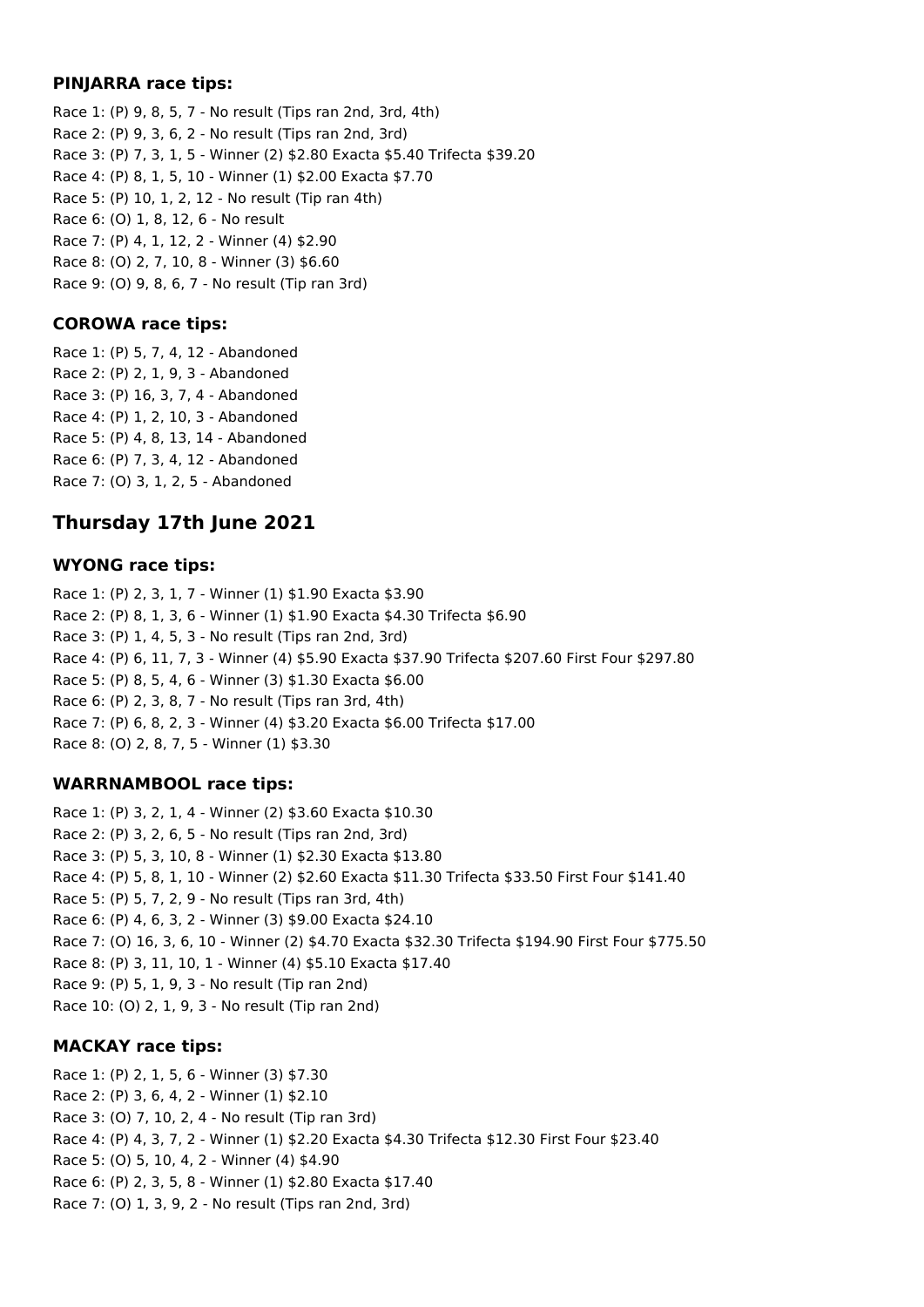#### **NORTHAM race tips:**

Race 1: (P) 3, 1, 4, 7 - Winner (1) \$1.80 Exacta \$8.40 Race 2: (P) 6, 11, 1, 5 - No result (Tips ran 2nd, 3rd) Race 3: (P) 4, 1, 7, 3 - Winner (2) \$2.70 Exacta \$20.90 Race 4: (P) 2, 12, 10, 7 - Winner (1) \$1.50 Race 5: (O) 2, 6, 3, 11 - Winner (2) \$2.40 Exacta \$14.90 Trifecta \$73.40 Race 6: (P) 2, 1, 8, 6 - Winner (1) \$3.60 Exacta \$40.50 Race 7: (O) 2, 3, 9, 8 - No result (Tips ran 2nd, 3rd)

#### **NOWRA race tips:**

Race 1: (P) 1, 5, 3, 4 - No result (Tips ran 2nd, 3rd, 4th) Race 2: (P) 3, 4, 7, 1 - Winner (1) \$1.70 Exacta \$8.10 Race 3: (P) 8, 5, 7, 9 - Winner (3) \$3.40 Race 4: (P) 3, 6, 5, 7 - Winner (2) \$7.30 Race 5: (P) 5, 2, 3, 7 - Winner (3) \$2.70 Exacta \$4.90 Trifecta \$15.90 Race 6: (P) 4, 11, 2, 6 - No result (Tips ran 2nd, 3rd, 4th) Race 7: (P) 6, 7, 3, 2 - No result (Tips ran 2nd, 3rd)

# **Thursday 10th June 2021**

#### **GOSFORD race tips:**

Race 1: (P) 3, 4, 5, 1 - Winner (4) \$11.00 Exacta \$82.70 Trifecta \$64.90 First Four \$307.70 Race 2: (P) 7, 5, 4, 3 - Winner (1) \$5.60 Exacta \$30.70 Trifecta \$66.20 Race 3: (P) 10, 6, 7, 4 - Winner (3) \$11.20 Exacta \$37.10 Trifecta \$57.60 First Four \$329.10 Race 4: (P) 6, 2, 7, 8 - Winner (2) \$4.30 Early Quadrella \$7,303.10 Race 5: (P) 3, 2, 1, 5 - No result (Tips ran 2nd, 3rd, 4th) Race 6: (P) 4, 7, 1, 6 - Winner (3) \$4.60 Race 7: (P) 1, 4, 3, 10 - Winner (2) \$2.50 Exacta \$7.10 Trifecta \$37.80 First Four \$82.90

## **BALLARAT race tips:**

Race 1: (P) 8, 5, 6, 10 - Winner (4) \$10.10 Exacta \$28.60 Trifecta \$188.60 First Four \$380.50 Race 2: (P) 6, 13, 4, 5 - Winner (1) \$5.10 Exacta \$29.00 Trifecta \$148.60 Race 3: (P) 4, 5, 7, 14 - No result (Tip ran 3rd) Race 4: (O) 4, 8, 3, 7 - No result (Tips ran 2nd, 3rd, 4th) Race 5: (P) 2, 11, 14, 12 - No result (Tips ran 2nd, 3rd) Race 6: (P) 17, 8, 14, 7 - Winner (3) \$4.10 Exacta \$29.00 Trifecta \$169.50 Race 7: (P) 3, 7, 6, 8 - Winner (3) \$1.70 Exacta \$6.80 Trifecta \$15.30 Race 8: (P) 8, 12, 15, 4 - Winner (4) \$7.50 Exacta \$24.60

## **ROCKHAMPTON race tips:**

Race 1: (P) 6, 3, 2, 4 - Winner (2) \$2.20 Exacta \$17.00 Trifecta \$31.10 First Four \$81.40 Race 2: (P) 1, 6, 3, 10 - Winner (3) \$2.70 Exacta \$22.30 Race 3: (\*) 1, 8, 5, 4 - Winner (1) \$1.30 Exacta \$4.00 Trifecta \$10.90 First Four \$31.40 Race 4: (P) 2, 4, 1, 5 - Winner (3) \$3.40 Exacta \$8.40 Trifecta \$14.10 First Four \$25.10 Early Quadrella \$27.00 Race 5: (\*) 1, 4, 6, 3 - Winner (2) \$6.80 Exacta \$53.40 Trifecta \$60.60 First Four \$550.60 Race 6: (\*) 1, 6, 3, 2 - Winner (2) \$2.60 Race 7: (O) 6, 9, 4, 1 - No result (Tips ran 3rd, 4th) Race 8: (P) 3, 2, 5, 8 - Winner (4) \$15.20

# **PINJARRA race tips:**

Race 1: (P) 4, 8, 2, 1 - Winner (1) \$1.90 Exacta \$7.20 Trifecta \$20.80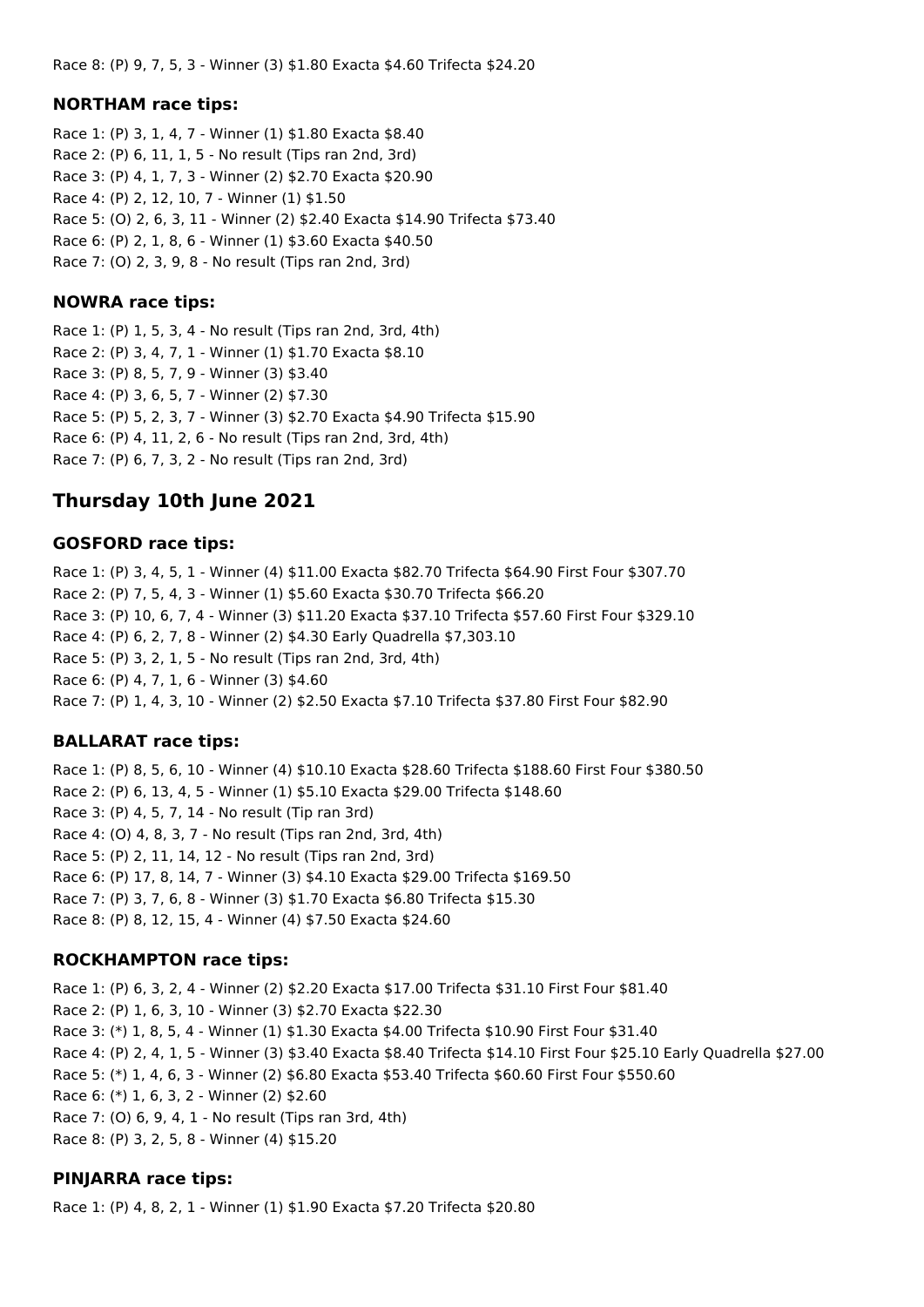Race 2: (P) 5, 10, 7, 3 - No result (Tips ran 3rd, 4th) Race 3: (P) 1, 9, 10, 4 - Winner (1) \$2.50 Race 4: (O) 6, 2, 7, 14 - Winner (2) \$5.40 Exacta \$34.00 Trifecta \$97.00 Race 5: (P) 9, 7, 2, 3 - Winner (4) \$2.90 Exacta \$11.50 Trifecta \$29.30 First Four \$80.00 Race 6: (P) 1, 6, 7, 2 - No result (Tips ran 2nd, 3rd) Race 7: (P) 11, 4, 6, 2 - Winner (3) \$2.80

## **Thursday 3rd June 2021**

#### **WYONG race tips:**

Race 1: (P) 7, 8, 1, 2 - Winner (1) \$1.90 Exacta \$2.60 Trifecta \$14.20 Race 2: (P) 1, 4, 6, 3 - Winner (1) \$2.40 Race 3: (P) 2, 4, 3, 6 - Winner (1) \$2.40 Exacta \$5.20 Race 4: (P) 9, 5, 7, 4 - Winner (1) \$1.80 Exacta \$9.20 Trifecta \$25.00 First Four \$56.90 Early Quadrella \$18.50 Race 5: (P) 4, 9, 6, 3 - Winner (2) \$4.30 Race 6: (P) 7, 6, 5, 3 - Winner (2) \$2.10 Exacta \$12.00 Race 7: (O) 2, 6, 10, 4 - Winner (1) \$4.90 Exacta \$16.10 Race 8: (P) 4, 9, 8, 7 - No result (Tips ran 2nd, 3rd, 4th)

## **WANGARATTA race tips:**

Race 1: (P) 9, 13, 7, 12 - Winner (2) \$2.70 Race 2: (P) 14, 2, 16, 7 - Winner (2) \$3.00 Race 3: (P) 14, 10, 9, 6 - Winner (1) \$2.40 Exacta \$12.60 Race 4: (O) 4, 12, 10, 9 - Winner (2) \$2.70 Race 5: (O) 5, 4, 3, 2 - Winner (4) \$4.00 Exacta \$11.10 Early Quadrella \$86.70 Race 6: (O) 5, 9, 10, 1 - No result (Tips ran 2nd, 3rd, 4th) Race 7: (O) 5, 6, 2, 10 - Winner (2) \$15.30 Exacta \$81.20 Race 8: (O) 7, 12, 2, 8 - No result (Tip ran 2nd) Race 9: (O) 3, 6, 11, 9 - No result (Tips ran 2nd, 3rd)

## **TOWNSVILLE race tips:**

Race 1: (P) 1, 4, 2, 6 - Winner (4) \$7.70 Race 2: (P) 1, 2, 10, 16 - No result (Tips ran 2nd, 3rd) Race 3: (P) 2, 4, 3, 5 - Winner (2) \$5.60 Exacta \$29.20 Trifecta \$93.80 Race 4: (P) 5, 1, 4, 8 - Winner (3) \$3.90 Race 5: (P) 5, 9, 7, 8 - Winner (3) \$10.70 Exacta \$48.40 Race 6: (P) 7, 3, 8, 6 - No result (Tips ran 2nd, 4th) Race 7: (O) 1, 4, 6, 3 - Winner (3) \$2.40 Exacta \$19.30 Race 8: (P) 4, 3, 5, 8 - Winner (2) \$5.50

## **CARNARVON race tips:**

Race 1: (O) 2, 1, 11, 4 - Winner (3) \$5.00 Race 2: (O) 2, 5, 9, 10 - Winner (3) \$5.80 Exacta \$37.50 Trifecta \$256.60 Race 3: (O) 5, 10, 1, 7 - Winner (2) \$8.20 Race 4: (O) 7, 2, 10, 4 - Winner (1) \$5.30 Early Quadrella \$930.00 Race 5: (O) 9, 5, 3, 1 - Winner (1) \$1.80 Race 6: (O) 1, 10, 11, 4 - No result (Tips ran 2nd, 4th)

# **Thursday 27th May 2021**

## **GOSFORD race tips:**

Race 1: (P) 1, 3, 2, 4 - Winner (1) \$2.80 Exacta \$11.70 Trifecta \$19.90 First Four \$32.50 Race 2: (P) 4, 2, 6, 8 - Winner (4) \$4.00 Exacta \$28.10 Trifecta \$77.20 First Four \$127.50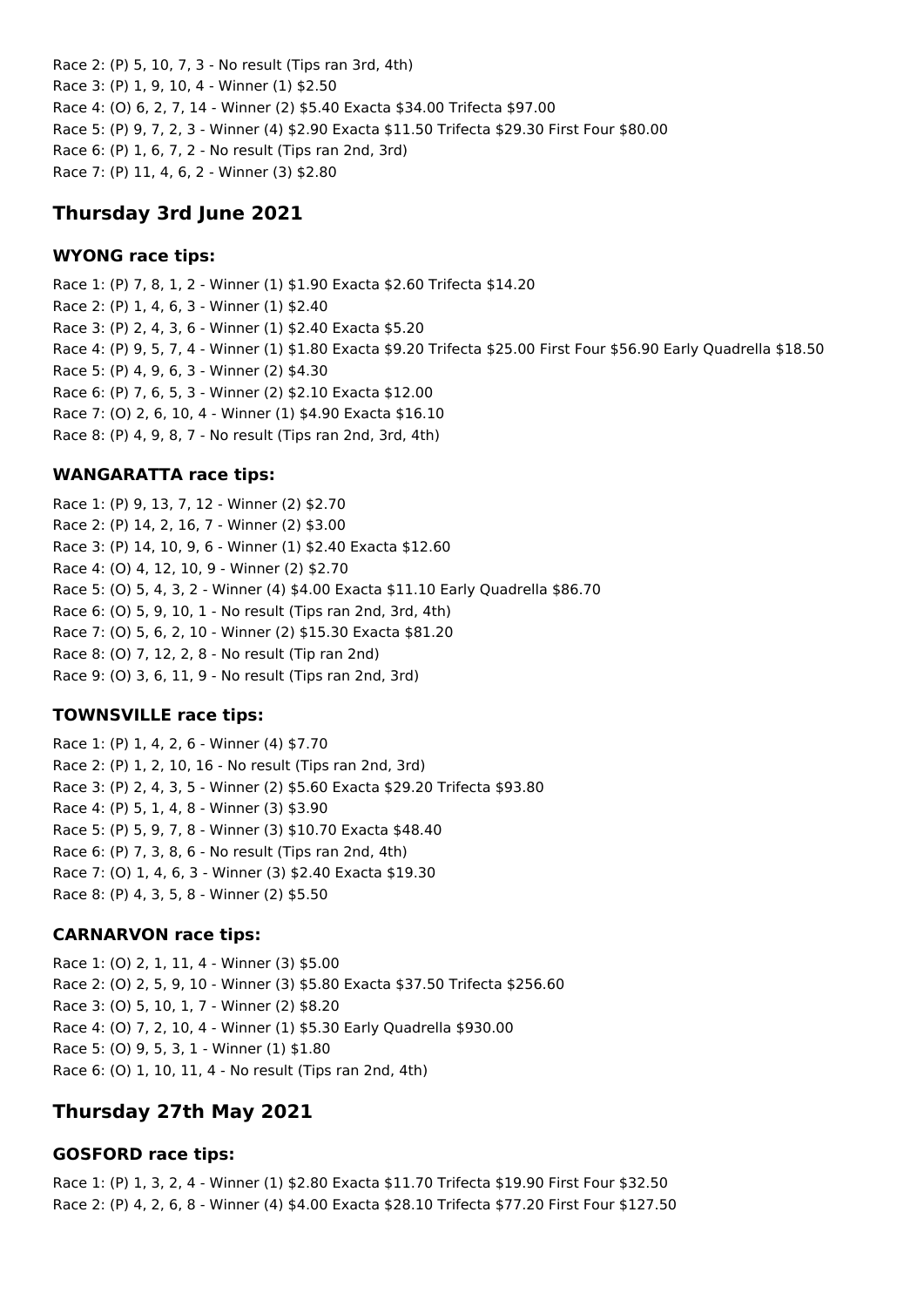Race 3: (P) 2, 4, 3, 1 - Winner (1) \$3.70 Exacta \$7.50 Trifecta \$48.90 First Four \$94.10 Race 4: (P) 5, 8, 9, 12 - Winner (3) \$7.40 Exacta \$18.00 Early Quadrella \$419.80 Race 5: (\*) 5, 6, 9, 7 - No result (Tips ran 2nd, 3rd) Race 6: (P) 5, 1, 7, 2 - Winner (2) \$4.20 Exacta \$11.30 Trifecta \$57.40 Race 7: (O) 11, 7, 10, 1 - Winner (2) \$6.00 Exacta \$33.10 Trifecta \$126.70 First Four \$746.30

#### **SALE race tips:**

Race 1: (P) 13, 6, 9, 11 - Winner (3) \$4.40 Race 2: (P) 1, 10, 12, 3 - Winner (1) \$3.20 Exacta \$51.30 Race 3: (O) 11, 14, 4, 1 - Winner (1) \$2.30 Race 4: (O) 12, 2, 14, 7 - Winner (1) \$2.30 Exacta \$9.70 Trifecta \$136.40 Early Quadrella \$56.90 Race 5: (P) 9, 1, 2, 10 - Winner (2) \$4.80 Race 6: (P) 3, 4, 6, 9 - Winner (4) \$5.20 Exacta \$25.60 Race 7: (O) 9, 10, 12, 7 - Winner (1) \$3.20 Exacta \$36.20 Race 8: (P) 5, 13, 9, 4 - No result (Tip ran 2nd)

## **TOWNSVILLE race tips:**

Race 1: (P) 9, 1, 4, 8 - Winner (3) \$2.80 Race 2: (P) 5, 3, 2, 4 - Winner (1) \$2.10 Exacta \$8.30 Trifecta \$24.20 Race 3: (P) 3, 1, 2, 4 - Winner (1) \$1.70 Exacta \$9.80 Race 4: (O) 7, 1, 2, 9 - Winner (4) \$11.30 Exacta \$38.40 Early Quadrella \$132.10 Race 5: (P) 7, 3, 5, 4 - Winner (2) \$3.10 Exacta \$20.10 Trifecta \$71.50 Race 6: (P) 6, 1, 5, 3 - Winner (1) \$2.60 Exacta \$22.30 Race 7: (O) 1, 5, 12, 11 - Winner (1) \$3.90 Exacta \$47.90 Race 8: (O) 9, 13, 6, 11 - No result (Tips ran 2nd, 3rd)

## **NORTHAM race tips:**

Race 1: (P) 2, 6, 9, 3 - No result (Tip ran 4th) Race 2: (P) 8, 1, 7, 10 - No result (Tip ran 2nd) Race 3: (P) 6, 5, 10, 12 - No result (Tip ran 4th) Race 4: (P) 1, 3, 2, 5 - Winner (4) \$4.60 Exacta \$29.00 Race 5: (O) 11, 3, 10, 8 - Winner (4) \$2.20 Exacta \$10.30 Trifecta \$31.90 Race 6: (O) 10, 4, 11, 5 - Winner (1) \$2.20 Race 7: (P) 1, 6, 2, 9 - No result (Tip ran 2nd) Race 8: (P) 2, 5, 7, 10 - No result (Tip ran 4th) Race 9: (P) 9, 7, 4, 1 - Winner (1) \$5.70 Exacta \$43.00

## **BUNDABERG race tips:**

Race 1: (P) 11, 13, 3, 4 - Winner (4) \$4.10 Exacta \$21.70 Trifecta \$51.10 First Four \$159.90 Race 2: (P) 7, 1, 3, 6 - Winner (3) \$7.70 Race 3: (P) 2, 6, 1, 3 - Winner (2) \$2.80 Exacta \$18.10 Race 4: (P) 2, 7, 6, 8 - Winner (1) \$4.00 Race 5: (O) 3, 4, 10, 2 - Winner (4) \$2.60 Quadrella \$312.30

# **Thursday 20th May 2021**

## **HAWKESBURY race tips:**

Race 1: (P) 6, 4, 3, 8 - Winner (3) \$2.80 Exacta \$8.40 Trifecta \$48.20 Race 2: (P) 4, 8, 2, 1 - Winner (3) \$5.40 Exacta \$13.80 Race 3: (P) 5, 4, 2, 9 - Winner (1) \$5.50 Exacta \$7.90 Trifecta \$39.10 Race 4: (P) 3, 2, 1, 4 - Winner (3) \$2.00 Exacta \$4.90 Trifecta \$21.20 Early Quadrella \$213.70 Race 5: (P) 3, 5, 7, 8 - Winner (4) \$12.20 Exacta \$90.70 Race 6: (P) 7, 13, 9, 8 - Winner (1) \$4.20 Exacta \$14.90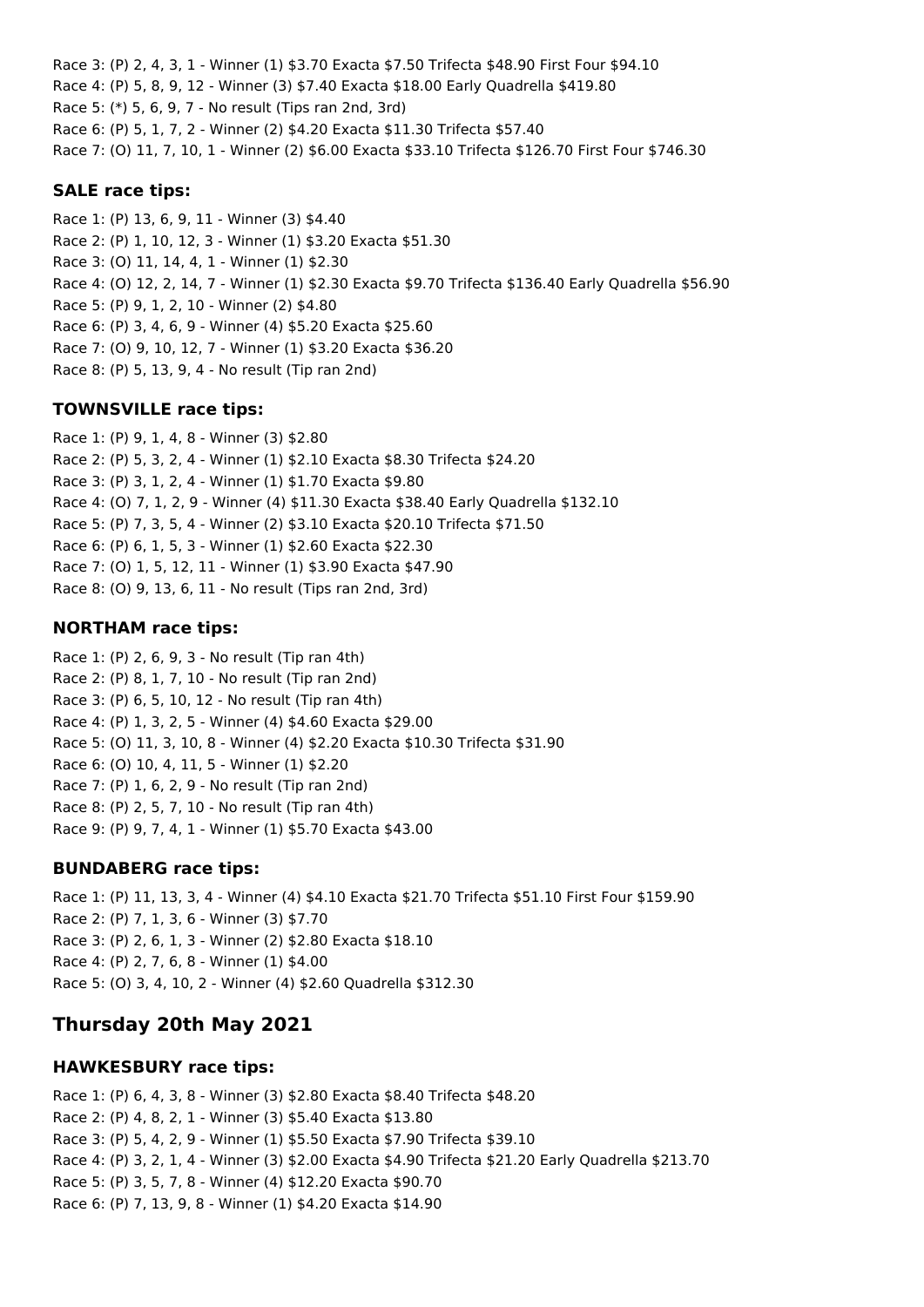Race 7: (O) 5, 2, 6, 9 - No result (Tip ran 4th) Race 8: (P) 3, 8, 2, 10 - Winner (3) \$2.60 Exacta \$7.00

#### **PAKENHAM race tips:**

Race 1: (P) 3, 7, 4, 6 - Winner (1) \$1.70 Exacta \$3.30 Trifecta \$11.00 Race 2: (P) 10, 5, 6, 4 - Winner (2) \$3.00 Race 3: (P) 4, 9, 1, 6 - Winner (1) \$1.60 Exacta \$6.90 Trifecta \$19.50 Race 4: (P) 5, 3, 1, 6 - Winner (2) \$4.50 Early Quadrella \$97.70 Race 5: (P) 2, 8, 9, 3 - No result (Tips ran 2nd, 3rd, 4th) Race 6: (O) 9, 7, 8, 2 - Winner (1) \$3.10 Race 7: (P) 10, 11, 3, 2 - Winner (1) \$3.50 Race 8: (P) 6, 1, 8, 2 - Winner (2) \$2.20 Exacta \$3.80 Trifecta \$45.40

#### **WARWICK race tips:**

Race 1: (P) 6, 1, 5, 8 - Winner (2) \$2.00 Race 2: (P) 10, 6, 3, 11 - No result (Tips ran 2nd, 4th) Race 3: (P) 11, 7, 12, 2 - Winner (1) \$1.40 Exacta \$5.90 Race 4: (P) 1, 11, 4, 7 - Winner (1) \$1.40 Exacta \$5.80 Trifecta \$32.90 Race 5: (O) 5, 1, 7, 3 - No result (Tip ran 3rd) Race 6: (P) 10, 1, 6, 4 - No result (Tips ran 2nd, 4th) Race 7: (P) 10, 3, 12, 4 - Winner (4) \$4.80 Exacta \$21.80 Trifecta \$95.50 First Four \$185.00 Race 8: (P) 4, 11, 6, 3 - No result (Tips ran 2nd, 4th) Race 9: (P) 2, 6, 5, 14 - No result (Tips ran 2nd, 4th)

#### **YORK race tips:**

Race 1: (P) 3, 2, 7, 5 - No result (Tips ran 2nd, 3rd, 4th) Race 2: (P) 9, 8, 2, 5 - Winner (2) \$2.20 Exacta \$17.30 Trifecta \$49.40 Race 3: (P) 4, 5, 6, 11 - Winner (3) \$4.50 Race 4: (P) 2, 3, 8, 5 - Winner (4) \$3.00 Exacta \$8.10 Trifecta \$40.40 Race 5: (P) 5, 6, 3, 1 - Winner (4) \$2.50 Exacta \$18.60 Trifecta \$57.80 First Four \$124.40 Early Quadrella \$148.40 Race 6: (O) 1, 8, 10, 5 - No result (Tips ran 2nd, 3rd, 4th) Race 7: (O) 5, 6, 11, 9 - No result (Tip ran 4th) Race 8: (O) 10, 9, 7, 3 - No result (Tips ran 2nd, 3rd, 4th) Race 9: (O) 1, 4, 2, 3 - No result (Tip ran 4th)

#### **KILMORE race tips:**

Race 1: (P) 4, 8, 3, 1 - Winner (1) \$2.00 Exacta \$4.90 Race 2: (P) 2, 4, 3, 11 - No result (Tip ran 2nd) Race 3: (P) 2, 5, 6, 8 - Winner (1) \$1.80 Race 4: (P) 5, 9, 4, 2 - No result (Tips ran 2nd, 3rd, 4th) Race 5: (P) 2, 11, 3, 6 - No result (Tips ran 3rd, 4th) Race 6: (O) 1, 9, 3, 2 - Winner (3) \$5.40 Race 7: (O) 4, 7, 2, 5 - Winner (3) \$8.80 Exacta \$25.80

#### **MOREE race tips:**

Race 1: (O) 8, 2, 7, 9 - Winner (1) \$2.10 Exacta \$17.40 Trifecta \$154.20 Race 2: (P) 2, 11, 9, 7 - Winner (1) \$2.30 Race 3: (O) 3, 12, 6, 14 - No result Race 4: (P) 6, 2, 5, 3 - No result (Tip ran 4th) Race 5: (O) 4, 3, 11, 1 - No result Race 6: (O) 4, 2, 6, 1 - Winner (3) \$6.40 Exacta \$28.70 Race 7: (O) 11, 13, 15, 14 - No result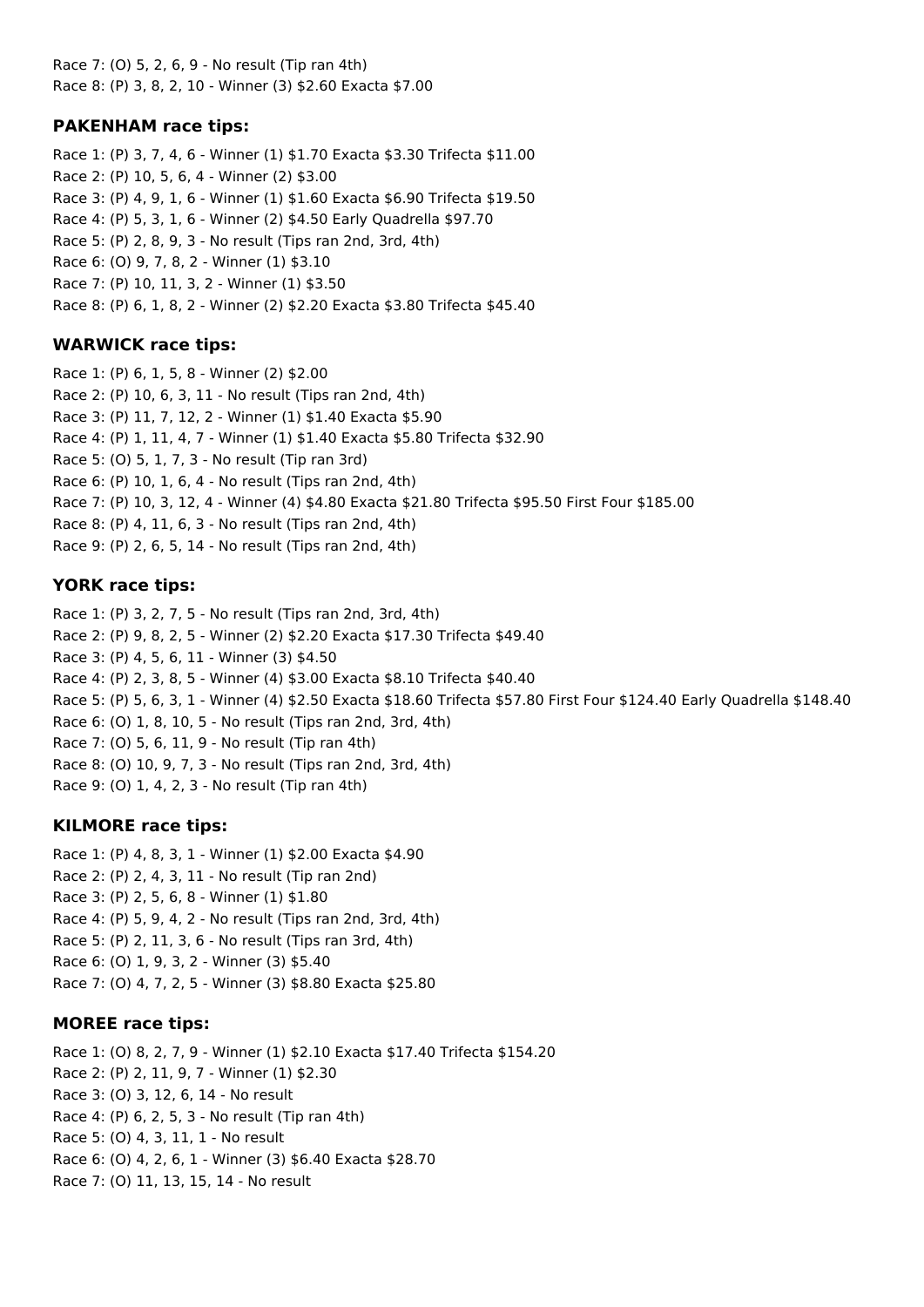# **Thursday 13th May 2021**

#### **WYONG race tips:**

Race 1: (P) 4, 1, 2, 3 - Winner (1) \$2.60 Exacta \$3.60 Race 2: (P) 1, 3, 7, 2 - Winner (4) \$9.80 Exacta \$19.60 Race 3: (P) 7, 1, 3, 6 - Winner (1) \$4.90 Exacta \$9.90 Trifecta \$32.60 Race 4: (O) 10, 4, 6, 5 - Winner (3) \$10.70 Exacta \$52.80 Trifecta \$250.90 Early Quadrella \$2,089.50 Race 5: (P) 4, 2, 3, 9 - Winner (2) \$3.30 Race 6: (P) 13, 8, 6, 11 - Winner (4) \$8.30 Race 7: (P) 2, 6, 1, 7 - Winner (3) \$4.10 Quadrella \$1,346.60

## **PAKENHAM race tips:**

Race 1: (P) 7, 3, 4, 1 - Winner (1) \$3.10 Exacta \$15.00 Race 2: (P) 5, 1, 9, 8 - Winner (1) \$1.50 Exacta \$5.20 Trifecta \$13.30 First Four \$26.70 Race 3: (P) 4, 12, 9, 2 - Winner (1) \$3.60 Exacta \$15.20 Race 4: (P) 3, 2, 4, 10 - Winner (1) \$2.90 Early Quadrella \$30.80 Race 5: (P) 2, 5, 6, 7 - Winner (1) \$1.60 Exacta \$7.30 Trifecta \$25.00 Race 6: (O) 8, 6, 7, 4 - Winner (3) \$5.40 Exacta \$32.50 Race 7: (P) 6, 3, 10, 7 - Winner (2) \$2.70 Exacta \$6.90 Trifecta \$47.70 Race 8: (O) 4, 1, 11, 9 - Winner (1) \$5.20 Quadrella \$171.40

## **TOWNSVILLE race tips:**

Race 1: (P) 1, 2, 3, 5 - Winner (2) \$3.10 Exacta \$4.20 Trifecta \$19.50 First Four \$33.70 Race 2: (O) 6, 4, 2, 3 - Winner (3) \$2.60 Race 3: (P) 1, 5, 8, 3 - Winner (3) \$4.00 Exacta \$9.50 Trifecta \$43.30 Race 4: (P) 6, 1, 8, 3 - Winner (4) \$3.20 Exacta \$17.30 Early Quadrella \$163.20 Race 5: (P) 11, 2, 8, 3 - Winner (2) \$7.30 Race 6: (P) 10, 1, 2, 9 - Winner (2) \$5.90 Exacta \$32.30 Race 7: (O) 6, 7, 2, 8 - Winner (2) \$4.90 Exacta \$10.70 Trifecta \$88.20 Race 8: (O) 1, 9, 3, 7 - No result (Tips ran 2nd, 3rd)

## **NORTHAM race tips:**

Race 1: (P) 2, 3, 4, 5 - Winner (1) \$1.80 Exacta \$2.30 Trifecta \$10.30 First Four \$28.30 Race 2: (P) 3, 4, 5, 6 - No result (Tips ran 2nd, 4th) Race 3: (P) 5, 1, 6, 4 - Winner (1) \$6.00 Race 4: (P) 4, 1, 3, 7 - Winner (2) \$3.00 Exacta \$14.30 Trifecta \$30.90 First Four \$57.90 Race 5: (P) 6, 11, 3, 9 - Winner (1) \$1.70 Race 6: (O) 13, 3, 12, 11 - No result (Tips ran 3rd, 4th) Race 7: (P) 2, 3, 5, 8 - No result (Tips ran 2nd, 3rd) Race 8: (P) 2, 1, 9, 4 - Winner (1) \$3.50 Exacta \$15.20

## **HAMILTON race tips:**

Race 1: (P) 9, 1, 11, 5 - Winner (2) \$2.60 Race 2: (P) 6, 1, 8, 5 - Winner (2) \$3.00 Race 3: (P) 9, 1, 2, 5 - No result (Tips ran 2nd, 3rd, 4th) Race 4: (P) 1, 4, 8, 13 - No result (Tips ran 2nd, 4th) Race 5: (P) 5, 1, 8, 4 - No result (Tips ran 2nd, 3rd, 4th) Race 6: (P) 1, 4, 7, 3 - Winner (1) \$2.90 Race 7: (O) 4, 8, 3, 15 - Winner (4) \$4.50 Exacta \$31.40 Race 8: (P) 3, 5, 8, 9 - Winner (2) \$4.90 Exacta \$16.70 Trifecta \$98.90

## **MORUYA race tips:**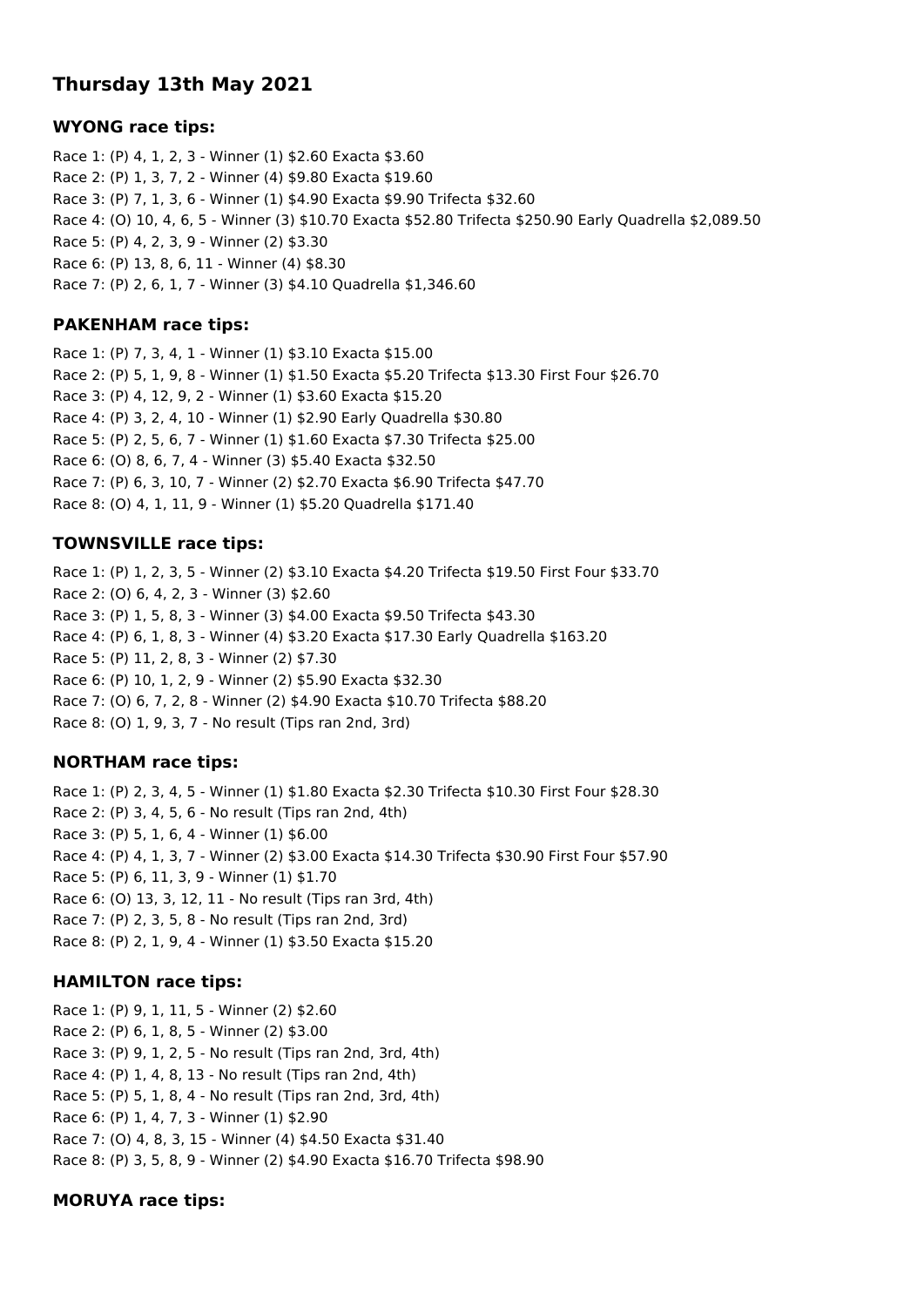Race 1: (P) 2, 6, 1, 7 - Winner (1) \$2.30 Exacta \$9.90 Trifecta \$58.30 Race 2: (O) 7, 12, 10, 5 - No result (Tip ran 4th) Race 3: (P) 11, 10, 14, 6 - No result (Tips ran 3rd, 4th) Race 4: (P) 12, 6, 13, 3 - No result (Tips ran 2nd, 3rd) Race 5: (O) 8, 7, 5, 10 - No result (Tips ran 2nd, 3rd) Race 6: (P) 2, 8, 6, 10 - No result (Tips ran 2nd, 3rd, 4th) Race 7: (O) 6, 10, 2, 14 - No result (Tips ran 2nd, 4th)

# **Thursday 6th May 2021**

## **WAGGA race tips:**

Race 1: (P) 4, 8, 1, 2 - No result (Tips ran 2nd, 3rd, 4th) Race 2: (P) 6, 2, 8, 1 - Winner (2) \$4.10 Race 3: (P) 12, 5, 2, 11 - Winner (1) \$2.50 Exacta \$7.70 Race 4: (O) 4, 10, 5, 9 - Winner (1) \$3.30 Race 5: (P) 7, 6, 2, 1 - No result (Tip ran 4th) Race 6: (O) 10, 7, 16, 14 - Winner (1) \$4.00 Race 7: (O) 9, 15, 17, 2 - Winner (1) \$2.60 Race 8: (O) 7, 6, 2, 11 - Winner (3) \$3.40 Exacta \$12.90 Trifecta \$48.60

## **WARRNAMBOOL race tips:**

Race 1: (P) 4, 3, 1, 2 - Winner (1) \$2.20 Exacta \$4.50 Race 2: (P) 9, 4, 8, 11 - Winner (3) \$5.60 Exacta \$18.00 Trifecta \$44.90 Race 3: (P) 2, 7, 1, 5 - Winner (1) \$2.00 Exacta \$4.70 Trifecta \$17.00 Race 4: (P) 11, 1, 4, 7 - Winner (4) \$8.60 Exacta \$40.50 Race 5: (O) 12, 14, 10, 8 - No result Race 6: (P) 3, 10, 7, 1 - Winner (3) \$3.20 Race 7: (O) 5, 1, 6, 4 - No result (Tips ran 2nd, 4th) Race 8: (P) 6, 4, 1, 3 - No result (Tips ran 2nd, 3rd) Race 9: (O) 12, 11, 15, 1 - Winner (4) \$6.80 Exacta \$29.80 Trifecta \$355.20 Race 10: (O) 4, 11, 14, 17 - Winner (1) \$3.10

## **TOWNSVILLE race tips:**

Race 1: (P) 6, 8, 5, 3 - Winner (4) \$9.70 Exacta \$41.10 Trifecta \$73.10 Race 2: (P) 7, 2, 1, 4 - Winner (2) \$2.70 Race 3: (P) 5, 1, 2, 9 - No result (Tips ran 2nd, 3rd) Race 4: (P) 5, 7, 4, 2 - Winner (1) \$2.60 Race 5: (P) 7, 1, 9, 10 - Winner (2) \$11.80 Race 6: (O) 2, 1, 6, 4 - Winner (1) \$1.60 Race 7: (O) 10, 5, 9, 3 - Winner (4) \$3.20 Race 8: (O) 5, 4, 10, 9 - Winner (1) \$2.40 Exacta \$13.50 Quadrella \$318.90

## **PINJARRA race tips:**

Race 1: (P) 5, 9, 1, 6 - Winner (2) \$4.00 Exacta \$12.80 Race 2: (O) 6, 8, 3, 7 - Winner (4) \$7.20 Exacta \$30.70 Race 3: (P) 6, 1, 9, 8 - No result (Tips ran 2nd, 3rd) Race 4: (P) 4, 12, 11, 1 - No result (Tips ran 2nd, 3rd, 4th) Race 5: (O) 5, 3, 1, 7 - Winner (3) \$4.40 Exacta \$11.20 Race 6: (O) 1, 2, 7, 10 - No result (Tips ran 2nd, 3rd) Race 7: (O) 8, 4, 9, 10 - Winner (1) \$4.70

# **KEMBLA GRANGE race tips:**

Race 1: (P) 1, 3, 9, 5 - Abandoned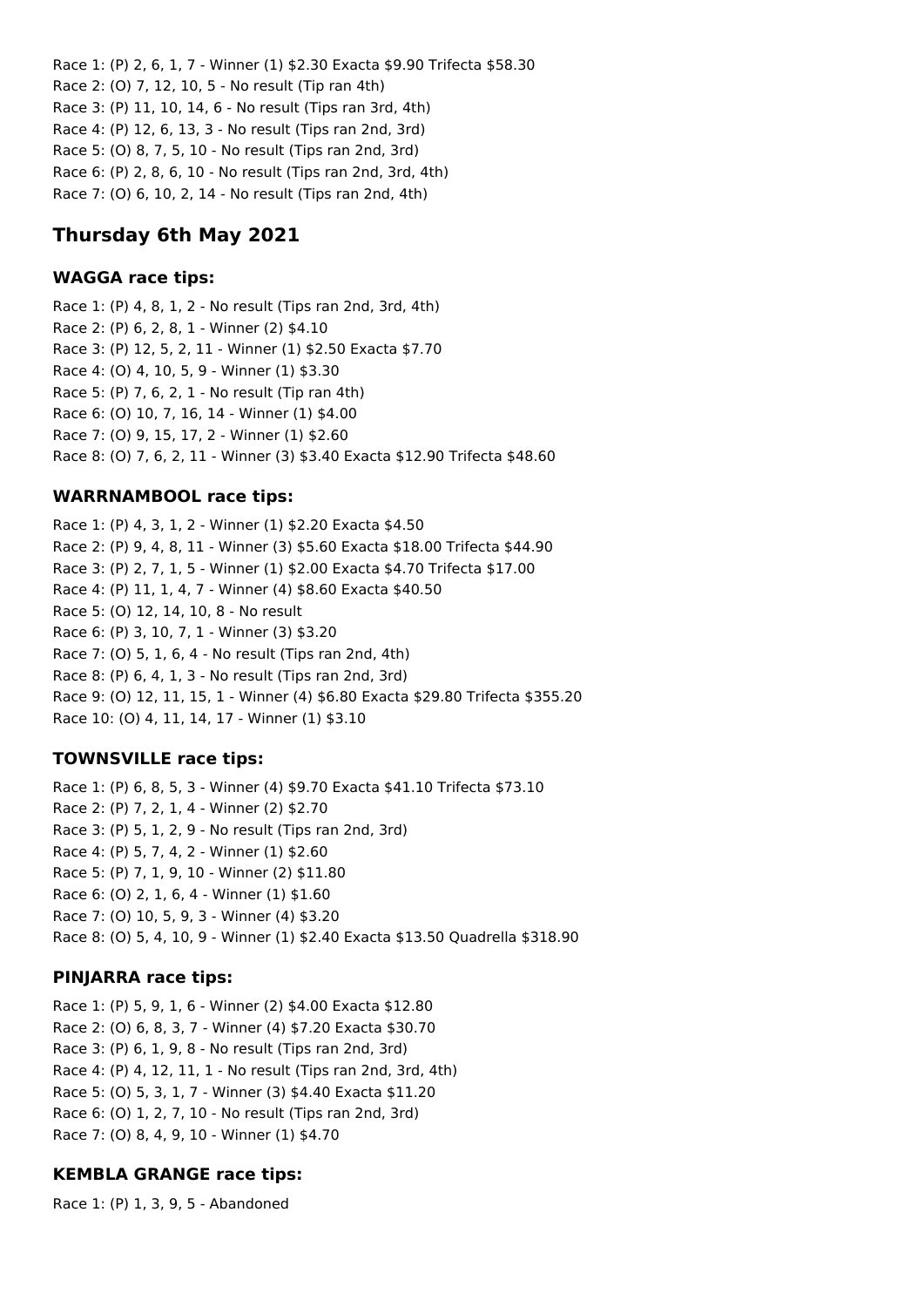Race 2: (O) 12, 2, 7, 6 - Abandoned Race 3: (P) 6, 5, 9, 2 - Abandoned Race 4: (P) 7, 5, 2, 6 - Abandoned Race 5: (P) 5, 2, 1, 8 - Abandoned Race 6: (P) 7, 10, 4, 2 - Abandoned Race 7: (O) 2, 12, 8, 4 - Abandoned Race 8: (P) 2, 10, 4, 9 - Abandoned

# **Thursday 29th April 2021**

#### **WYONG race tips:**

Race 1: (P) 8, 4, 5, 6 - Winner (1) \$3.50 Exacta \$8.10 Trifecta \$18.10 Race 2: (P) 6, 3, 7, 9 - Winner (3) \$6.90 Race 3: (P) 7, 9, 4, 2 - Winner (4) \$9.40 Exacta \$35.10 Trifecta \$118.30 First Four \$188.50 Race 4: (P) 5, 1, 2, 7 - Winner (3) \$3.20 Early Quadrella \$1,429.80 Race 5: (P) 8, 6, 1, 3 - Winner (1) \$3.20 Exacta \$11.10 Race 6: (O) 2, 13, 3, 15 - Winner (1) \$1.60 Race 7: (O) 4, 5, 8, 7 - Winner (1) \$5.30 Quadrella \$152.90

#### **PAKENHAM race tips:**

Race 1: (P) 1, 2, 6, 4 - Winner (4) \$1.90 Exacta \$8.30 Trifecta \$15.30 First Four \$30.10 Race 2: (P) 5, 4, 6, 3 - Winner (1) \$6.40 Exacta \$20.50 Trifecta \$50.80 Race 3: (P) 4, 6, 2, 1 - Winner (3) \$6.30 Exacta \$11.50 Race 4: (P) 5, 8, 11, 4 - Winner (1) \$1.40 Exacta \$4.60 Trifecta \$41.10 First Four \$224.10 Early Quadrella \$251.90 Race 5: (P) 1, 3, 6, 5 - Winner (1) \$3.00 Race 6: (O) 5, 8, 7, 3 - Winner (1) \$4.60 Exacta \$15.40 Race 7: (P) 10, 2, 1, 4 - Winner (4) \$3.00 Quadrella \$85.40

#### **ROCKHAMPTON race tips:**

Race 1: (P) 3, 7, 5, 4 - Winner (1) \$4.80 Race 2: (P) 3, 5, 1, 2 - Winner (4) \$7.60 Exacta \$44.70 Trifecta \$56.60 First Four \$90.50 Race 3: (P) 1, 12, 7, 4 - Winner (4) \$3.10 Exacta \$30.30 Trifecta \$74.30 Race 4: (P) 7, 4, 8, 1 - Winner (4) \$31.10 Exacta \$210.40 Trifecta \$353.40 Early Quadrella \$3,174.80 Race 5: (P) 7, 1, 4, 6 - No result (Tips ran 2nd, 3rd, 4th) Race 6: (P) 4, 9, 6, 2 - Winner (1) \$1.50 Exacta \$2.60 Race 7: (P) 5, 6, 4, 2 - Winner (2) \$3.50 Exacta \$9.40 Trifecta \$42.90 Race 8: (O) 5, 4, 8, 12 - No result (Tips ran 2nd, 4th)

#### **GERALDTON race tips:**

Race 1: (P) 9, 4, 2, 1 - Winner (2) \$2.80 Exacta \$7.60 Race 2: (P) 4, 2, 6, 7 - No result (Tip ran 4th) Race 3: (P) 1, 6, 5, 3 - Winner (3) \$5.70 Race 4: (O) 5, 1, 9, 11 - Winner (4) \$7.00 Race 5: (O) 5, 4, 2, 11 - Winner (1) \$3.80 Exacta \$14.80 Trifecta \$53.30 Race 6: (O) 2, 6, 7, 10 - No result (Tip ran 2nd) Race 7: (P) 5, 8, 11, 3 - Winner (2) \$4.30 Race 8: (O) 6, 3, 5, 7 - No result Race 9: (O) 10, 4, 3, 7 - No result

#### **WANGARATTA race tips:**

Race 1: (P) 5, 4, 7, 1 - No result (Tips ran 2nd, 3rd, 4th) Race 2: (P) 4, 1, 5, 2 - Winner (2) \$2.00 Race 3: (P) 4, 7, 6, 3 - Winner (1) \$2.40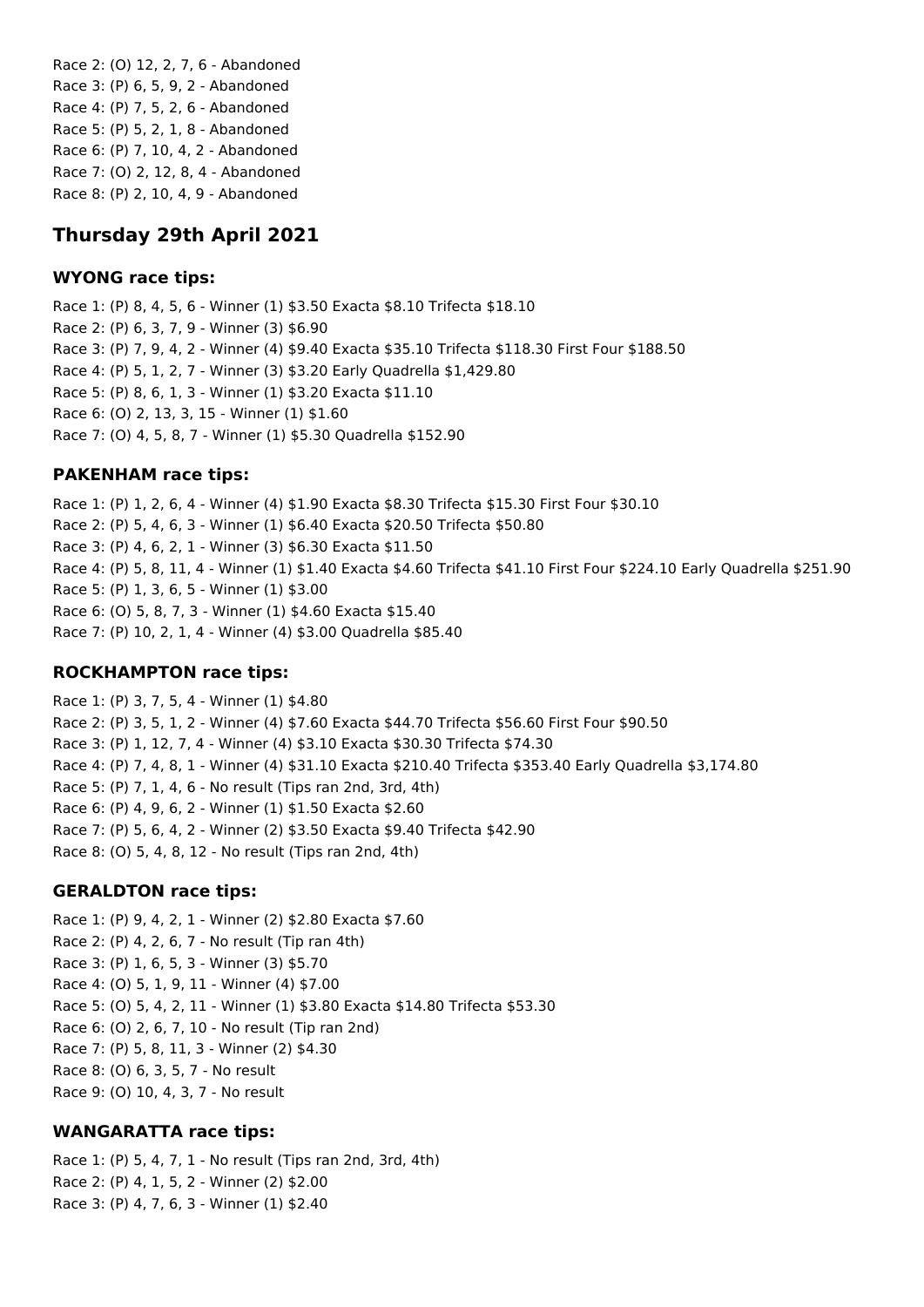Race 4: (P) 14, 3, 5, 11 - Winner (1) \$1.80 Race 5: (O) 4, 10, 11, 7 - No result (Tip ran 3rd) Race 6: (P) 3, 1, 5, 6 - Winner (1) \$2.20 Exacta \$13.60 Trifecta \$38.90 Race 7: (P) 2, 9, 6, 5 - Winner (1) \$2.90 Race 8: (O) 8, 11, 4, 5 - No result (Tip ran 4th)

# **Thursday 22nd April 2021**

#### **NEWCASTLE race tips:**

Race 1: (P) 6, 9, 5, 1 - Winner (1) \$7.50 Race 2: (P) 5, 7, 9, 4 - Winner (2) \$2.50 Exacta \$5.80 Trifecta \$14.50 Race 3: (P) 2, 1, 5, 4 - No result (Tips ran 2nd, 3rd, 4th) Race 4: (O) 5, 4, 6, 9 - Winner (4) \$2.10 Race 5: (O) 7, 5, 6, 8 - Winner (2) \$12.40 Exacta \$78.20 Race 6: (P) 3, 9, 4, 8 - Winner (2) \$2.80 Exacta \$26.70 Trifecta \$83.00 Race 7: (P) 7, 6, 12, 2 - Winner (2) \$1.60 Exacta \$6.70 Race 8: (P) 6, 4, 9, 3 - Winner (2) \$4.10 Exacta \$25.20 Trifecta \$95.70 Quadrella \$595.50

#### **PAKENHAM race tips:**

Race 1: (P) 2, 3, 1, 6 - Winner (1) \$2.70 Exacta \$8.30 Trifecta \$21.60 First Four \$36.90 Race 2: (P) 1, 4, 8, 5 - Winner (1) \$4.10 Exacta \$15.40 Race 3: (O) 5, 11, 9, 6 - No result (Tip ran 4th) Race 4: (P) 3, 8, 7, 6 - Winner (4) \$6.00 Exacta \$15.00 Trifecta \$85.40 First Four \$230.10 Race 5: (P) 1, 7, 2, 6 - No result (Tips ran 2nd, 3rd) Race 6: (P) 5, 1, 7, 4 - Winner (1) \$2.00 Race 7: (P) 8, 6, 10, 3 - Winner (3) \$4.10 Exacta \$17.10 Trifecta \$83.50 First Four \$165.90 Race 8: (P) 3, 4, 1, 6 - Winner (3) \$2.50 Exacta \$10.30 Trifecta \$37.00

#### **CAIRNS race tips:**

Race 1: (P) 1, 2, 3, 4 - Abandoned Race 2: (P) 1, 2, 3, 4 - Abandoned Race 3: (P) 1, 2, 3, 4 - Abandoned Race 4: (P) 1, 2, 3, 4 - Abandoned Race 5: (P) 1, 2, 3, 4 - Abandoned Race 6: (P) 1, 2, 3, 4 - Abandoned Race 7: (P) 1, 2, 3, 4 - Abandoned Race 8: (P) 1, 2, 3, 4 - Abandoned

#### **NARROGIN race tips:**

Race 1: (P) 4, 1, 5, 3 - Winner (4) \$6.00 Exacta \$26.60 Trifecta \$60.80 Race 2: (P) 1, 2, 7, 4 - Winner (2) \$3.00 Exacta \$6.90 Trifecta \$24.50 Race 3: (P) 5, 1, 9, 3 - Winner (1) \$2.80 Exacta \$3.30 Race 4: (O) 1, 6, 9, 8 - No result (Tips ran 2nd, 3rd) Race 5: (O) 5, 8, 10, 9 - No result (Tip ran 3rd) Race 6: (P) 1, 6, 7, 5 - No result (Tip ran 4th) Race 7: (P) 6, 7, 9, 3 - Winner (4) \$3.70 Exacta \$11.50 Race 8: (O) 4, 2, 8, 9 - No result (Tip ran 2nd) Race 9: (P) 1, 5, 9, 8 - Winner (1) \$3.50 Exacta \$6.40

## **KILMORE race tips:**

Race 1: (P) 4, 1, 5, 6 - Winner (3) \$9.70 Exacta \$18.80 Race 2: (P) 6, 5, 4, 7 - Winner (4) \$8.40 Race 3: (P) 8, 5, 4, 6 - Winner (3) \$2.80 Exacta \$6.50 Trifecta \$17.40 First Four \$21.80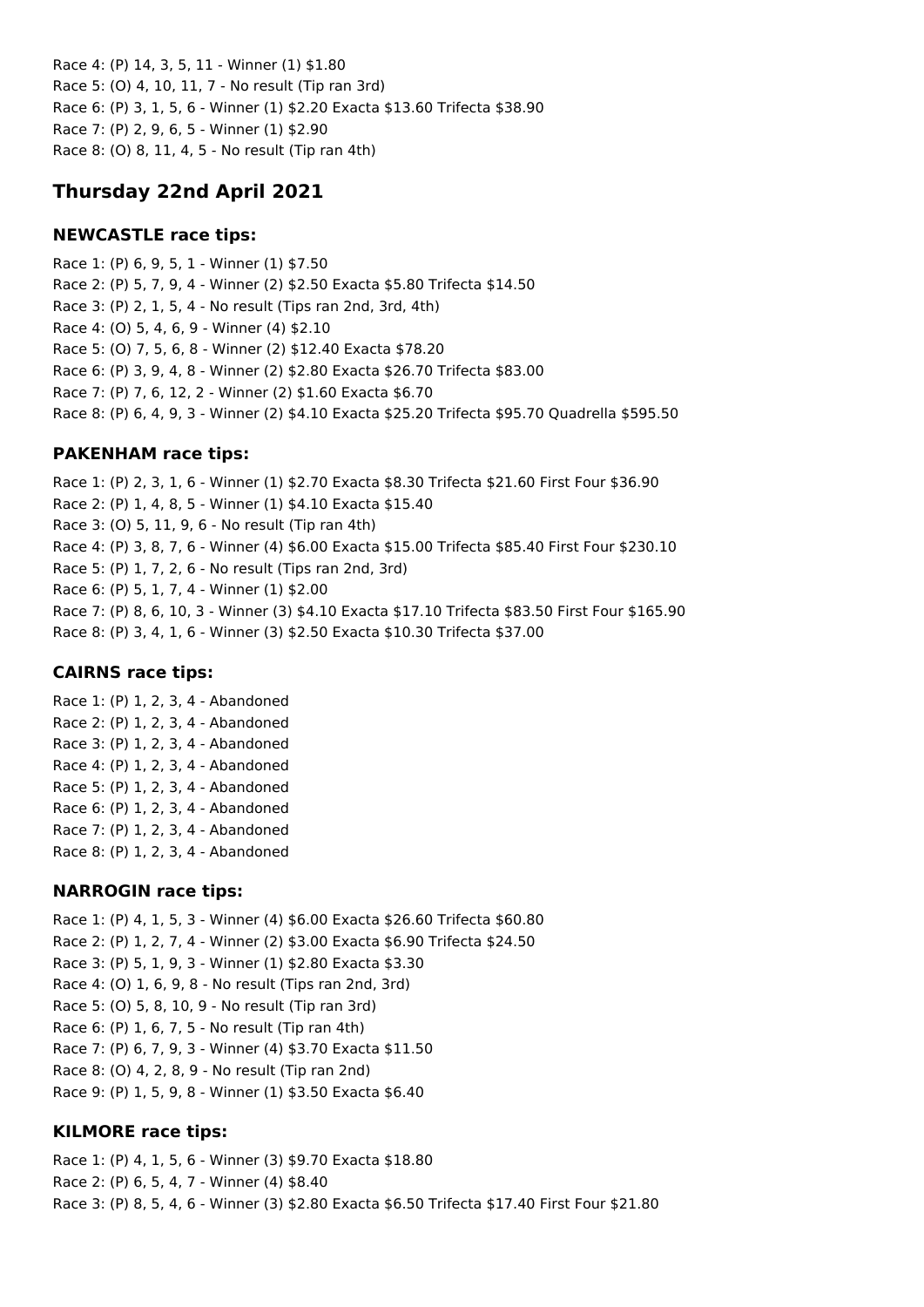Race 4: (P) 3, 6, 9, 10 - Winner (1) \$1.60 Exacta \$13.40 Early Quadrella \$756.30 Race 5: (P) 1, 5, 3, 6 - Winner (1) \$1.90 Exacta \$4.20 Trifecta \$5.10 First Four \$5.80 Race 6: (P) 6, 5, 2, 7 - No result (Tips ran 2nd, 3rd, 4th) Race 7: (P) 1, 9, 4, 6 - No result (Tip ran 2nd) Race 8: (O) 1, 5, 7, 4 - No result (Tips ran 2nd, 3rd)

#### **GRAFTON race tips:**

Race 1: (P) 1, 8, 9, 7 - Winner (1) \$1.80 Exacta \$14.10 Race 2: (P) 6, 5, 3, 4 - Winner (3) \$4.00 Exacta \$9.00 Race 3: (P) 10, 9, 3, 8 - No result (Tips ran 3rd, 4th) Race 4: (P) 12, 8, 3, 7 - Winner (1) \$1.50 Race 5: (P) 6, 7, 2, 12 - Winner (2) \$8.70 Exacta \$25.80 Race 6: (O) 7, 10, 9, 6 - No result (Tip ran 3rd)

# **Thursday 15th April 2021**

## **NEWCASTLE race tips:**

Race 1: (P) 4, 1, 9, 2 - Winner (1) \$3.40 Exacta \$11.00 Trifecta \$36.80 Race 2: (O) 5, 2, 1, 7 - No result (Tip ran 2nd) Race 3: (P) 6, 1, 5, 9 - No result (Tip ran 2nd) Race 4: (P) 7, 4, 11, 8 - No result (Tips ran 2nd, 3rd) Race 5: (P) 5, 8, 11, 6 - Winner (4) \$2.80 Race 6: (O) 12, 3, 6, 5 - No result (Tips ran 2nd, 4th) Race 7: (O) 8, 6, 14, 9 - Winner (3) \$77.70

## **PAKENHAM race tips:**

Race 1: (P) 4, 1, 2, 6 - Winner (2) \$2.60 Exacta \$4.50 Trifecta \$12.10 First Four \$14.50 Race 2: (P) 8, 5, 6, 1 - No result (Tips ran 2nd, 3rd, 4th) Race 3: (P) 7, 5, 1, 6 - Winner (1) \$1.40 Exacta \$5.00 Trifecta \$12.50 Race 4: (P) 6, 3, 5, 4 - Winner (4) \$6.60 Exacta \$22.70 Race 5: (P) 5, 4, 3, 8 - Winner (2) \$3.90 Exacta \$26.50 Trifecta \$135.60 First Four \$415.20 Race 6: (P) 8, 2, 1, 5 - Winner (3) \$3.00 Race 7: (P) 11, 2, 6, 3 - Winner (4) \$3.30 Race 8: (P) 3, 7, 12, 5 - Winner (3) \$6.90 Quadrella \$412.10

## **TOWNSVILLE race tips:**

Race 1: (P) 2, 10, 1, 5 - No result (Tips ran 2nd, 3rd, 4th) Race 2: (P) 4, 3, 5, 2 - Winner (1) \$1.70 Exacta \$4.80 Trifecta \$14.50 First Four \$18.90 Race 3: (P) 1, 4, 2, 5 - Winner (2) \$3.00 Exacta \$4.50 Trifecta \$8.90 First Four \$6.70 Race 4: (P) 6, 1, 9, 5 - No result (Tip ran 2nd) Race 5: (O) 2, 9, 12, 3 - Winner (4) \$3.20 Exacta \$16.00 Trifecta \$35.40 Race 6: (P) 9, 2, 6, 11 - Winner (3) \$7.40 Exacta \$25.80 Race 7: (P) 8, 3, 1, 5 - Winner (3) \$5.80 Exacta \$28.70 Trifecta \$100.60 Race 8: (O) 1, 5, 3, 10 - Winner (1) \$4.80 Race 9: (O) 6, 13, 11, 4 - No result (Tip ran 2nd)

#### **ALBANY race tips:**

Race 1: (P) 6, 2, 1, 5 - Winner (2) \$4.10 Exacta \$7.40 Trifecta \$18.20 First Four \$18.40 Race 2: (P) 1, 2, 5, 6 - Winner (1) \$4.40 Exacta \$16.70 Trifecta \$122.80 Race 3: (O) 4, 10, 6, 8 - Winner (1) \$3.00 Race 4: (O) 1, 7, 3, 6 - Winner (3) \$3.20 Early Quadrella \$103.30 Race 5: (O) 5, 3, 9, 1 - Winner (4) \$2.40 Exacta \$18.80 Trifecta \$67.40 First Four \$183.80 Race 6: (P) 6, 3, 5, 9 - Winner (1) \$1.40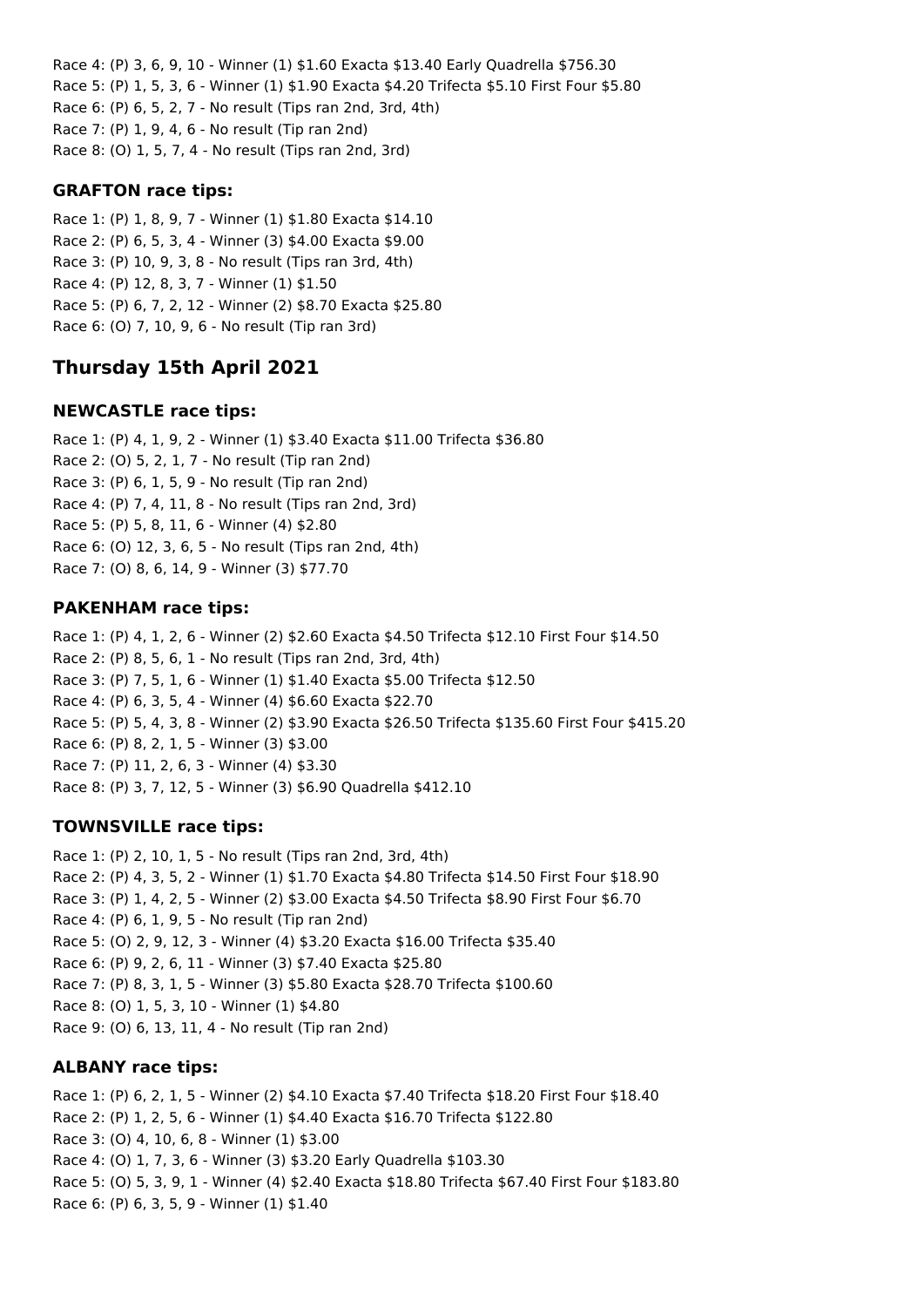#### **WANGARATTA race tips:**

Race 1: (P) 3, 9, 4, 5 - Winner (1) \$1.10 Exacta \$2.90 Trifecta \$5.00 First Four \$17.50 Race 2: (P) 7, 10, 9, 3 - Winner (1) \$1.30 Exacta \$5.20 Trifecta \$16.30 First Four \$47.50 Race 3: (O) 4, 10, 9, 1 - Winner (1) \$1.90 Race 4: (P) 10, 9, 1, 6 - Winner (2) \$3.00 Exacta \$16.10 Early Quadrella \$7.80 Race 5: (O) 5, 4, 6, 1 - Winner (1) \$1.80 Exacta \$6.00 Trifecta \$22.50 First Four \$89.60 Race 6: (P) 4, 2, 8, 9 - No result (Tips ran 2nd, 3rd, 4th) Race 7: (O) 4, 3, 6, 1 - No result (Tips ran 2nd, 3rd, 4th) Race 8: (O) 3, 4, 10, 9 - Winner (2) \$2.80 Exacta \$13.60 Trifecta \$49.40

#### **QUEANBEYAN race tips:**

Race 1: (P) 6, 4, 1, 3 - Winner (1) \$2.80 Exacta \$11.70 Race 2: (O) 6, 1, 10, 2 - No result (Tips ran 2nd, 4th) Race 3: (O) 1, 5, 2, 7 - No result (Tips ran 2nd, 4th) Race 4: (P) 4, 3, 2, 5 - Winner (1) \$1.60 Exacta \$3.60 Race 5: (P) 7, 2, 1, 8 - Winner (2) \$4.60 Race 6: (O) 10, 7, 9, 3 - Winner (2) \$6.60 Exacta \$30.30 Race 7: (O) 2, 6, 8, 10 - Winner (1) \$4.40 Exacta \$7.60 Trifecta \$22.70 Quadrella \$183.40

## **Thursday 8th April 2021**

#### **WYONG race tips:**

Race 1: (P) 1, 9, 6, 4 - Winner (2) \$4.10 Exacta \$17.40 Trifecta \$20.30 Race 2: (P) 1, 10, 4, 6 - Winner (3) \$6.00 Race 3: (P) 8, 3, 2, 5 - Winner (1) \$1.40 Exacta \$1.60 Trifecta \$3.40 First Four \$3.00 Race 4: (P) 1, 6, 4, 8 - Winner (1) \$1.10 Exacta \$3.10 Trifecta \$4.00 First Four \$3.80 Early Quadrella \$74.80 Race 5: (P) 1, 5, 7, 9 - Winner (1) \$2.10 Exacta \$10.00 Trifecta \$28.40 First Four \$54.90 Race 6: (P) 1, 2, 9, 6 - Winner (2) \$1.60 Exacta \$5.80 Trifecta \$9.30 First Four \$20.40 Race 7: (O) 1, 10, 8, 7 - Winner (4) \$4.60 Race 8: (P) 8, 5, 1, 4 - Winner (1) \$5.10 Exacta \$18.70 Quadrella \$177.10

#### **PAKENHAM race tips:**

Race 1: (P) 3, 5, 1, 8 - No result (Tips ran 2nd, 3rd, 4th) Race 2: (P) 6, 8, 3, 5 - No result (Tips ran 2nd, 3rd, 4th) Race 3: (P) 8, 4, 5, 1 - Winner (1) \$1.70 Exacta \$9.60 Trifecta \$49.40 Race 4: (P) 8, 4, 9, 1 - Winner (1) \$1.20 Race 5: (P) 10, 1, 5, 3 - Winner (2) \$5.10 Exacta \$9.70 Race 6: (P) 9, 2, 4, 1 - Winner (3) \$2.70 Race 7: (P) 11, 3, 2, 5 - Winner (1) \$2.00 Race 8: (P) 1, 3, 6, 11 - Winner (4) \$6.60 Exacta \$71.50 Trifecta \$160.20 Quadrella \$319.40

#### **TOWNSVILLE race tips:**

Race 1: (P) 1, 2, 4, 3 - Winner (2) \$2.70 Exacta \$6.90 Race 2: (P) 1, 3, 2, 6 - Winner (2) \$2.20 Exacta \$5.40 Trifecta \$7.80 First Four \$30.40 Race 3: (P) 9, 7, 3, 1 - Winner (1) \$5.40 Exacta \$21.40 Trifecta \$80.70 Race 4: (P) 2, 3, 7, 1 - Winner (1) \$2.80 Exacta \$8.00 Trifecta \$10.40 Early Quadrella \$234.80 Race 5: (\*) 3, 1, 5, 2 - Winner (3) \$4.40 Race 6: (\*) 5, 8, 1, 7 - Winner (1) \$1.70 Exacta \$3.80 Race 7: (O) 2, 4, 1, 6 - Winner (2) \$4.90 Exacta \$19.80 Trifecta \$49.60 Race 8: (O) 6, 10, 9, 15 - No result (Tips ran 2nd, 3rd, 4th)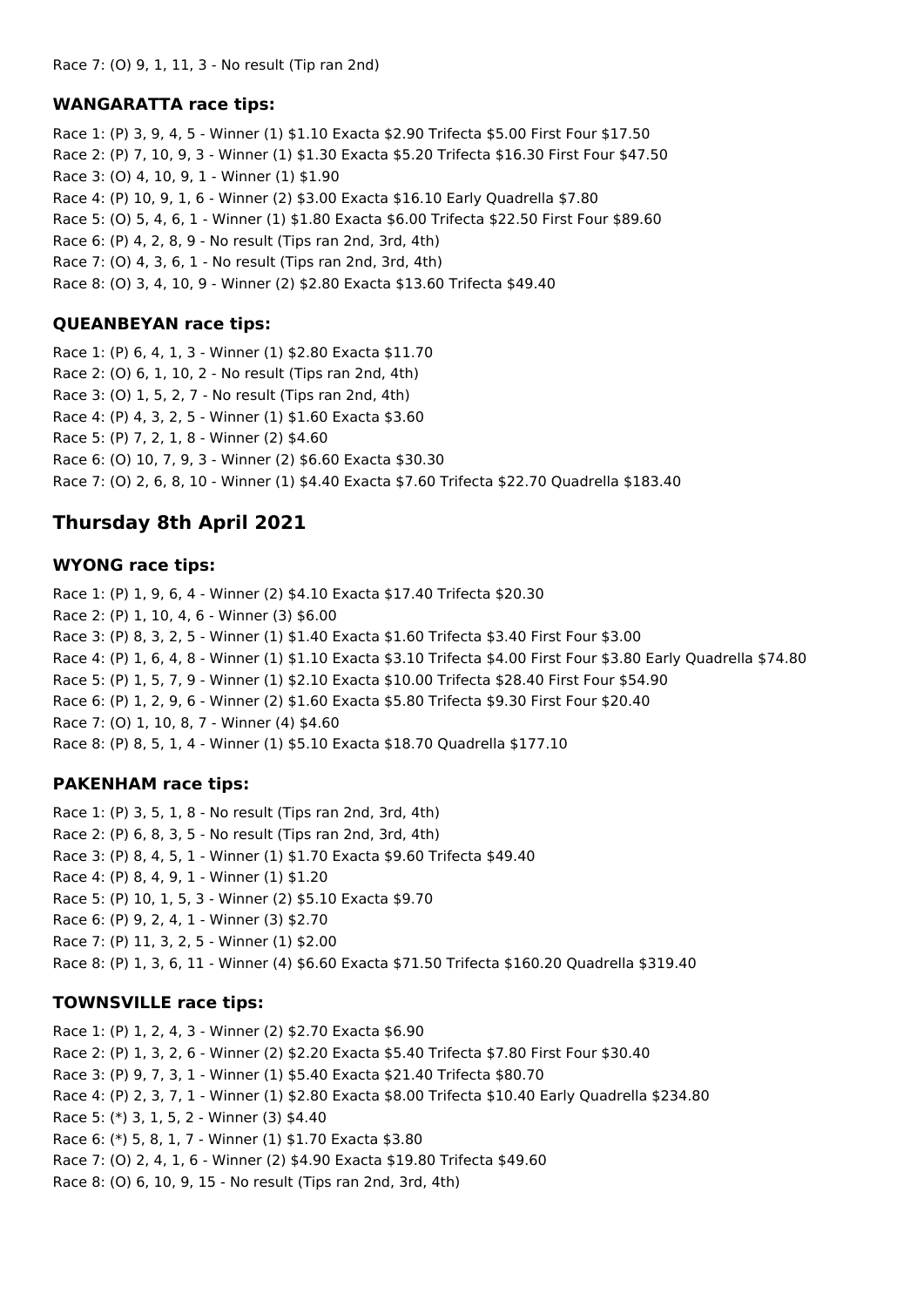#### **GERALDTON race tips:**

Race 1: (P) 4, 1, 6, 3 - Winner (2) \$8.40 Exacta \$113.90 Trifecta \$213.00 Race 2: (O) 5, 3, 10, 2 - Winner (1) \$4.50 Race 3: (P) 3, 1, 4, 2 - Winner (1) \$2.00 Race 4: (P) 4, 7, 3, 8 - Winner (4) \$35.90 Early Quadrella \$4,251.50 Race 5: (P) 6, 8, 5, 7 - No result (Tips ran 3rd, 4th) Race 6: (O) 3, 1, 4, 7 - No result (Tips ran 2nd, 4th) Race 7: (P) 2, 1, 4, 8 - Winner (2) \$2.80

#### **KILMORE race tips:**

Race 1: (P) 8, 3, 2, 7 - Winner (1) \$2.60 Exacta \$9.30 Race 2: (P) 9, 2, 6, 7 - Winner (1) \$1.10 Race 3: (P) 8, 1, 5, 4 - Winner (3) \$7.10 Race 4: (P) 5, 10, 11, 9 - Winner (4) \$6.50 Exacta \$16.00 Early Quadrella \$138.30 Race 5: (P) 4, 5, 7, 8 - No result (Tips ran 2nd, 4th) Race 6: (P) 6, 4, 1, 7 - Winner (1) \$2.20 Exacta \$7.80 Race 7: (O) 2, 5, 7, 4 - Winner (4) \$3.30 Exacta \$22.30 Trifecta \$121.50 Race 8: (O) 7, 8, 9, 4 - Winner (2) \$4.10

#### **GOULBURN race tips:**

Race 1: (P) 1, 4, 5, 6 - Winner (4) \$9.10 Exacta \$59.60 Race 2: (P) 3, 7, 4, 5 - No result (Tips ran 2nd, 3rd, 4th) Race 3: (P) 1, 8, 5, 2 - Winner (2) \$4.30 Exacta \$21.00 Race 4: (P) 3, 5, 6, 1 - No result (Tips ran 2nd, 3rd, 4th) Race 5: (O) 4, 6, 7, 11 - No result (Tips ran 3rd, 4th) Race 6: (O) 7, 1, 15, 12 - Winner (2) \$2.80 Exacta \$9.70

# **Thursday 1st April 2021**

#### **GOSFORD race tips:**

Race 1: (P) 7, 2, 1, 3 - Winner (2) \$5.40 Exacta \$23.10 Trifecta \$59.30 First Four \$87.20 Race 2: (P) 3, 5, 2, 9 - Winner (1) \$1.40 Exacta \$2.60 Trifecta \$6.60 First Four \$5.40 Race 3: (P) 3, 4, 6, 7 - Winner (1) \$2.00 Race 4: (P) 1, 9, 3, 8 - Winner (3) \$3.10 Exacta \$9.80 Trifecta \$38.00 Early Quadrella \$47.00 Race 5: (P) 7, 6, 4, 2 - Winner (2) \$1.40 Exacta \$2.90 Race 6: (P) 1, 9, 2, 3 - Winner (3) \$9.00 Exacta \$16.40 Race 7: (O) 9, 4, 2, 5 - Winner (3) \$8.00 Race 8: (P) 6, 5, 10, 12 - No result

#### **PAKENHAM race tips:**

Race 1: (P) 5, 1, 8, 6 - Winner (1) \$1.60 Exacta \$18.10 Trifecta \$47.60 Race 2: (P) 10, 4, 2, 9 - Winner (1) \$2.40 Exacta \$3.30 Race 3: (P) 5, 3, 9, 2 - Winner (1) \$3.10 Race 4: (P) 5, 9, 3, 4 - No result (Tips ran 2nd, 3rd, 4th) Race 5: (P) 7, 4, 5, 8 - Winner (2) \$3.00 Exacta \$21.70 Trifecta \$31.30 First Four \$82.90 Race 6: (O) 1, 5, 2, 10 - No result (Tips ran 2nd, 3rd, 4th) Race 7: (P) 7, 3, 11, 2 - Winner (4) \$6.50 Exacta \$38.70 Trifecta \$107.20 Race 8: (O) 3, 8, 5, 4 - Winner (1) \$4.70

## **TOOWOOMBA race tips:**

Race 1: (P) 2, 7, 8, 1 - Winner (2) \$4.60 Exacta \$11.00 Race 2: (P) 3, 7, 10, 1 - Winner (3) \$2.50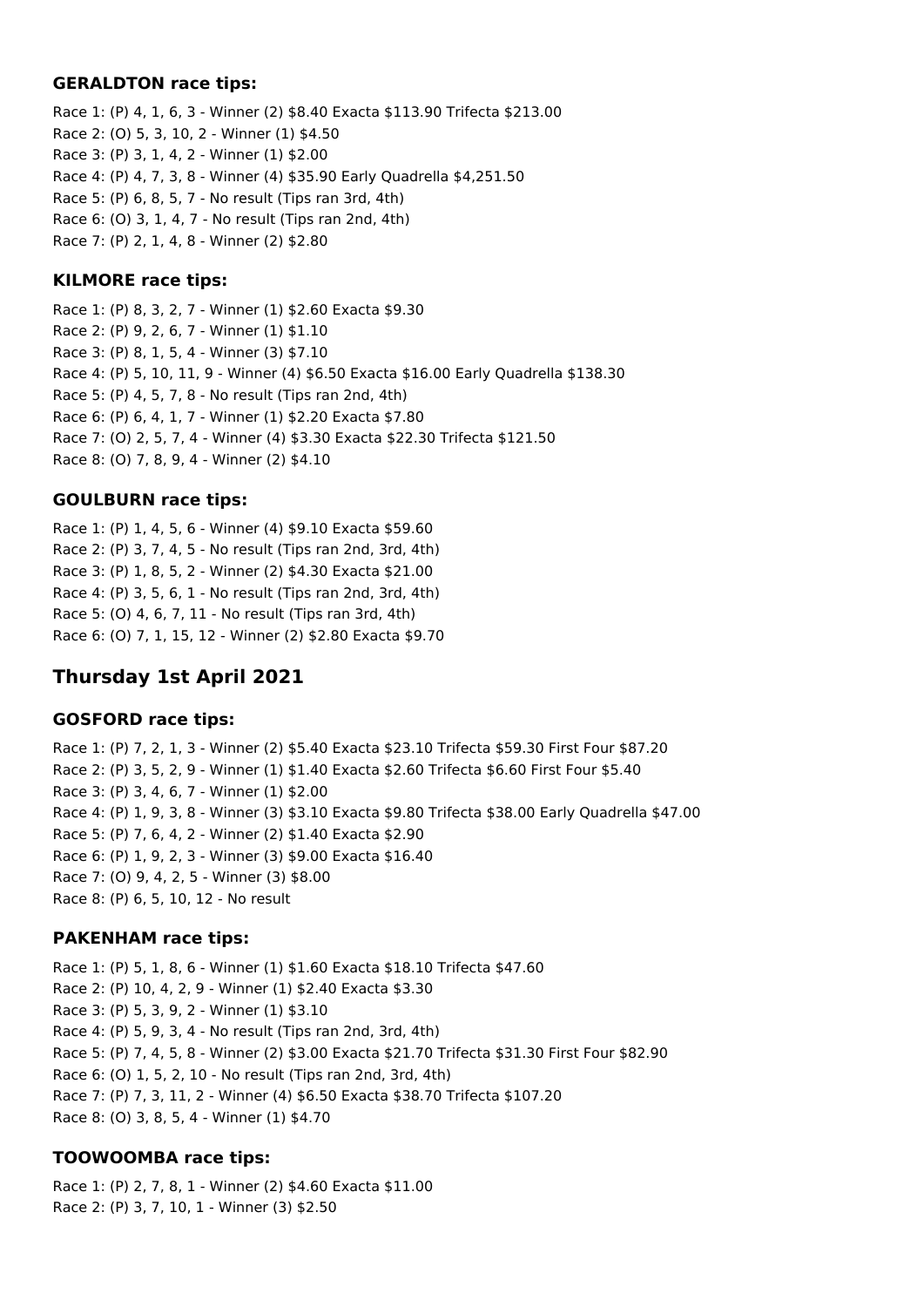Race 3: (P) 6, 11, 9, 16 - Winner (2) \$2.20 Race 4: (P) 2, 1, 9, 12 - Winner (1) \$3.80 Exacta \$42.30 Trifecta \$81.60 Early Quadrella \$80.90 Race 5: (P) 2, 8, 6, 9 - Winner (2) \$6.80 Exacta \$66.40 Trifecta \$358.60 Race 6: (P) 4, 1, 6, 2 - Winner (1) \$1.40 Exacta \$3.40 Trifecta \$13.40 Race 7: (P) 5, 1, 3, 2 - Winner (2) \$3.60 Exacta \$20.20 Quadrella \$174.80

#### **WERRIBEE race tips:**

Race 1: (P) 6, 7, 1, 5 - No result (Tips ran 2nd, 3rd) Race 2: (P) 11, 4, 5, 12 - Winner (1) \$1.90 Exacta \$6.00 Trifecta \$27.70 First Four \$94.50 Race 3: (P) 9, 8, 17, 1 - No result (Tip ran 3rd) Race 4: (O) 2, 7, 8, 5 - Winner (4) \$8.30 Exacta \$35.40 Race 5: (O) 10, 4, 6, 7 - No result (Tips ran 2nd, 3rd) Race 6: (P) 5, 6, 10, 2 - No result (Tips ran 2nd, 3rd, 4th) Race 7: (P) 5, 8, 7, 10 - Winner (4) \$7.70 Race 8: (O) 10, 8, 1, 4 - Winner (4) \$6.10 Exacta \$24.90 Trifecta \$58.80

## **COFFS HARBOUR race tips:**

Race 1: (P) 8, 6, 4, 1 - Winner (3) \$4.10 Exacta \$11.60 Trifecta \$18.90 Race 2: (O) 2, 3, 6, 9 - Winner (1) \$2.50 Race 3: (O) 6, 12, 1, 4 - Winner (1) \$2.20 Exacta \$4.90 Race 4: (P) 5, 8, 6, 4 - Winner (2) \$2.60 Early Quadrella \$132.80 Race 5: (O) 3, 1, 7, 10 - Winner (1) \$3.20 Race 6: (O) 5, 3, 4, 6 - Winner (3) \$7.50 Exacta \$37.10 Trifecta \$296.30 Quadrella \$161.60

## **BEAUDESERT race tips:**

Race 1: (P) 4, 6, 5, 3 - Winner (2) \$6.70 Exacta \$14.80 Trifecta \$85.90 Race 2: (P) 1, 5, 6, 2 - Winner (3) \$8.50 Race 3: (P) 7, 3, 2, 1 - No result (Tips ran 2nd, 4th) Race 4: (P) 1, 6, 2, 7 - Winner (4) \$6.50 Race 5: (P) 1, 7, 6, 8 - Winner (2) \$14.00 Race 6: (O) 1, 3, 2, 6 - No result (Tip ran 2nd) Race 7: (P) 3, 7, 5, 8 - Winner (4) \$7.30 Exacta \$19.70 Trifecta \$41.10

# **Thursday 25th March 2021**

#### **RANDWICK Kensington race tips:**

Race 1: (P) 4, 13, 10, 5 - Winner (1) \$3.90 Exacta \$33.10 Race 2: (P) 1, 4, 3, 9 - Winner (1) \$2.60 Race 3: (P) 3, 9, 1, 6 - Winner (4) \$7.70 Race 4: (\*) 2, 4, 3, 1 - Winner (1) \$1.20 Exacta \$5.70 Trifecta \$8.10 First Four \$14.80 Early Quadrella \$198.40 Race 5: (P) 5, 1, 8, 7 - No result (Tips ran 2nd, 4th) Race 6: (O) 9, 12, 2, 8 - No result (Tip ran 2nd) Race 7: (P) 8, 5, 4, 10 - No result Race 8: (P) 3, 10, 8, 4 - Winner (3) \$7.70 Exacta \$47.60

#### **PAKENHAM race tips:**

Race 1: (P) 8, 4, 1, 5 - Winner (1) \$2.60 Race 2: (P) 9, 11, 3, 1 - Winner (1) \$2.10 Exacta \$10.00 Race 3: (P) 10, 11, 4, 5 - Winner (1) \$1.50 Exacta \$2.70 Trifecta \$7.70 Race 4: (P) 10, 7, 9, 8 - Winner (1) \$2.10 Exacta \$16.40 Early Quadrella \$33.50 Race 5: (P) 4, 2, 10, 11 - Winner (2) \$2.70 Exacta \$13.60 Trifecta \$49.80 Race 6: (P) 2, 11, 9, 10 - Winner (4) \$9.30 Race 7: (O) 11, 9, 2, 12 - No result (Tips ran 2nd, 3rd)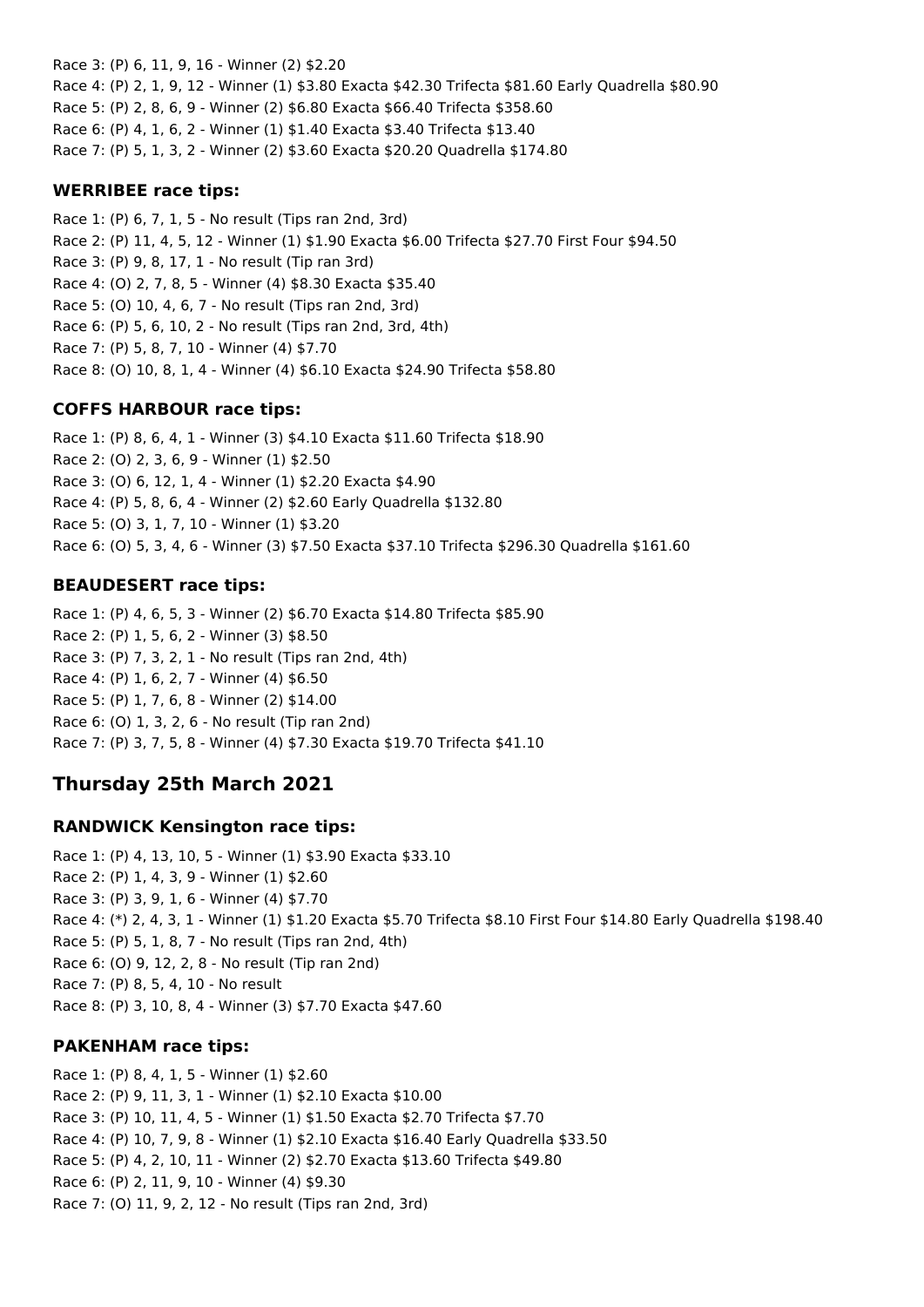#### **ROCKHAMPTON race tips:**

Race 1: (P) 6, 4, 1, 7 - No result (Tips ran 2nd, 3rd) Race 2: (P) 3, 4, 11, 10 - No result (Tips ran 2nd, 3rd, 4th) Race 3: (O) 9, 5, 11, 3 - Winner (2) \$5.70 Exacta \$28.40 Trifecta \$292.50 Race 4: (P) 3, 5, 2, 8 - Winner (1) \$1.70 Exacta \$3.00 Race 5: (P) 6, 2, 3, 4 - Winner (3) \$3.80 Race 6: (O) 4, 7, 5, 3 - No result (Tips ran 2nd, 3rd, 4th) Race 7: (O) 3, 7, 12, 4 - Winner (4) \$8.30 Race 8: (O) 1, 3, 5, 11 - Winner (1) \$2.30

#### **PINJARRA race tips:**

Race 1: (P) 2, 3, 1, 4 - Winner (1) \$1.40 Exacta \$2.50 Race 2: (P) 1, 7, 8, 5 - Winner (2) \$4.40 Exacta \$42.60 Trifecta \$105.60 Race 3: (P) 6, 2, 9, 3 - Winner (2) \$3.40 Exacta \$11.60 Trifecta \$31.70 Race 4: (P) 6, 1, 2, 11 - Winner (1) \$1.50 Early Quadrella \$73.80 Race 5: (P) 3, 5, 2, 1 - Winner (4) \$6.60 Exacta \$18.10 Race 6: (P) 2, 9, 7, 6 - Winner (1) \$1.70 Race 7: (O) 6, 8, 2, 10 - Winner (3) \$5.50 Quadrella \$248.60

#### **KILMORE race tips:**

Race 1: (P) 9, 10, 5, 1 - Winner (2) \$2.80 Exacta \$6.70 Trifecta \$14.60 Race 2: (P) 9, 8, 12, 10 - Winner (2) \$7.90 Race 3: (O) 11, 13, 7, 8 - No result (Tips ran 2nd, 3rd) Race 4: (P) 4, 7, 5, 6 - Winner (1) \$2.20 Exacta \$4.10 Trifecta \$9.20 First Four \$23.30 Race 5: (P) 3, 4, 2, 6 - Winner (4) \$3.70 Exacta \$18.00 Race 6: (P) 3, 9, 1, 6 - Winner (1) \$2.50 Exacta \$9.20 Trifecta \$17.70 First Four \$25.00 Race 7: (O) 7, 1, 9, 4 - No result (Tips ran 3rd, 4th) Race 8: (O) 1, 4, 2, 10 - Winner (1) \$1.60 Exacta \$11.20 Trifecta \$50.70

## **WAGGA race tips:**

Race 1: (P) 8, 4, 7, 2 - Winner (2) \$1.60 Exacta \$5.30 Trifecta \$14.10 Race 2: (O) 4, 2, 14, 13 - Winner (1) \$2.60 Race 3: (P) 1, 5, 6, 2 - Winner (1) \$2.20 Exacta \$10.80 Trifecta \$34.30 Race 4: (O) 4, 2, 11, 8 - Winner (3) \$14.10 Early Quadrella \$554.40 Race 5: (P) 9, 2, 13, 1 - Winner (1) \$2.20 Exacta \$13.70 Trifecta \$49.90 Race 6: (P) 5, 11, 1, 4 - No result (Tip ran 2nd) Race 7: (O) 5, 7, 2, 1 - Winner (3) \$5.20

# **Thursday 18th March 2021**

#### **ALBURY race tips:**

Race 1: (O) 2, 9, 14, 1 - Winner (4) \$14.50 Race 2: (O) 1, 5, 11, 10 - Winner (3) \$18.20 Exacta \$60.90 Trifecta \$240.90 Race 3: (O) 13, 12, 2, 11 - No result (Tip ran 2nd) Race 4: (O) 8, 1, 7, 11 - Winner (4) \$8.30 Race 5: (P) 1, 8, 9, 11 - Winner (1) \$2.40 Race 6: (O) 15, 9, 3, 2 - No result (Tip ran 3rd) Race 7: (O) 1, 5, 12, 3 - Winner (4) \$5.40 Exacta \$26.50 Trifecta \$154.60

## **PAKENHAM race tips:**

Race 1: (P) 5, 4, 2, 6 - Winner (1) \$1.50 Exacta \$4.70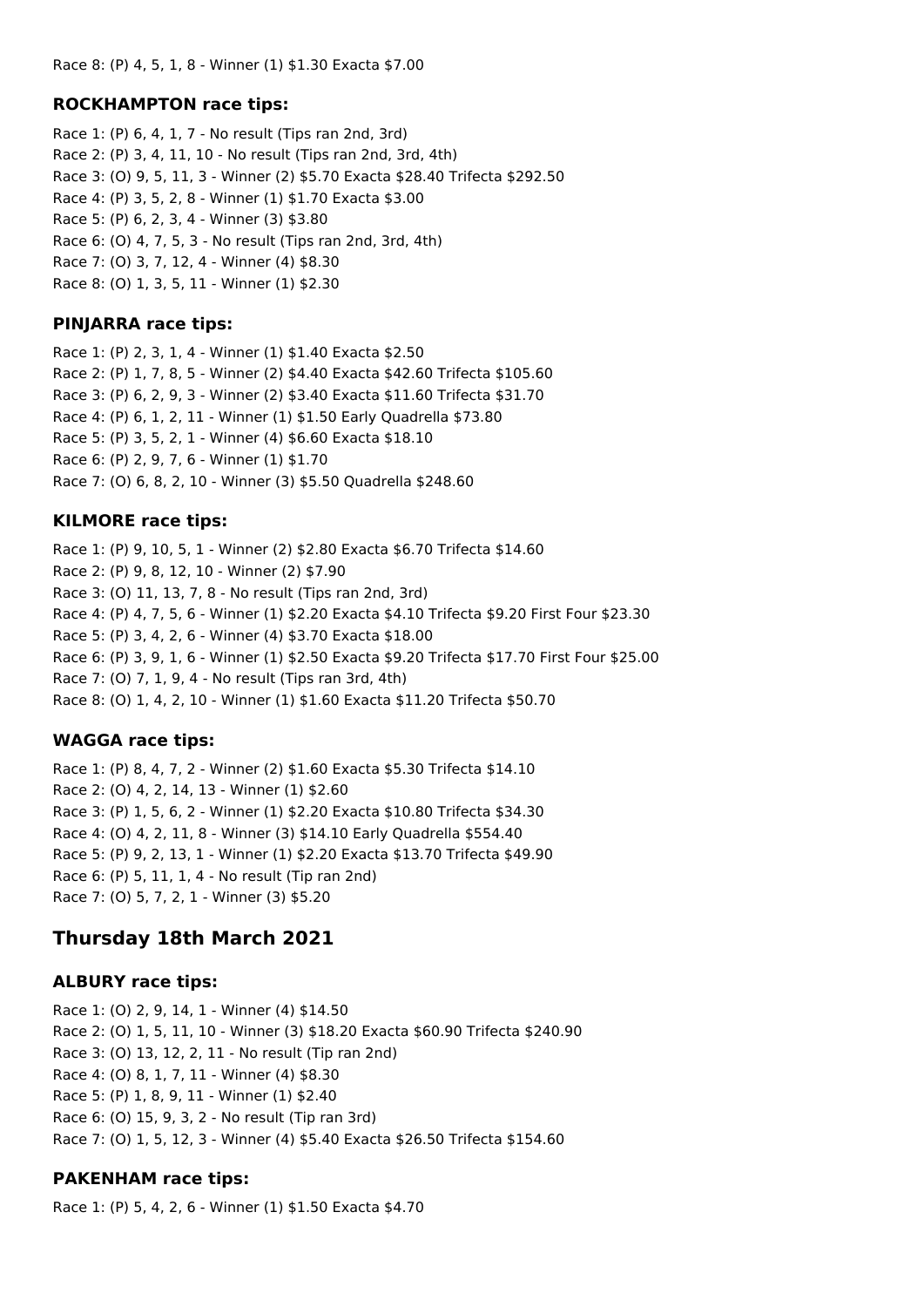Race 2: (P) 2, 7, 9, 4 - Winner (3) \$4.80 Exacta \$14.80 Trifecta \$17.90 Race 3: (P) 4, 5, 9, 1 - Winner (3) \$6.00 Exacta \$45.30 Trifecta \$72.90 First Four \$387.80 Race 4: (P) 7, 2, 3, 4 - Winner (1) \$2.90 Exacta \$17.40 Trifecta \$69.60 First Four \$174.40 Early Quadrella \$176.40 Race 5: (P) 6, 5, 8, 2 - No result (Tips ran 2nd, 3rd, 4th) Race 6: (P) 3, 5, 2, 4 - Winner (1) \$3.60 Exacta \$18.40 Trifecta \$50.00 First Four \$137.10 Race 7: (O) 9, 1, 4, 6 - No result Race 8: (P) 3, 4, 6, 1 - Winner (4) \$5.40 Exacta \$19.80 Trifecta \$101.90 First Four \$269.90

#### **PINJARRA race tips:**

Race 1: (P) 5, 8, 7, 2 - No result (Tips ran 2nd, 4th) Race 2: (P) 4, 5, 11, 8 - Winner (3) \$4.20 Exacta \$12.90 Race 3: (P) 3, 9, 7, 1 - Winner (2) \$2.80 Race 4: (O) 6, 10, 12, 4 - Winner (1) \$14.90 Exacta \$61.30 Race 5: (P) 2, 4, 5, 7 - Winner (3) \$7.90 Race 6: (O) 1, 7, 3, 8 - Winner (1) \$1.80 Race 7: (P) 8, 10, 1, 9 - No result (Tip ran 4th)

#### **TERANG race tips:**

Race 1: (P) 9, 4, 6, 7 - Winner (4) \$6.60 Race 2: (P) 5, 1, 2, 4 - Winner (4) \$3.00 Race 3: (P) 2, 6, 3, 1 - No result (Tips ran 2nd, 3rd, 4th) Race 4: (P) 4, 1, 7, 9 - Winner (1) \$3.00 Exacta \$7.60 Trifecta \$21.50 First Four \$45.60 Race 5: (P) 4, 10, 11, 13 - Winner (1) \$4.50 Exacta \$17.60 Race 6: (P) 8, 5, 3, 10 - Winner (2) \$5.30 Exacta \$21.20 Race 7: (O) 5, 1, 11, 6 - Winner (4) \$7.70 Exacta \$51.60 Trifecta \$176.70 Race 8: (P) 2, 3, 4, 8 - Winner (1) \$3.80 Quadrella \$712.60

#### **NEWCASTLE race tips:**

Race 1: (P) 4, 5, 10, 9 - Abandoned Race 2: (P) 2, 3, 1, 9 - Abandoned Race 3: (P) 5, 3, 8, 7 - Abandoned Race 4: (P) 1, 11, 5, 8 - Abandoned Race 5: (P) 10, 1, 7, 5 - Abandoned Race 6: (P) 3, 6, 10, 8 - Abandoned Race 7: (P) 1, 4, 10, 9 - Abandoned Race 8: (P) 3, 4, 1, 5 - Abandoned

# **Thursday 11th March 2021**

#### **GOULBURN race tips:**

Race 1: (P) 7, 4, 6, 8 - Winner (2) \$2.50 Race 2: (\*) 6, 3, 5, 1 - Winner (1) \$1.90 Exacta \$8.40 Trifecta \$19.10 First Four \$53.10 Race 3: (P) 7, 6, 4, 9 - Winner (3) \$3.80 Exacta \$17.90 Trifecta \$56.80 Race 4: (P) 6, 2, 3, 9 - Winner (2) \$5.90 Exacta \$11.10 Early Quadrella \$119.50 Race 5: (P) 4, 1, 7, 6 - No result (Tips ran 2nd, 3rd) Race 6: (P) 1, 4, 2, 12 - Winner (3) \$5.20 Exacta \$14.20 Trifecta \$98.50 First Four \$236.10 Race 7: (P) 7, 5, 11, 12 - Winner (2) \$7.30 Exacta \$26.60

## **PAKENHAM race tips:**

Race 1: (P) 3, 2, 4, 5 - Winner (4) \$4.70 Exacta \$15.90 Race 2: (P) 4, 6, 10, 2 - Winner (2) \$3.60 Exacta \$6.80 Trifecta \$11.90 Race 3: (P) 11, 4, 7, 8 - Winner (2) \$5.40 Exacta \$53.90 Race 4: (P) 7, 4, 11, 10 - Winner (1) \$2.00 Exacta \$14.50 Trifecta \$44.70 Early Quadrella \$974.70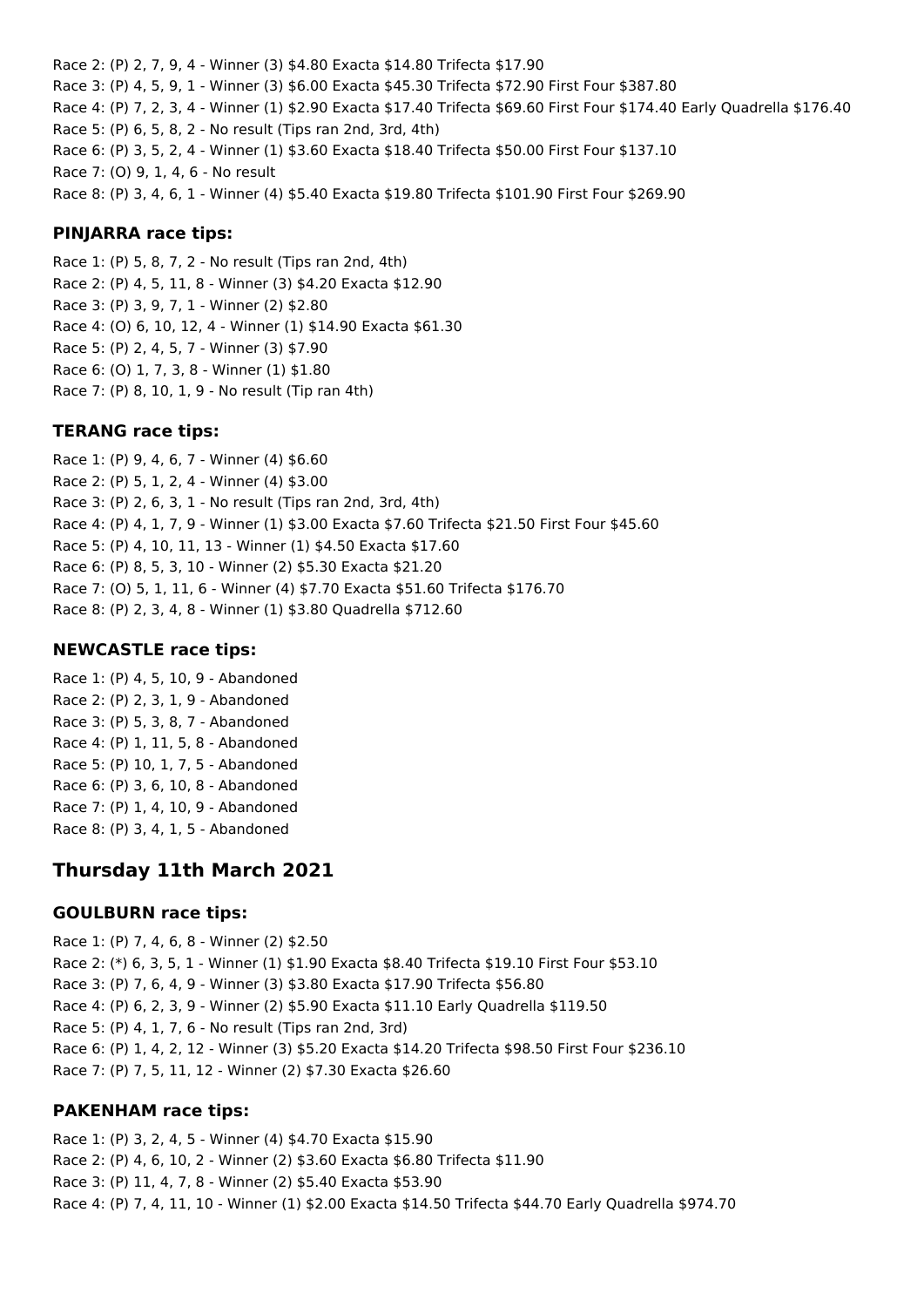Race 5: (P) 3, 1, 6, 2 - Winner (3) \$2.90 Exacta \$5.90 Trifecta \$16.10 First Four \$50.50 Race 6: (P) 7, 4, 2, 6 - No result (Tips ran 2nd, 3rd) Race 7: (P) 10, 3, 2, 5 - Winner (1) \$2.00 Race 8: (P) 6, 11, 5, 9 - Winner (2) \$4.00

#### **TOWNSVILLE race tips:**

Race 1: (P) 4, 3, 2, 5 - Winner (1) \$1.30 Race 2: (P) 1, 4, 2, 10 - No result (Tip ran 4th) Race 3: (O) 1, 9, 4, 3 - No result (Tips ran 2nd, 4th) Race 4: (P) 6, 7, 2, 3 - Winner (1) \$2.20 Race 5: (O) 2, 4, 7, 6 - No result (Tips ran 2nd, 3rd) Race 6: (O) 1, 5, 8, 4 - Winner (1) \$5.60 Exacta \$18.00 Trifecta \$127.40 Race 7: (O) 8, 1, 13, 6 - No result (Tips ran 2nd, 3rd) Race 8: (O) 7, 6, 3, 11 - Winner (1) \$5.00 Exacta \$15.20 Trifecta \$93.40

#### **BUNBURY race tips:**

Race 1: (O) 8, 9, 2, 6 - Winner (1) \$3.00 Race 2: (P) 8, 9, 11, 10 - No result (Tips ran 2nd, 3rd) Race 3: (P) 5, 9, 6, 10 - Winner (2) \$1.80 Exacta \$3.80 Trifecta \$20.80 Race 4: (O) 14, 7, 8, 2 - Winner (4) \$2.80 Race 5: (P) 1, 4, 5, 2 - Winner (3) \$3.30 Exacta \$17.80 Race 6: (O) 1, 4, 11, 5 - Winner (1) \$5.70 Race 7: (O) 9, 3, 1, 4 - Winner (3) \$6.90 Quadrella \$381.70

#### **KILMORE race tips:**

Race 1: (P) 5, 8, 10, 2 - Winner (3) \$2.50 Exacta \$7.80 Trifecta \$26.20 Race 2: (P) 2, 8, 5, 7 - No result (Tips ran 2nd, 4th) Race 3: (P) 6, 8, 10, 1 - Winner (1) \$2.60 Exacta \$19.60 Race 4: (P) 6, 3, 12, 8 - Winner (3) \$2.40 Exacta \$4.90 Trifecta \$16.60 Race 5: (P) 1, 2, 6, 4 - Winner (1) \$5.60 Race 6: (P) 5, 6, 9, 2 - Winner (2) \$3.80 Race 7: (O) 5, 4, 1, 7 - No result (Tips ran 2nd, 3rd) Race 8: (P) 3, 9, 10, 1 - Winner (2) \$2.60 Exacta \$9.80

#### **MOREE race tips:**

Race 1: (P) 7, 9, 8, 1 - Winner (1) \$2.10 Exacta \$13.40 Trifecta \$51.60 Race 2: (P) 3, 6, 5, 1 - Winner (2) \$3.10 Exacta \$11.20 Trifecta \$40.10 Race 3: (P) 7, 2, 1, 8 - No result (Tips ran 2nd, 4th) Race 4: (P) 6, 2, 3, 5 - Winner (4) \$3.20 Exacta \$10.20 Race 5: (O) 7, 12, 4, 11 - Winner (4) \$5.20 Race 6: (O) 5, 7, 4, 9 - Winner (2) \$4.60 Race 7: (O) 7, 9, 1, 6 - No result (Tips ran 2nd, 3rd, 4th)

# **Thursday 4th March 2021**

#### **PORT MACQUARIE race tips:**

Race 1: (P) 1, 5, 3, 6 - Winner (1) \$2.10 Exacta \$12.50 Race 2: (P) 5, 10, 2, 14 - Winner (3) \$2.10 Exacta \$6.10 Trifecta \$25.40 First Four \$69.30 Race 3: (O) 7, 5, 14, 12 - Winner (4) \$4.10 Exacta \$23.60 Race 4: (P) 10, 1, 9, 6 - No result (Tips ran 2nd, 4th) Race 5: (O) 6, 4, 10, 5 - Winner (2) \$4.00 Exacta \$11.40 Trifecta \$53.50 First Four \$251.20 Race 6: (O) 7, 9, 6, 2 - No result (Tip ran 4th) Race 7: (O) 2, 11, 13, 8 - No result (Tips ran 2nd, 3rd)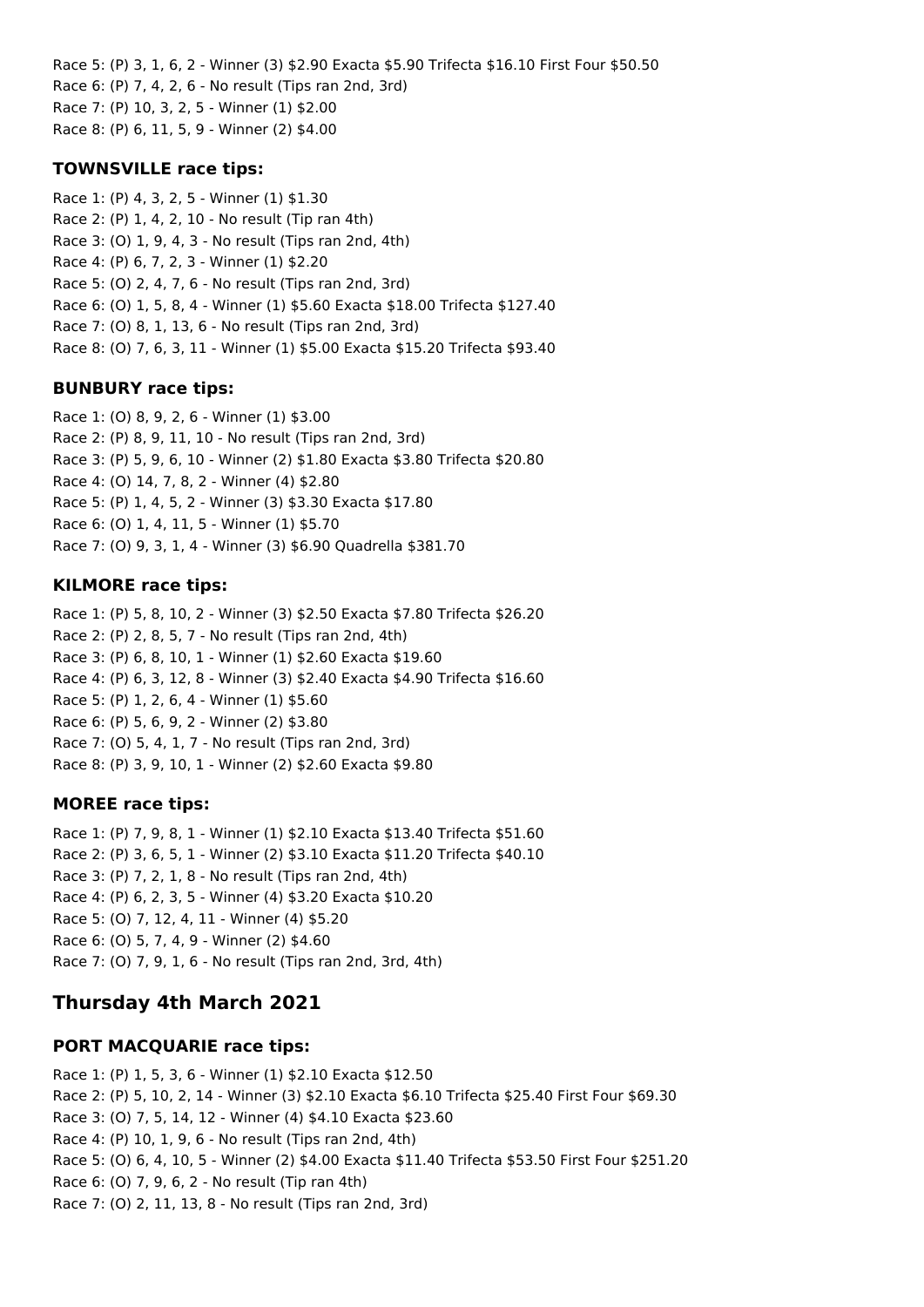#### **PAKENHAM race tips:**

Race 1: (P) 1, 2, 3, 6 - Winner (2) \$5.70 Exacta \$7.00 Trifecta \$11.90 First Four \$21.00 Race 2: (P) 7, 5, 2, 8 - Winner (3) \$1.90 Exacta \$7.60 Race 3: (P) 10, 3, 2, 7 - No result (Tips ran 2nd, 3rd) Race 4: (\*) 5, 4, 11, 10 - Winner (1) \$1.60 Race 5: (P) 6, 4, 1, 2 - Winner (2) \$5.30 Exacta \$30.00 Trifecta \$109.30 Race 6: (O) 8, 1, 2, 5 - Winner (2) \$8.40 Race 7: (P) 3, 2, 6, 5 - Winner (1) \$3.00 Race 8: (P) 1, 11, 10, 2 - No result (Tips ran 2nd, 3rd, 4th)

#### **IPSWICH race tips:**

Race 1: (P) 6, 7, 9, 4 - Winner (1) \$3.60 Exacta \$17.80 Trifecta \$69.10 Race 2: (P) 4, 2, 1, 13 - No result (Tips ran 3rd, 4th) Race 3: (P) 13, 15, 7, 12 - Winner (2) \$2.90 Race 4: (P) 8, 7, 2, 6 - No result (Tips ran 2nd, 4th) Race 5: (P) 4, 3, 5, 12 - No result (Tips ran 2nd, 3rd) Race 6: (O) 11, 5, 12, 6 - No result (Tips ran 2nd, 3rd) Race 7: (P) 1, 12, 4, 8 - Winner (1) \$4.20

#### **ALBANY race tips:**

Race 1: (P) 2, 1, 3, 4 - No result (Tips ran 2nd, 3rd, 4th) Race 2: (P) 3, 5, 2, 1 - Winner (1) \$2.60 Exacta \$10.60 Trifecta \$51.30 Race 3: (P) 5, 2, 1, 4 - Winner (1) \$1.90 Exacta \$7.20 Trifecta \$24.20 First Four \$60.30 Race 4: (P) 9, 2, 7, 6 - Winner (1) \$1.60 Exacta \$11.40 Trifecta \$29.90 First Four \$88.20 Race 5: (P) 7, 3, 9, 2 - No result (Tip ran 2nd) Race 6: (O) 1, 2, 4, 8 - No result (Tips ran 2nd, 3rd) Race 7: (O) 5, 4, 8, 6 - No result (Tip ran 2nd)

#### **WERRIBEE race tips:**

Race 1: (\*) 4, 3, 5, 7 - Winner (1) \$1.40 Race 2: (P) 2, 4, 8, 1 - Winner (3) \$6.00 Exacta \$46.90 Race 3: (P) 5, 8, 2, 7 - Winner (1) \$1.80 Exacta \$24.00 Trifecta \$33.30 First Four \$86.30 Race 4: (P) 3, 5, 6, 7 - Winner (3) \$2.60 Exacta \$19.00 Trifecta \$51.80 Early Quadrella \$81.50 Race 5: (P) 3, 4, 6, 5 - No result (Tips ran 2nd, 3rd) Race 6: (P) 1, 4, 7, 2 - Winner (3) \$3.50 Race 7: (P) 10, 8, 6, 4 - Winner (1) \$3.00 Race 8: (O) 7, 1, 2, 5 - Winner (4) \$5.50 Exacta \$22.80

## **Thursday 25th February 2021**

#### **WYONG race tips:**

Race 1: (P) 3, 4, 6, 7 - Winner (1) \$3.60 Exacta \$2.60 Trifecta \$39.10 First Four \$65.60 Race 2: (P) 8, 4, 5, 7 - No result (Tip ran 2nd) Race 3: (P) 7, 8, 11, 12 - Winner (1) \$2.90 Race 4: (P) 3, 7, 10, 5 - Winner (2) \$5.90 Exacta \$20.80 Trifecta \$72.00 Race 5: (P) 7, 5, 2, 4 - Winner (2) \$2.90 Exacta \$7.70 Race 6: (P) 3, 4, 9, 11 - Winner (1) \$1.90 Exacta \$4.10 Race 7: (O) 14, 10, 2, 4 - No result (Tips ran 2nd, 4th) Race 8: (P) 3, 1, 2, 4 - Winner (2) \$5.50 Exacta \$25.70 Trifecta \$147.50

#### **PAKENHAM race tips:**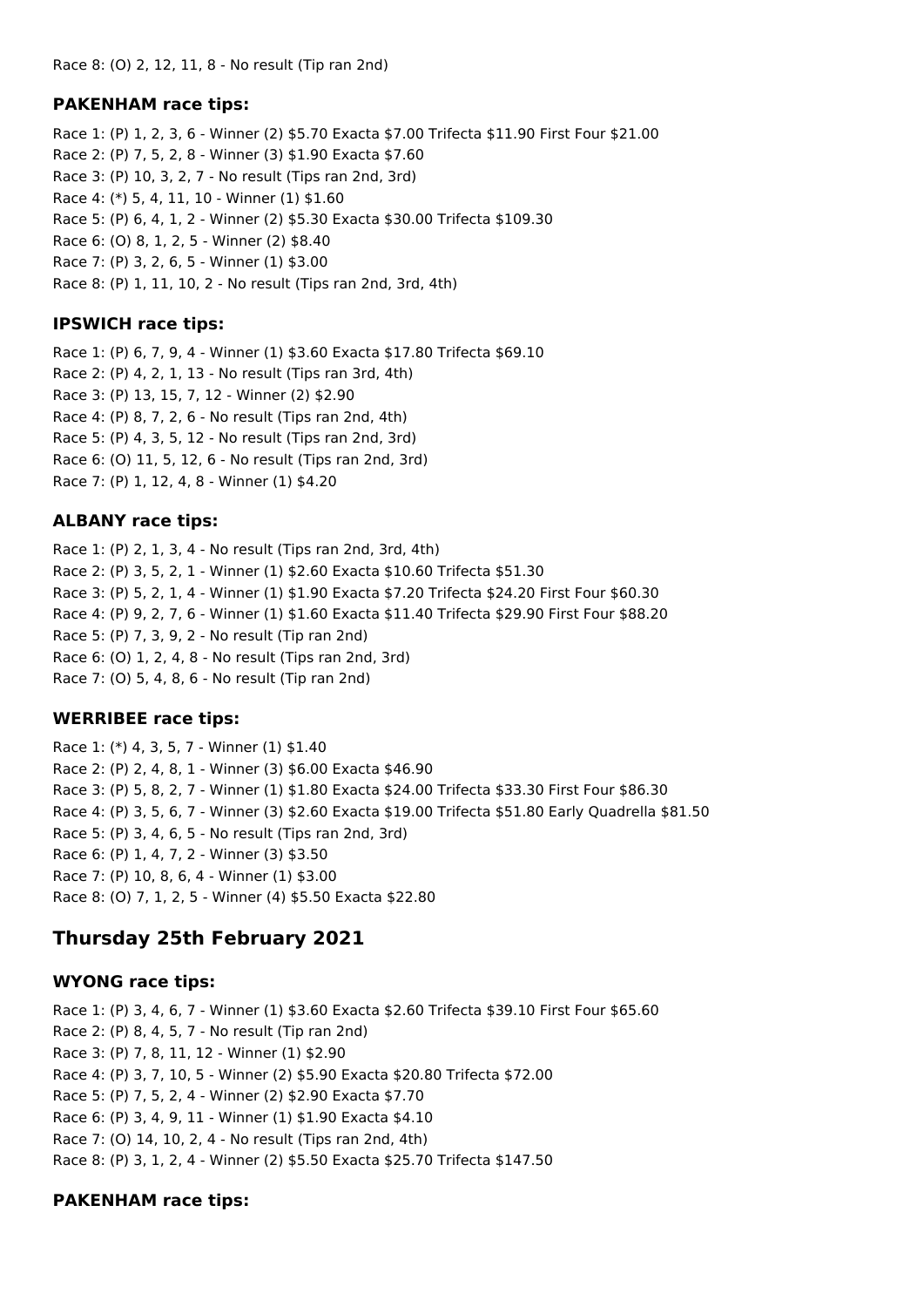Race 1: (P) 4, 6, 3, 8 - Winner (2) \$3.00 Exacta \$4.40 Trifecta \$12.40 Race 2: (P) 9, 6, 3, 10 - Winner (1) \$1.70 Exacta \$5.40 Trifecta \$15.10 Race 3: (P) 7, 1, 4, 10 - Winner (2) \$6.00 Exacta \$31.10 Trifecta \$101.00 First Four \$238.10 Race 4: (P) 5, 9, 6, 1 - Winner (2) \$3.00 Exacta \$11.60 Trifecta \$44.80 Early Quadrella \$179.30 Race 5: (P) 2, 3, 9, 4 - Winner (2) \$4.40 Exacta \$26.50 Race 6: (P) 4, 6, 11, 5 - Winner (2) \$6.70 Exacta \$22.00 Race 7: (O) 7, 12, 5, 8 - Winner (3) \$7.20 Exacta \$36.80 Trifecta \$257.70 Race 8: (O) 7, 6, 12, 9 - Winner (1) \$4.30 Exacta \$15.80 Quadrella \$1,222.60

#### **EAGLE FARM race tips:**

Race 1: (P) 3, 6, 1, 5 - Winner (3) \$4.90 Exacta \$20.50 Race 2: (P) 9, 4, 5, 1 - Winner (1) \$1.80 Exacta \$3.80 Race 3: (P) 2, 5, 6, 7 - Winner (4) \$4.00 Race 4: (P) 4, 5, 3, 6 - Winner (1) \$3.80 Exacta \$10.60 Trifecta \$16.10 First Four \$38.80 Early Quadrella \$218.80 Race 5: (P) 2, 5, 3, 4 - Winner (1) \$3.20 Exacta \$14.60 Race 6: (P) 2, 6, 4, 7 - Winner (2) \$4.00 Exacta \$12.60 Trifecta \$65.90 Race 7: (P) 11, 2, 9, 7 - Winner (4) \$7.80 Exacta \$25.30 Race 8: (P) 13, 14, 1, 7 - No result (Tips ran 2nd, 4th)

## **BUNBURY race tips:**

Race 1: (P) 2, 1, 11, 8 - Winner (3) \$59.60 Race 2: (P) 3, 7, 4, 11 - No result (Tip ran 2nd) Race 3: (P) 3, 4, 5, 6 - Winner (2) \$5.30 Exacta \$37.40 Race 4: (P) 8, 4, 2, 7 - Winner (3) \$5.90 Exacta \$19.80 Race 5: (P) 8, 6, 9, 10 - No result (Tip ran 2nd) Race 6: (O) 5, 9, 6, 11 - No result (Tips ran 2nd, 3rd) Race 7: (P) 4, 9, 2, 5 - Winner (3) \$4.10 Exacta \$12.20 Trifecta \$59.70

#### **KILMORE race tips:**

Race 1: (P) 9, 10, 2, 6 - No result (Tips ran 3rd, 4th) Race 2: (P) 3, 8, 11, 6 - Winner (3) \$3.40 Exacta \$20.70 Race 3: (P) 6, 8, 5, 1 - No result (Tips ran 2nd, 3rd, 4th) Race 4: (P) 8, 2, 3, 6 - Winner (2) \$3.00 Race 5: (P) 6, 4, 3, 7 - No result (Tips ran 2nd, 3rd) Race 6: (P) 4, 2, 1, 6 - Winner (1) \$1.90 Exacta \$8.00 Trifecta \$29.90 First Four \$63.40 Race 7: (O) 2, 3, 1, 7 - No result (Tips ran 2nd, 3rd, 4th) Race 8: (P) 10, 8, 2, 9 - Winner (1) \$4.70

# **Thursday 18th February 2021**

#### **NEWCASTLE race tips:**

Race 1: (P) 2, 1, 4, 5 - Winner (2) \$2.30 Exacta \$7.20 Race 2: (P) 3, 2, 4, 9 - Winner (1) \$3.40 Exacta \$18.10 Race 3: (P) 5, 1, 4, 8 - Winner (1) \$2.60 Exacta \$7.30 Race 4: (P) 8, 9, 6, 3 - Winner (1) \$1.60 Early Quadrella \$59.50 Race 5: (P) 9, 7, 6, 10 - No result (Tip ran 2nd) Race 6: (O) 9, 1, 5, 7 - Winner (2) \$2.80 Exacta \$17.30 Trifecta \$49.20 Race 7: (P) 10, 5, 3, 12 - Winner (4) \$7.70 Exacta \$52.10 Race 8: (P) 9, 2, 5, 10 - Winner (1) \$2.10 Exacta \$13.10

## **PAKENHAM race tips:**

Race 1: (P) 11, 2, 12, 4 - No result (Tip ran 3rd) Race 2: (P) 11, 9, 3, 8 - Winner (4) \$8.20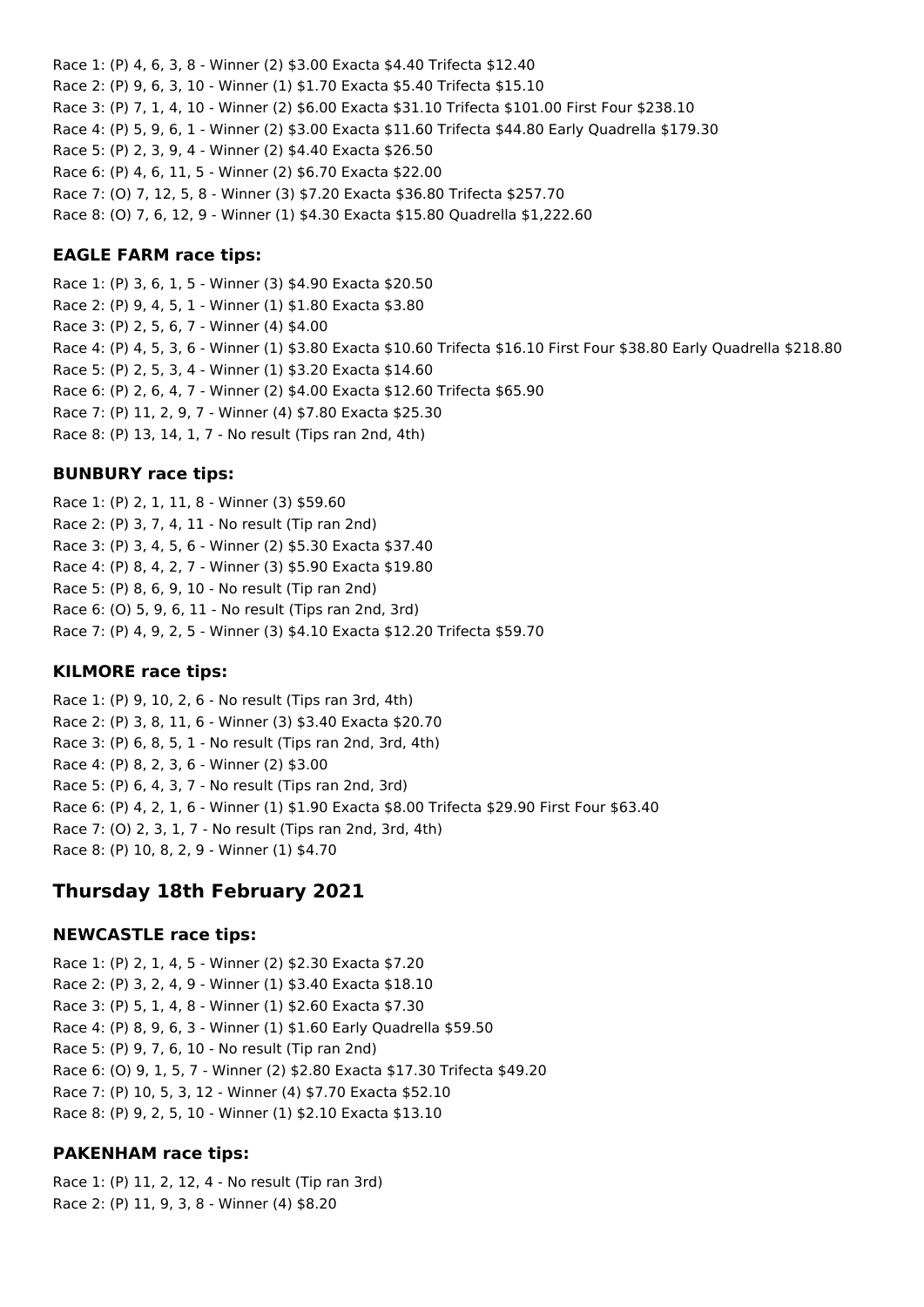Race 3: (P) 10, 8, 6, 3 - Winner (4) \$15.20 Race 4: (P) 9, 5, 1, 8 - Winner (4) \$2.70 Exacta \$6.90 Race 5: (O) 6, 2, 10, 8 - Winner (2) \$5.20 Race 6: (P) 1, 10, 8, 2 - Winner (4) \$4.70 Exacta \$33.00 Race 7: (O) 5, 6, 9, 12 - Winner (2) \$4.00 Exacta \$115.60 Race 8: (P) 8, 15, 1, 7 - Winner (1) \$2.00 Quadrella \$414.50

#### **KANGAROO ISL race tips:**

Race 1: (P) 4, 10, 3, 6 - Winner (4) \$3.60 Race 2: (P) 4, 8, 9, 2 - Winner (1) \$1.40 Exacta \$4.30 Trifecta \$18.80 Race 3: (P) 7, 8, 4, 1 - Winner (1) \$3.70 Race 4: (O) 4, 5, 3, 1 - Winner (4) \$6.40 Early Quadrella \$197.90 Race 5: (P) 2, 1, 8, 3 - No result (Tips ran 2nd, 4th) Race 6: (P) 2, 1, 8, 3 - No result (Tips ran 3rd, 4th) Race 7: (O) 7, 3, 4, 9 - Winner (4) \$7.10

#### **DOOMBEN race tips:**

Race 1: (P) 2, 4, 9, 10 - Winner (2) \$2.00 Exacta \$23.10 Trifecta \$50.50 Race 2: (P) 14, 1, 13, 4 - Winner (2) \$3.40 Race 3: (P) 5, 7, 1, 6 - Winner (2) \$4.20 Race 4: (\*) 1, 3, 8, 4 - Winner (1) \$1.30 Exacta \$2.00 Trifecta \$8.20 Early Quadrella \$59.00 Race 5: (P) 3, 2, 5, 8 - No result (Tip ran 3rd) Race 6: (O) 3, 6, 5, 4 - Winner (3) \$2.30 Race 7: (P) 7, 2, 4, 3 - No result (Tips ran 3rd, 4th) Race 8: (\*) 3, 5, 1, 4 - Winner (1) \$1.90 Exacta \$6.20

## **GERALDTON race tips:**

Race 1: (P) 1, 3, 5, 2 - Winner (2) \$4.20 Race 2: (P) 7, 3, 1, 6 - Winner (1) \$1.70 Exacta \$5.00 Trifecta \$8.60 First Four \$30.20 Race 3: (P) 1, 3, 6, 4 - Winner (2) \$4.60 Exacta \$12.40 Trifecta \$85.60 First Four \$273.70 Race 4: (P) 6, 1, 2, 5 - Winner (3) \$6.70 Exacta \$33.80 Race 5: (O) 1, 2, 4, 6 - No result (Tips ran 2nd, 3rd, 4th) Race 6: (P) 5, 6, 7, 8 - Winner (1) \$3.10 Exacta \$10.90 Race 7: (P) 3, 2, 7, 9 - Winner (2) \$8.40 Exacta \$103.90 Trifecta \$213.80 Race 8: (P) 7, 10, 3, 8 - Winner (4) \$4.80 Exacta \$23.50 Race 9: (O) 9, 3, 7, 8 - Winner (1) \$7.60 Quadrella \$2,736.40

## **WARRNAMBOOL race tips:**

Race 1: (P) 5, 7, 3, 2 - Winner (3) \$2.40 Race 2: (P) 1, 2, 3, 6 - Winner (1) \$1.60 Exacta \$5.00 Trifecta \$6.60 First Four \$17.40 Race 3: (P) 3, 4, 2, 6 - Winner (3) \$1.60 Exacta \$2.00 Trifecta \$4.40 First Four \$32.50 Race 4: (O) 7, 2, 6, 9 - Winner (1) \$5.90 Exacta \$36.50 Trifecta \$94.60 Early Quadrella \$50.70 Race 5: (P) 3, 4, 1, 2 - Winner (1) \$2.30 Exacta \$9.30 Race 6: (P) 2, 4, 6, 1 - Winner (4) \$9.70 Race 7: (P) 8, 7, 5, 3 - Winner (4) \$3.10 Exacta \$14.80 Trifecta \$73.60 Race 8: (O) 9, 3, 8, 4 - Winner (4) \$4.60 Exacta \$13.00 Trifecta \$42.30 Quadrella \$556.00

#### **GRAFTON race tips:**

Race 1: (P) 5, 4, 7, 6 - Winner (4) \$10.30 Exacta \$43.40 Trifecta \$196.60 First Four \$411.20 Race 2: (P) 1, 4, 2, 3 - Winner (4) \$11.00 Exacta \$15.90 Trifecta \$94.60 First Four \$126.80 Race 3: (P) 7, 2, 3, 4 - Winner (4) \$3.40 Race 4: (P) 1, 2, 7, 4 - Winner (3) \$8.60 Early Quadrella \$2,725.90 Race 5: (P) 1, 12, 8, 2 - Winner (1) \$5.10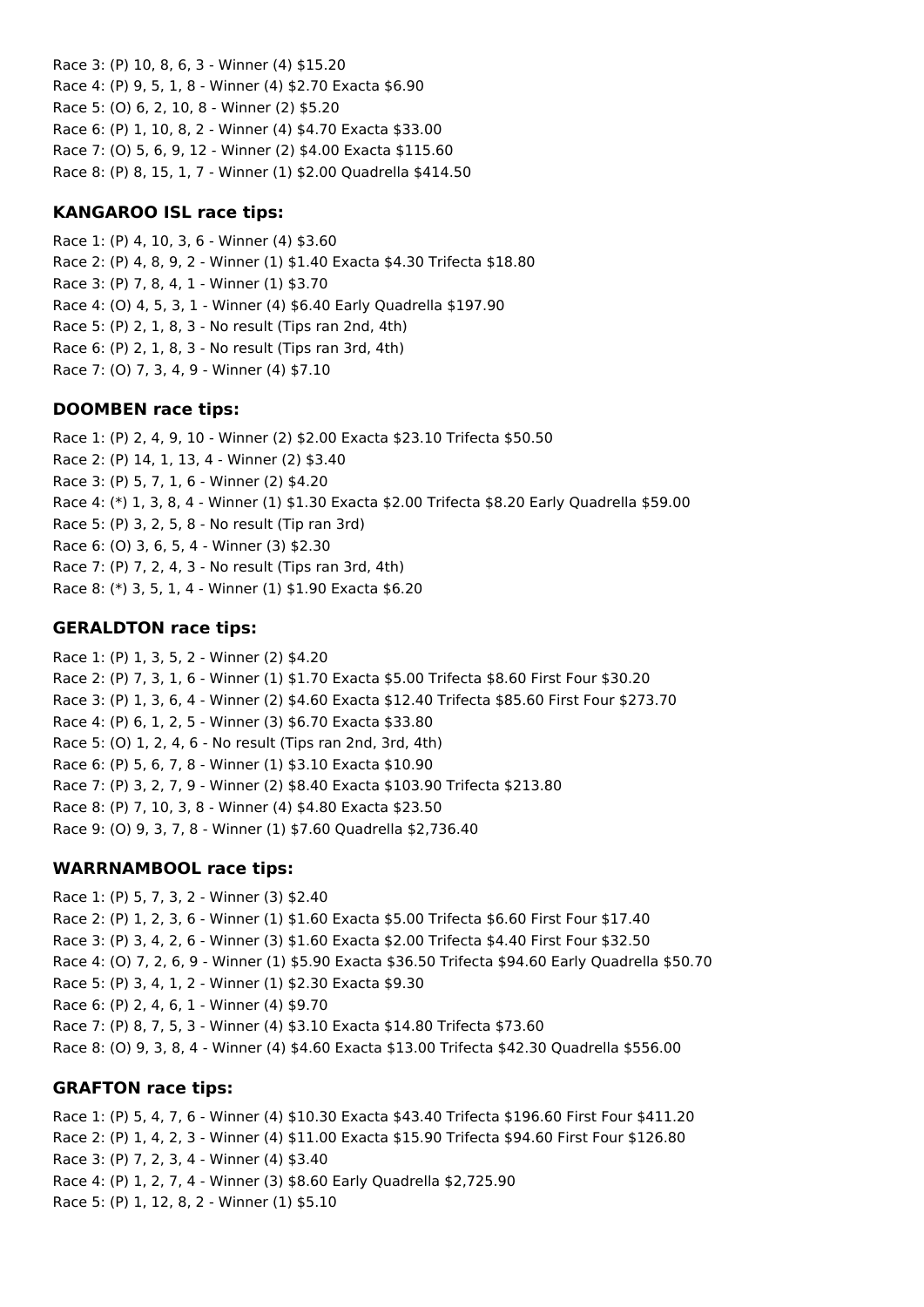Race 6: (O) 8, 1, 4, 5 - Winner (4) \$5.00 Race 7: (P) 2, 11, 7, 8 - Winner (4) \$10.20 Quadrella \$3,489.40

# **Thursday 11th February 2021**

## **WAGGA race tips:**

Race 1: (P) 10, 2, 3, 8 - Winner (2) \$4.20 Race 2: (P) 6, 4, 13, 5 - No result (Tips ran 2nd, 3rd, 4th) Race 3: (P) 3, 5, 2, 7 - Winner (1) \$2.20 Exacta \$4.60 Trifecta \$22.80 Race 4: (P) 3, 1, 5, 7 - Winner (1) \$3.10 Exacta \$12.70 Trifecta \$71.00 First Four \$214.80 Race 5: (O) 13, 3, 2, 12 - Winner (3) \$2.60 Exacta \$24.00 Trifecta \$129.90 Race 6: (O) 7, 1, 11, 3 - Winner (3) \$5.90 Race 7: (P) 4, 6, 3, 10 - No result (Tip ran 2nd) Race 8: (O) 2, 12, 11, 8 - Winner (2) \$2.10 Exacta \$7.40

## **PAKENHAM race tips:**

Race 1: (P) 3, 9, 8, 11 - Winner (2) \$2.30 Race 2: (O) 1, 12, 8, 7 - Winner (4) \$9.70 Race 3: (P) 9, 7, 4, 15 - No result (Tips ran 2nd, 3rd, 4th) Race 4: (P) 11, 12, 4, 1 - Winner (4) \$2.90 Race 5: (P) 9, 4, 3, 5 - Winner (1) \$2.00 Race 6: (P) 4, 2, 3, 6 - No result (Tip ran 3rd) Race 7: (P) 1, 8, 10, 4 - Winner (1) \$2.30 Exacta \$7.20 Trifecta \$49.30 Race 8: (O) 11, 4, 9, 2 - Winner (1) \$4.50 Exacta \$28.60

# **DOOMBEN race tips:**

Race 1: (P) 4, 7, 3, 10 - Winner (3) \$3.80 Race 2: (P) 3, 4, 2, 1 - Winner (1) \$3.00 Exacta \$11.30 Race 3: (P) 3, 1, 8, 4 - No result (Tips ran 2nd, 3rd, 4th) Race 4: (P) 7, 6, 9, 11 - No result Race 5: (P) 8, 2, 6, 4 - Winner (1) \$2.60 Exacta \$10.40 Race 6: (P) 6, 2, 8, 5 - Winner (2) \$3.00 Exacta \$9.10 Race 7: (P) 3, 5, 7, 6 - Winner (1) \$3.80 Exacta \$21.10 Trifecta \$126.40 Race 8: (P) 12, 10, 5, 1 - Winner (1) \$1.80 Exacta \$7.50 Quadrella \$87.40

# **BUNBURY race tips:**

Race 1: (P) 2, 3, 5, 6 - No result (Tips ran 2nd, 3rd, 4th) Race 2: (P) 3, 5, 4, 1 - Winner (4) \$3.40 Exacta \$22.30 Race 3: (P) 4, 3, 8, 9 - No result (Tip ran 2nd) Race 4: (O) 8, 4, 11, 1 - No result (Tip ran 4th) Race 5: (O) 6, 9, 7, 8 - Winner (3) \$10.10 Race 6: (P) 10, 3, 8, 11 - Winner (1) \$1.90 Race 7: (O) 12, 14, 6, 10 - No result (Tips ran 2nd, 3rd, 4th) Race 8: (P) 2, 3, 5, 4 - Winner (1) \$1.60 Exacta \$3.00 Trifecta \$11.90 Race 9: (P) 10, 9, 1, 3 - Winner (2) \$1.60 Race 10: (O) 2, 3, 6, 4 - Winner (4) \$10.90 Exacta \$37.30 Race 11: (P) 3, 5, 18, 1 - No result (Tips ran 3rd, 4th)

# **Thursday 4th February 2021**

# **GOSFORD race tips:**

Race 1: (P) 6, 2, 7, 1 - Winner (2) \$1.90 Exacta \$2.20 Trifecta \$21.70 Race 2: (\*) 1, 4, 9, 8 - Winner (1) \$2.00 Exacta \$8.50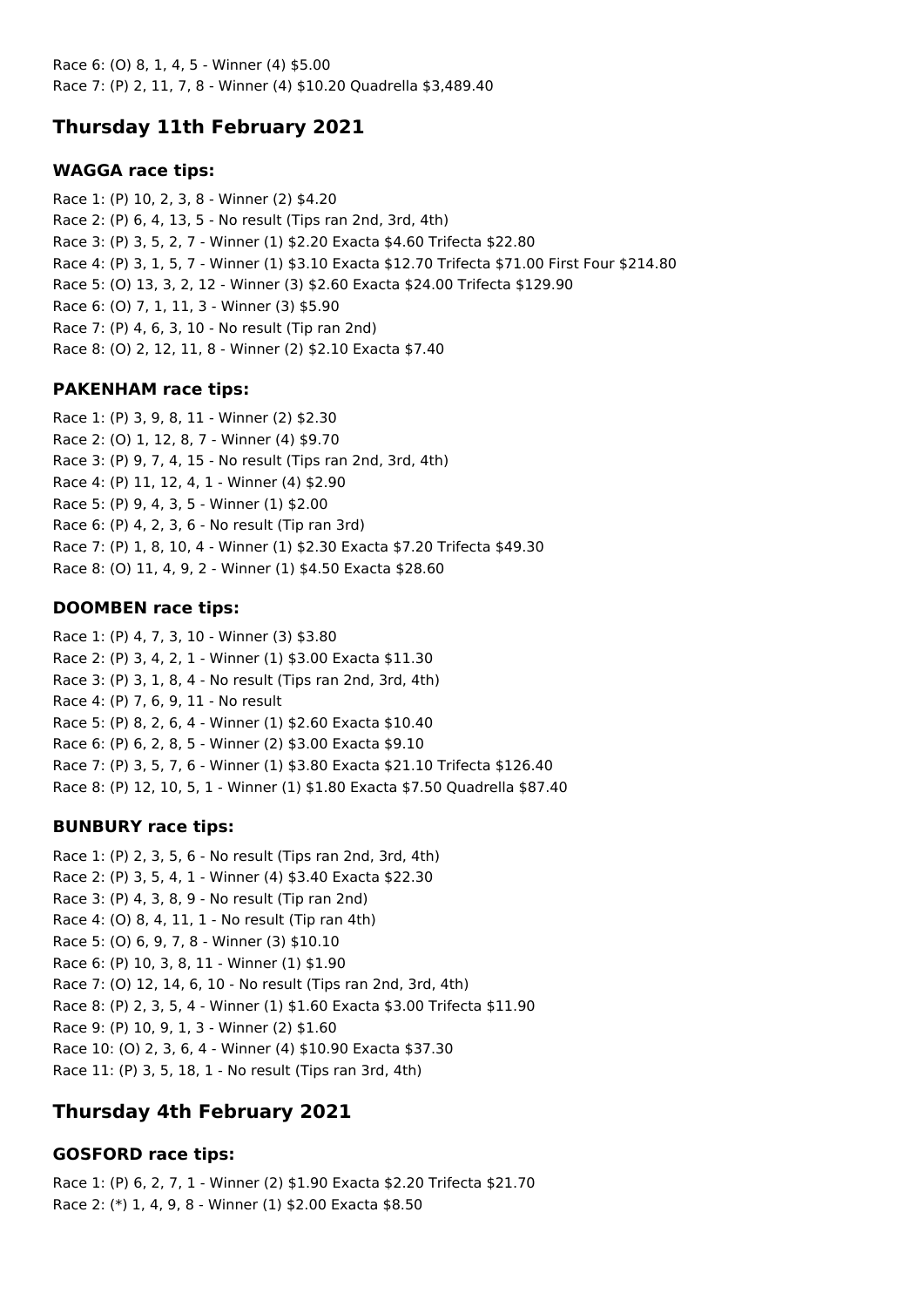Race 3: (P) 2, 5, 4, 6 - Winner (1) \$1.70 Exacta \$8.40 Race 4: (\*) 3, 5, 4, 6 - Winner (2) \$4.50 Early Quadrella \$79.10 Race 5: (O) 6, 2, 4, 7 - Winner (4) \$3.40 Race 6: (\*) 1, 5, 6, 3 - Winner (1) \$2.00 Race 7: (O) 1, 7, 6, 3 - No result (Tip ran 2nd) Race 8: (P) 1, 5, 6, 4 - No result (Tips ran 3rd, 4th)

## **PAKENHAM race tips:**

Race 1: (P) 8, 6, 4, 9 - Winner (3) \$3.90 Race 2: (P) 4, 2, 5, 7 - Winner (4) \$15.10 Exacta \$20.60 Race 3: (O) 2, 12, 3, 5 - Winner (3) \$3.50 Race 4: (P) 3, 5, 8, 7 - No result (Tips ran 3rd, 4th) Race 5: (P) 4, 8, 9, 7 - Winner (3) \$2.90 Exacta \$9.00 Trifecta \$16.30 First Four \$56.60 Race 6: (P) 10, 7, 2, 6 - No result (Tip ran 4th) Race 7: (P) 8, 4, 1, 10 - Winner (1) \$3.10 Exacta \$24.80 Race 8: (O) 8, 2, 9, 10 - No result (Tip ran 2nd)

#### **DOOMBEN race tips:**

Race 1: (P) 8, 6, 10, 7 - Winner (1) \$1.40 Exacta \$9.10 Trifecta \$25.70 First Four \$64.30 Race 2: (P) 1, 6, 11, 7 - No result (Tip ran 3rd) Race 3: (P) 1, 2, 6, 4 - Winner (2) \$7.20 Race 4: (P) 4, 6, 7, 3 - Winner (1) \$2.10 Exacta \$10.70 Trifecta \$33.40 Race 5: (O) 6, 2, 8, 5 - Winner (1) \$1.70 Exacta \$6.00 Race 6: (O) 5, 15, 2, 13 - Winner (1) \$6.20 Race 7: (P) 11, 9, 7, 5 - Winner (2) \$3.80 Race 8: (P) 6, 2, 1, 3 - Winner (3) \$6.70 Exacta \$14.50 Quadrella \$234.90

#### **KILMORE race tips:**

Race 1: (P) 1, 7, 8, 3 - Winner (1) \$2.40 Exacta \$14.40 Race 2: (P) 2, 10, 11, 6 - Winner (1) \$1.80 Race 3: (P) 9, 2, 10, 3 - Winner (1) \$5.20 Exacta \$20.30 Trifecta \$68.40 Race 4: (P) 5, 8, 2, 10 - Winner (3) \$5.40 Early Quadrella \$138.60 Race 5: (P) 8, 7, 1, 5 - No result (Tips ran 2nd, 3rd) Race 6: (O) 4, 7, 1, 8 - Winner (1) \$2.40 Race 7: (P) 6, 5, 10, 1 - Winner (1) \$3.40 Exacta \$19.90 Trifecta \$65.30 First Four \$229.80 Race 8: (P) 2, 11, 8, 10 - Winner (2) \$4.50 Exacta \$21.10 Trifecta \$44.50

#### **ALBURY race tips:**

Race 1: (P) 2, 3, 5, 1 - Winner (3) \$7.20 Race 2: (P) 5, 2, 3, 1 - Winner (2) \$1.90 Exacta \$3.10 Trifecta \$16.60 First Four \$58.00 Race 3: (P) 1, 8, 5, 3 - Winner (1) \$3.00 Exacta \$5.30 Trifecta \$23.90 First Four \$157.00 Race 4: (O) 4, 10, 2, 14 - No result (Tip ran 2nd) Race 5: (P) 7, 3, 6, 1 - Winner (1) \$2.60 Exacta \$8.90 Race 6: (O) 2, 3, 7, 14 - Winner (1) \$2.30 Exacta \$2.90 Race 7: (O) 5, 15, 9, 1 - Winner (2) \$14.30 Exacta \$67.40

# **Thursday 28th January 2021**

#### **SCONE race tips:**

Race 1: (P) 7, 4, 5, 2 - Winner (1) \$2.00 Race 2: (P) 2, 8, 6, 10 - Winner (3) \$4.30 Exacta \$44.40 Race 3: (P) 1, 4, 11, 10 - Winner (1) \$4.40 Exacta \$10.90 Race 4: (P) 4, 10, 7, 2 - Winner (4) \$4.40 Early Quadrella \$61.80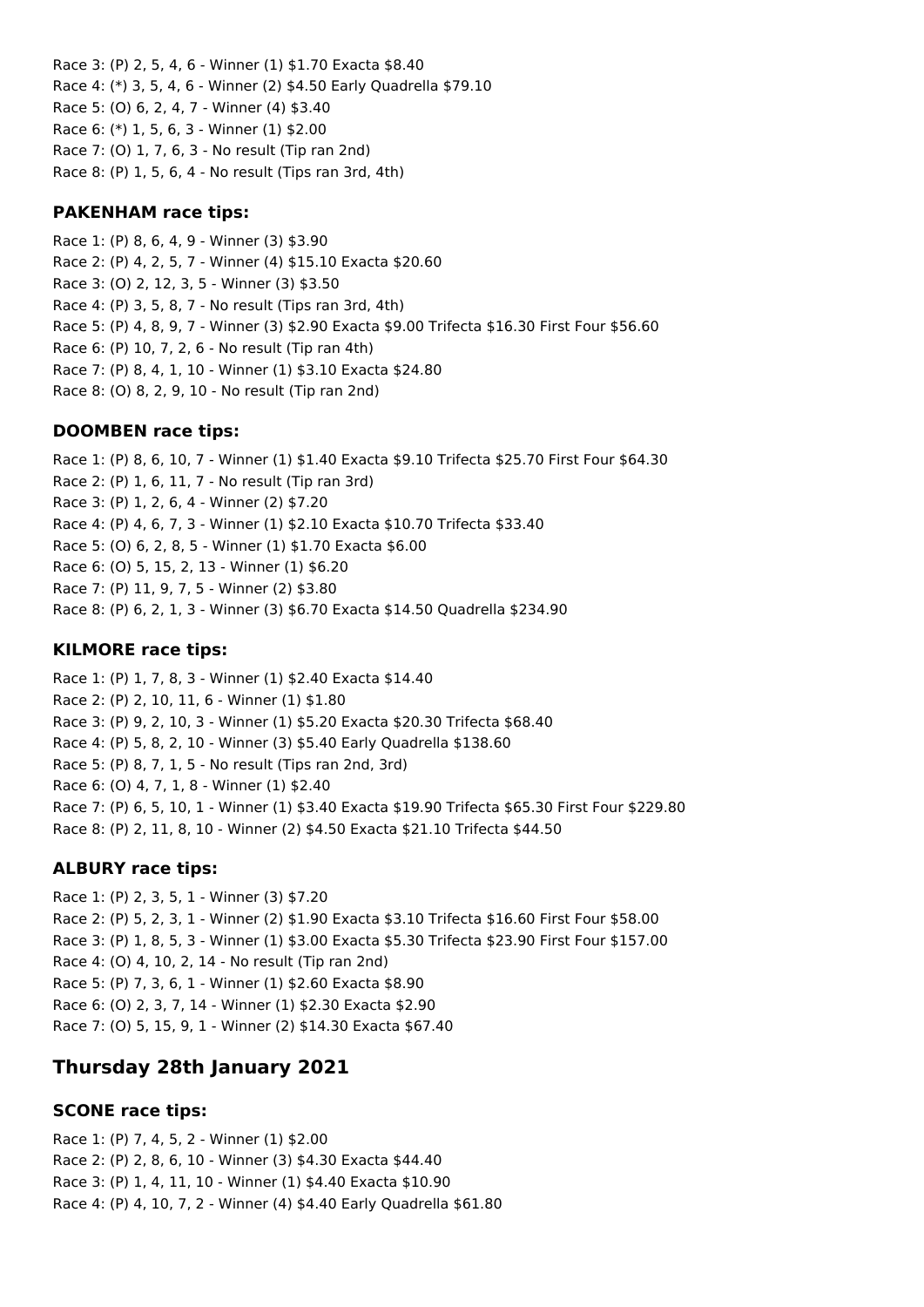Race 5: (O) 1, 6, 5, 2 - Winner (3) \$5.50 Exacta \$19.50 Race 6: (P) 9, 7, 5, 3 - Winner (4) \$7.30 Exacta \$46.30 Trifecta \$283.70 First Four \$1,126.80 Race 7: (P) 13, 10, 7, 2 - Winner (1) \$3.60 Race 8: (P) 7, 11, 10, 4 - Winner (4) \$3.00 Exacta \$9.00 Quadrella \$844.20

## **PAKENHAM race tips:**

Race 1: (P) 6, 1, 4, 5 - No result (Tips ran 2nd, 3rd, 4th) Race 2: (P) 9, 7, 6, 8 - No result (Tips ran 2nd, 3rd) Race 3: (\*) 2, 11, 3, 10 - Winner (3) \$3.70 Exacta \$20.90 Trifecta \$35.10 Race 4: (\*) 2, 8, 7, 6 - No result (Tips ran 2nd, 3rd) Race 5: (P) 1, 5, 3, 4 - Winner (3) \$4.60 Exacta \$9.70 Trifecta \$17.00 First Four \$29.50 Race 6: (P) 1, 10, 8, 7 - No result (Tips ran 2nd, 4th) Race 7: (P) 2, 8, 11, 9 - Winner (4) \$5.30 Exacta \$24.60 Race 8: (O) 7, 5, 3, 6 - Winner (3) \$6.50

# **EAGLE FARM race tips:**

Race 1: (P) 2, 4, 1, 3 - Winner (2) \$2.60 Exacta \$25.40 Trifecta \$30.90 First Four \$52.90 Race 2: (P) 4, 3, 5, 1 - Winner (1) \$3.60 Exacta \$8.00 Trifecta \$13.30 Race 3: (P) 1, 6, 3, 4 - No result (Tips ran 2nd, 4th) Race 4: (P) 8, 5, 4, 7 - Winner (1) \$3.00 Exacta \$9.20 Trifecta \$27.60 First Four \$92.60 Race 5: (P) 2, 1, 4, 5 - Winner (3) \$1.80 Race 6: (P) 5, 11, 4, 8 - No result (Tip ran 2nd) Race 7: (O) 2, 1, 8, 6 - Winner (2) \$3.40 Race 8: (P) 6, 1, 8, 13 - No result (Tip ran 2nd)

# **ALBANY race tips:**

Race 1: (P) 2, 5, 4, 1 - No result (Tips ran 2nd, 3rd, 4th) Race 2: (O) 9, 3, 6, 2 - Winner (3) \$7.00 Exacta \$76.90 Race 3: (P) 1, 3, 6, 7 - No result (Tips ran 2nd, 3rd, 4th) Race 4: (P) 6, 1, 5, 7 - Winner (2) \$1.70 Exacta \$3.20 Race 5: (P) 3, 4, 1, 8 - Winner (1) \$2.70 Exacta \$6.40 Race 6: (O) 7, 5, 4, 11 - Winner (1) \$3.50 Exacta \$10.50 Race 7: (O) 1, 5, 4, 7 - Winner (4) \$6.30 Exacta \$28.50 Race 8: (O) 5, 1, 6, 12 - No result

# **ARARAT race tips:**

Race 1: (P) 7, 3, 6, 1 - Winner (1) \$3.20 Exacta \$11.20 Trifecta \$35.70 First Four \$72.80 Race 2: (P) 9, 3, 5, 2 - Winner (2) \$4.40 Exacta \$8.50 Race 3: (P) 1, 14, 13, 6 - No result (Tips ran 2nd, 3rd) Race 4: (P) 14, 7, 3, 9 - No result (Tip ran 2nd) Race 5: (P) 4, 2, 8, 1 - No result (Tips ran 2nd, 3rd) Race 6: (P) 12, 1, 11, 7 - Winner (1) \$4.50 Race 7: (O) 8, 9, 12, 10 - No result (Tip ran 3rd)

# **Thursday 21st January 2021**

# **TAMWORTH race tips:**

Race 1: (P) 7, 5, 2, 13 - Winner (1) \$2.40 Race 2: (O) 9, 6, 13, 12 - Winner (1) \$1.80 Race 3: (P) 9, 10, 4, 13 - Winner (2) \$3.10 Exacta \$14.90 Race 4: (O) 5, 6, 2, 3 - No result (Tips ran 2nd, 4th) Race 5: (O) 6, 11, 4, 13 - Winner (1) \$2.70 Exacta \$9.60 Race 6: (O) 1, 10, 4, 2 - No result (Tip ran 4th)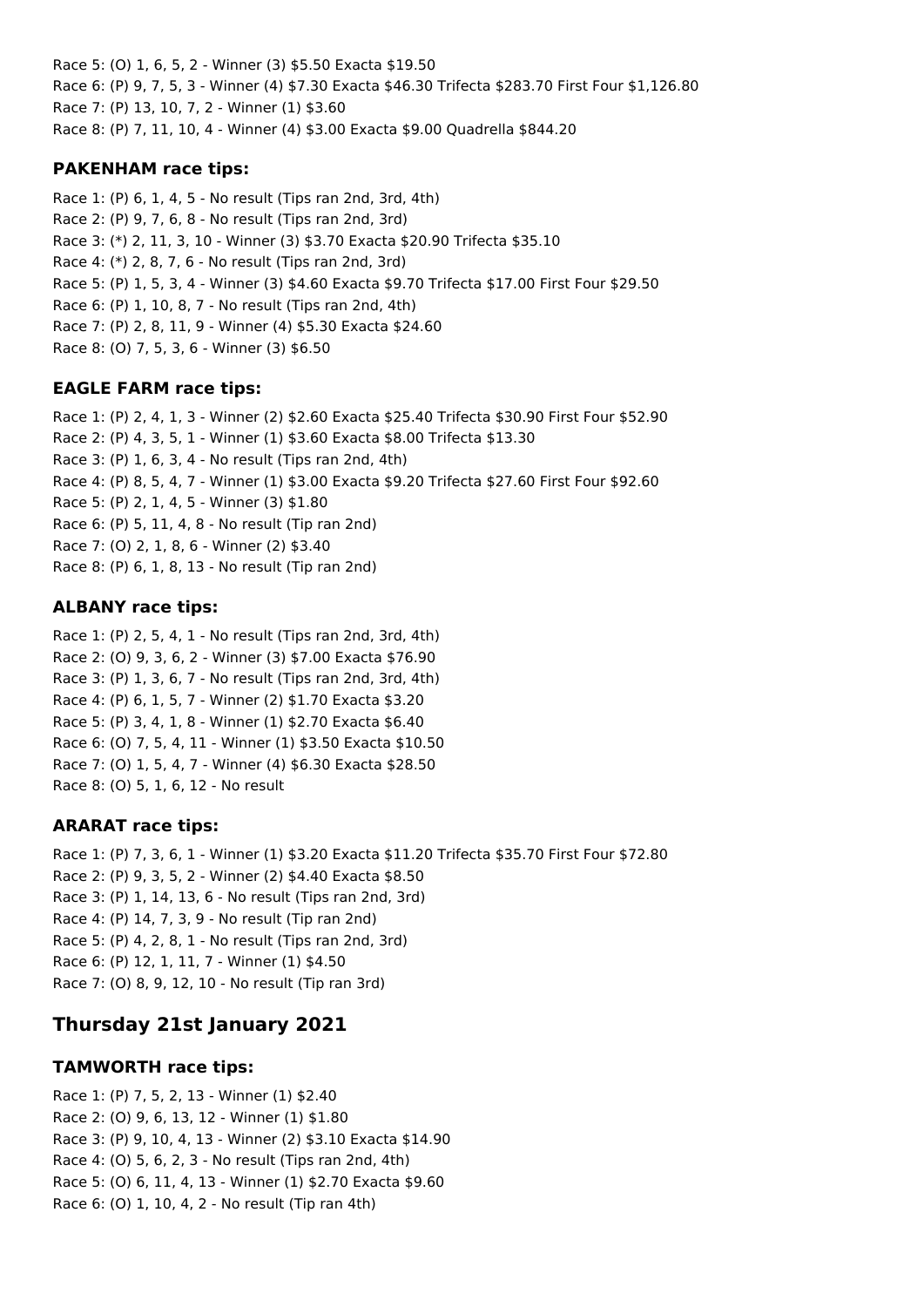Race 7: (P) 4, 10, 8, 5 - Winner (4) \$4.70 Exacta \$30.80 Race 8: (O) 8, 11, 12, 3 - Winner (3) \$4.60

## **PAKENHAM race tips:**

Race 1: (P) 7, 8, 2, 3 - Winner (3) \$6.80 Exacta \$26.80 Race 2: (P) 2, 10, 11, 9 - Winner (2) \$14.80 Exacta \$50.80 Race 3: (P) 8, 9, 12, 3 - Winner (1) \$2.70 Race 4: (P) 7, 12, 4, 5 - Winner (1) \$2.40 Exacta \$6.40 Trifecta \$29.80 First Four \$76.30 Early Quadrella \$2,618.70 Race 5: (P) 1, 8, 7, 5 - Winner (1) \$3.10 Exacta \$9.10 Race 6: (P) 11, 3, 4, 8 - Winner (2) \$6.00 Exacta \$29.00 Trifecta \$101.80 Race 7: (O) 5, 4, 9, 3 - No result (Tips ran 2nd, 4th) Race 8: (P) 12, 3, 2, 9 - Winner (1) \$2.20

# **EAGLE FARM race tips:**

Race 1: (P) 2, 3, 4, 1 - Winner (3) \$3.50 Exacta \$14.20 Trifecta \$39.80 Race 2: (\*) 2, 4, 1, 7 - Winner (1) \$1.30 Race 3: (\*) 5, 7, 6, 8 - Winner (4) \$5.70 Exacta \$34.50 Race 4: (P) 10, 1, 12, 15 - Winner (2) \$3.60 Early Quadrella \$199.80 Race 5: (P) 3, 7, 10, 5 - No result (Tip ran 3rd) Race 6: (P) 10, 6, 3, 2 - Winner (1) \$1.90 Exacta \$5.70 Trifecta \$30.90 Race 7: (\*) 3, 6, 2, 11 - Winner (3) \$2.30 Exacta \$5.80 Trifecta \$40.60 First Four \$185.20 Race 8: (O) 4, 12, 7, 1 - No result (Tips ran 3rd, 4th)

## **PINJARRA race tips:**

Race 1: (P) 5, 2, 3, 9 - No result (Tips ran 3rd, 4th) Race 2: (P) 5, 4, 2, 8 - Winner (3) \$11.20 Exacta \$28.20 Race 3: (O) 4, 5, 1, 10 - Winner (4) \$6.40 Exacta \$22.30 Trifecta \$46.30 Race 4: (O) 11, 1, 14, 7 - Winner (1) \$1.50 Exacta \$5.30 Race 5: (P) 8, 6, 10, 4 - Winner (3) \$6.70 Exacta \$104.50 Trifecta \$364.50 Race 6: (P) 1, 3, 5, 7 - No result (Tip ran 3rd) Race 7: (O) 4, 1, 2, 9 - Winner (2) \$4.40 Exacta \$74.60 Trifecta \$189.00 Race 8: (O) 4, 2, 5, 6 - No result (Tip ran 4th)

## **KILMORE race tips:**

Race 1: (P) 4, 3, 5, 2 - Winner (1) \$2.20 Exacta \$3.50 Trifecta \$8.80 Race 2: (P) 8, 1, 4, 7 - No result (Tips ran 2nd, 4th) Race 3: (\*) 3, 6, 10, 9 - Winner (4) \$10.60 Exacta \$31.40 Race 4: (\*) 10, 7, 12, 8 - Winner (1) \$1.80 Race 5: (P) 1, 2, 3, 7 - Winner (3) \$2.80 Race 6: (P) 4, 3, 8, 6 - Winner (1) \$3.10 Race 7: (P) 2, 3, 5, 1 - Winner (1) \$1.40 Exacta \$3.20 Race 8: (P) 7, 5, 8, 1 - Winner (4) \$5.70 Exacta \$31.30 Quadrella \$122.30

# **Thursday 14th January 2021**

## **MORUYA race tips:**

Race 1: (P) 2, 6, 7, 1 - Winner (2) \$4.60 Race 2: (P) 2, 1, 7, 9 - Winner (1) \$3.70 Exacta \$5.60 Race 3: (P) 13, 6, 10, 1 - Winner (2) \$4.60 Exacta \$8.10 Race 4: (O) 3, 7, 2, 1 - No result (Tips ran 2nd, 3rd, 4th) Race 5: (O) 7, 6, 2, 3 - Winner (4) \$4.20 Exacta \$17.90 Trifecta \$75.70 Race 6: (O) 5, 2, 4, 3 - No result (Tips ran 3rd, 4th) Race 7: (O) 4, 2, 11, 14 - No result (Tips ran 3rd, 4th)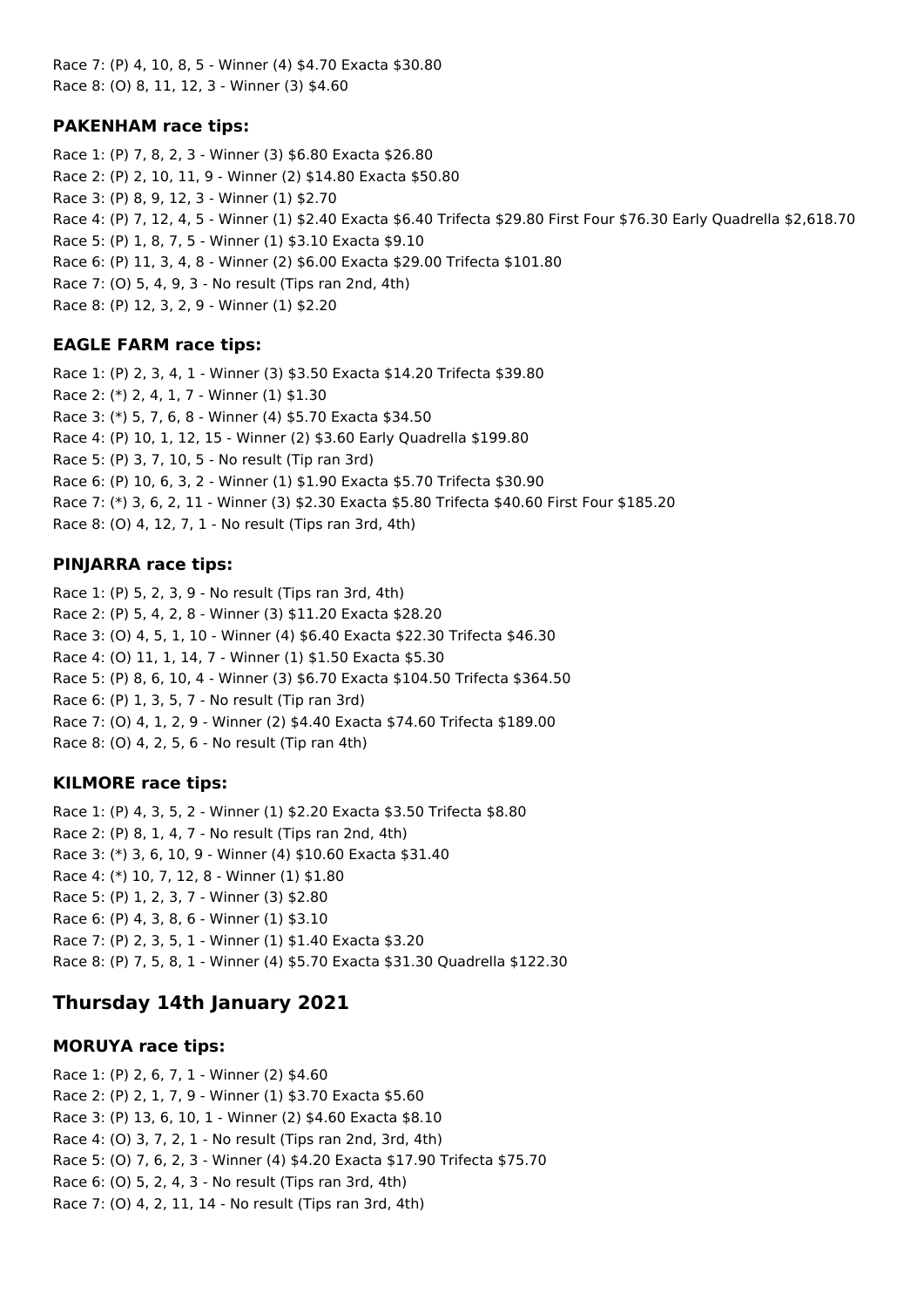#### **PAKENHAM race tips:**

Race 1: (P) 10, 1, 3, 5 - Winner (1) \$3.00 Race 2: (P) 3, 4, 5, 10 - Winner (2) \$3.70 Exacta \$13.00 Trifecta \$114.80 Race 3: (P) 7, 9, 2, 3 - Winner (1) \$4.10 Exacta \$19.50 Trifecta \$62.20 Race 4: (P) 1, 4, 5, 12 - Winner (2) \$4.20 Early Quadrella \$195.70 Race 5: (P) 6, 1, 5, 4 - Winner (1) \$2.50 Race 6: (P) 8, 3, 4, 2 - Winner (4) \$4.40 Race 7: (O) 3, 5, 7, 9 - Winner (4) \$9.70 Exacta \$37.40 Race 8: (O) 9, 7, 4, 5 - Winner (3) \$7.10 Quadrella \$961.10

#### **PENOLA race tips:**

Race 1: (P) 5, 1, 6, 7 - No result (Tips ran 2nd, 3rd, 4th) Race 2: (P) 3, 1, 2, 5 - Winner (2) \$3.20 Exacta \$14.10 Trifecta \$20.80 Race 3: (\*) 5, 8, 1, 4 - Winner (1) \$3.20 Exacta \$41.30 Trifecta \$100.30 Race 4: (P) 5, 1, 2, 8 - Winner (2) \$2.40 Exacta \$7.50 Trifecta \$17.80 Race 5: (P) 4, 3, 2, 1 - Winner (4) \$4.10 Exacta \$18.10 Race 6: (O) 9, 6, 7, 3 - No result (Tips ran 2nd, 3rd) Race 7: (P) 2, 8, 3, 4 - Winner (2) \$3.40 Exacta \$19.70 Race 8: (P) 4, 7, 10, 11 - Winner (3) \$4.10 Exacta \$28.50

#### **EAGLE FARM race tips:**

Race 1: (P) 2, 9, 7, 5 - No result (Tips ran 2nd, 3rd) Race 2: (P) 2, 1, 4, 6 - Winner (1) \$3.30 Race 3: (P) 6, 5, 8, 2 - Winner (1) \$2.30 Race 4: (P) 1, 8, 4, 6 - Winner (4) \$9.10 Exacta \$47.10 Trifecta \$213.70 First Four \$333.50 Race 5: (O) 15, 2, 1, 16 - Winner (2) \$2.80 Race 6: (O) 9, 2, 6, 3 - No result (Tips ran 3rd, 4th) Race 7: (P) 8, 5, 3, 4 - No result (Tips ran 2nd, 3rd, 4th) Race 8: (P) 8, 7, 10, 2 - No result (Tips ran 3rd, 4th)

#### **PINJARRA race tips:**

Race 1: (O) 6, 4, 1, 2 - No result (Tip ran 2nd) Race 2: (P) 5, 9, 3, 6 - Winner (2) \$3.40 Exacta \$9.50 Race 3: (P) 3, 4, 6, 8 - Winner (2) \$2.40 Exacta \$16.80 Race 4: (O) 6, 4, 10, 8 - Winner (2) \$2.30 Race 5: (O) 13, 8, 12, 1 - No result (Tips ran 2nd, 3rd) Race 6: (O) 4, 7, 9, 6 - Winner (1) \$3.40 Exacta \$12.90 Race 7: (O) 10, 4, 1, 5 - No result (Tips ran 2nd, 4th) Race 8: (O) 8, 2, 6, 7 - No result (Tips ran 2nd, 3rd, 4th) Race 9: (P) 4, 5, 11, 1 - No result (Tips ran 2nd, 4th)

#### **ARARAT race tips:**

Race 1: (P) 2, 5, 6, 7 - Winner (3) \$6.20 Exacta \$29.70 Trifecta \$77.20 Race 2: (P) 5, 4, 11, 3 - No result (Tips ran 3rd, 4th) Race 3: (P) 6, 5, 4, 9 - Winner (2) \$4.00 Exacta \$20.70 Trifecta \$88.40 Race 4: (O) 13, 5, 6, 8 - Winner (1) \$1.60 Race 5: (P) 4, 2, 5, 3 - Winner (1) \$2.00 Exacta \$7.40 Race 6: (P) 6, 7, 3, 1 - Winner (3) \$3.10 Exacta \$13.60 Trifecta \$40.10 Race 7: (\*) 5, 4, 6, 1 - Winner (1) \$1.90 Exacta \$12.60 Trifecta \$35.90 First Four \$76.10 Race 8: (O) 7, 3, 9, 1 - Winner (4) \$4.50 Exacta \$26.60 Trifecta \$237.00 Quadrella \$93.80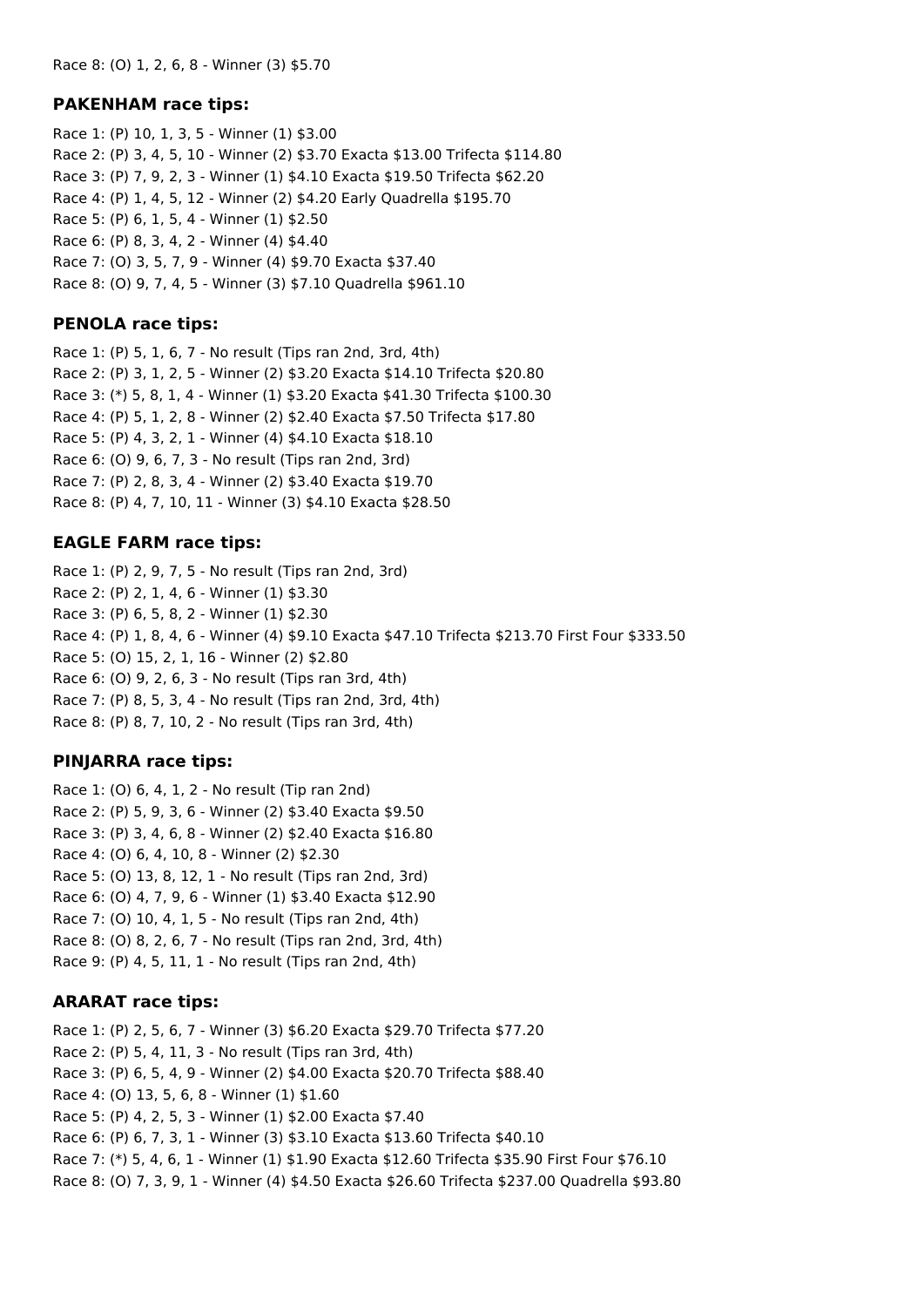#### **GUNNEDAH race tips:**

Race 1: (P) 6, 9, 15, 16 - Winner (4) \$4.10 Exacta \$25.10 Trifecta \$91.20 Race 2: (O) 12, 13, 2, 3 - Winner (4) \$11.10 Race 3: (O) 10, 8, 4, 3 - No result (Tips ran 2nd, 3rd, 4th) Race 4: (O) 3, 10, 8, 2 - Winner (4) \$18.00 Exacta \$70.10 Race 5: (O) 4, 1, 6, 3 - Winner (2) \$2.80 Exacta \$17.00 Race 6: (O) 5, 4, 11, 10 - No result (Tip ran 3rd) Race 7: (O) 2, 7, 14, 4 - No result (Tips ran 2nd, 3rd, 4th) Race 8: (O) 1, 2, 10, 13 - Winner (1) \$2.60

# **Thursday 7th January 2021**

## **WAGGA race tips:**

Race 1: (P) 1, 3, 4, 2 - Winner (1) \$2.60 Exacta \$8.80 Race 2: (P) 8, 11, 5, 9 - Winner (1) \$1.40 Exacta \$6.80 Race 3: (P) 1, 3, 2, 4 - No result (Tip ran 2nd) Race 4: (O) 7, 2, 12, 11 - No result (Tip ran 2nd) Race 5: (O) 11, 2, 4, 6 - Winner (3) \$6.70 Race 6: (P) 4, 6, 2, 1 - Winner (1) \$3.70 Exacta \$14.50 Race 7: (P) 5, 1, 3, 7 - Winner (4) \$3.50 Exacta \$30.20 Race 8: (O) 7, 10, 6, 8 - No result (Tip ran 3rd)

#### **GEELONG race tips:**

Race 1: (P) 7, 5, 1, 8 - Winner (2) \$2.40 Exacta \$6.60 Race 2: (O) 2, 5, 11, 12 - Winner (1) \$4.40 Exacta \$18.40 Race 3: (P) 7, 13, 6, 3 - Winner (1) \$2.80 Race 4: (P) 4, 11, 5, 7 - No result (Tips ran 2nd, 3rd, 4th) Race 5: (P) 5, 2, 3, 6 - No result (Tips ran 2nd, 3rd, 4th) Race 6: (P) 3, 4, 2, 5 - No result (Tip ran 3rd) Race 7: (P) 10, 9, 8, 7 - No result (Tips ran 2nd, 3rd, 4th) Race 8: (P) 3, 9, 6, 2 - Winner (3) \$5.50 Exacta \$12.90 Trifecta \$53.40

## **DOOMBEN race tips:**

Race 1: (P) 7, 5, 9, 10 - Winner (1) \$1.90 Exacta \$7.90 Trifecta \$29.80 First Four \$57.20 Race 2: (P) 7, 9, 8, 1 - Winner (1) \$1.90 Exacta \$10.80 Trifecta \$63.60 Race 3: (O) 3, 6, 7, 4 - Winner (1) \$3.00 Race 4: (O) 4, 13, 2, 7 - Winner (3) \$3.60 Race 5: (O) 2, 4, 3, 6 - Winner (3) \$4.20 Exacta \$17.20 Trifecta \$92.40 Early Quadrella \$202.10 Race 6: (P) 1, 5, 7, 4 - Winner (4) \$4.80 Race 7: (O) 11, 7, 1, 5 - Winner (3) \$3.00 Exacta \$28.00 Trifecta \$144.70 Race 8: (O) 12, 3, 8, 6 - No result (Tips ran 2nd, 3rd, 4th) Race 9: (O) 13, 10, 9, 2 - Winner (4) \$4.40

#### **GERALDTON race tips:**

Race 1: (P) 3, 4, 5, 1 - Abandoned Race 2: (P) 1, 2, 3, 4 - Abandoned Race 3: (P) 1, 2, 3, 4 - Abandoned Race 4: (O) 1, 3, 2, 6 - Abandoned Race 5: (O) 1, 3, 2, 7 - Abandoned Race 6: (P) 1, 2, 3, 4 - Abandoned Race 7: (P) 1, 2, 8, 11 - Abandoned